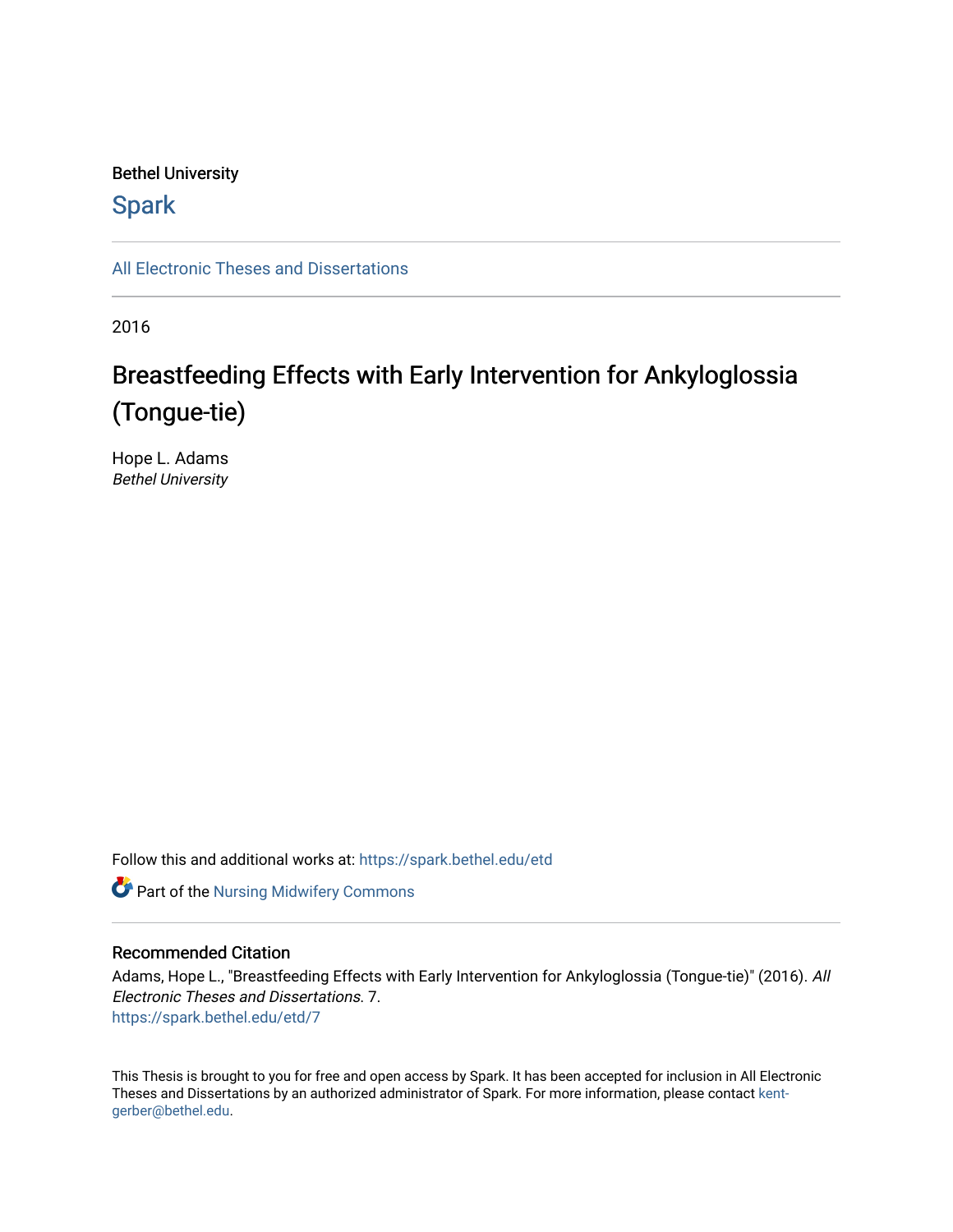# BREASTFEEDING EFFECTS WITH EARLY INTERVENTION FOR

## ANKYLOGLOSSIA (TONGUE-TIE)

# A MASTER'S PROJECT SUBMITTED TO THE GRADUATE FACULTY OF THE GRADUATE SCHOOL BETHEL UNIVERSITY

BY

HOPE L. ADAMS

IN PARTIAL FULFILLMENT OF THE REQUIREMENTS

FOR THE DEGREE OF

MASTER OF SCIENCE IN NURSE-MIDWIFERY

MAY 2016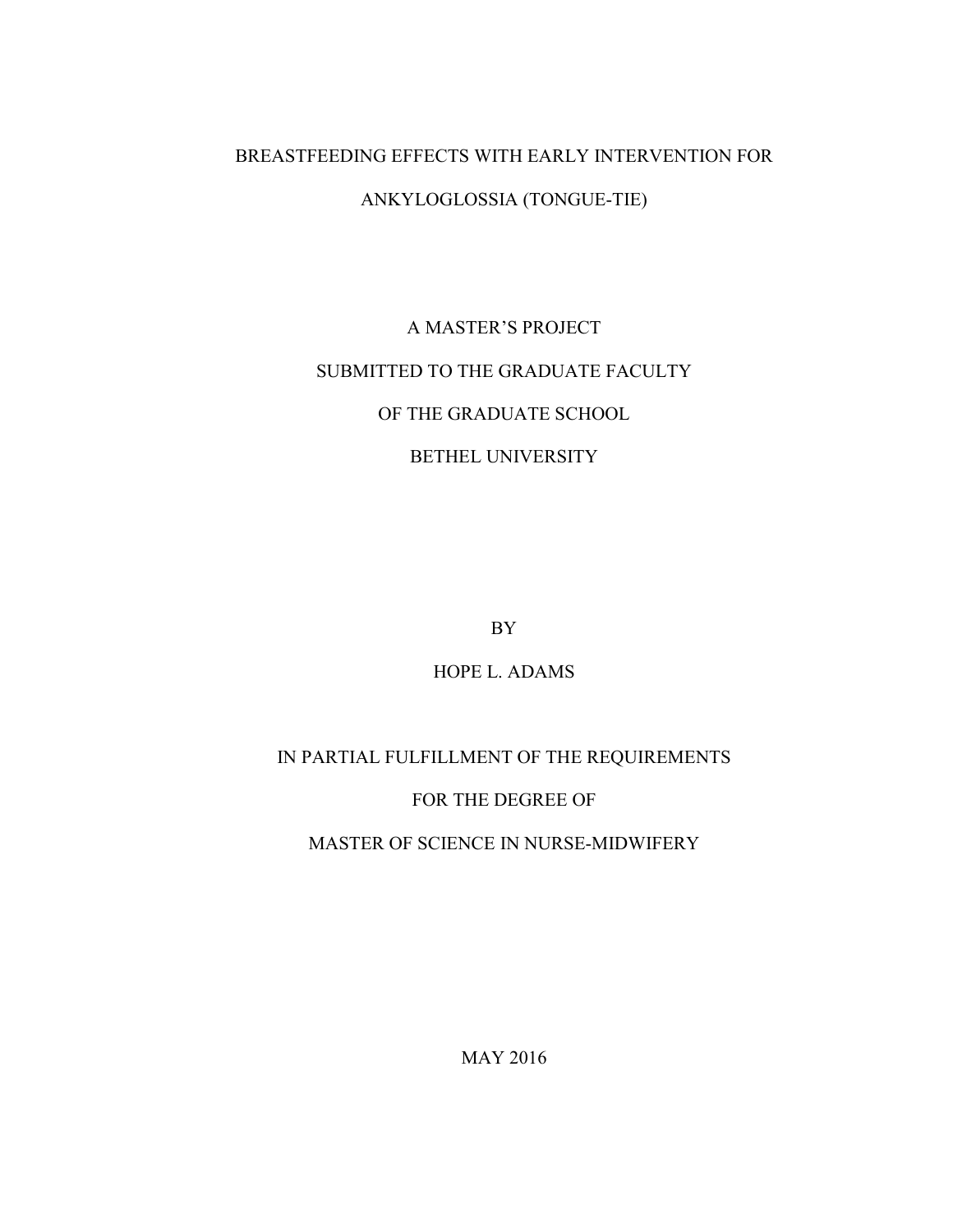BETHEL UNIVERSITY

## BREASTFEEDING EFFECTS WITH EARLY INTERVENTION FOR ANKYLOGLOSSIA (TONGUE-TIE)

Hope Lynn Adams

May 2016

Approvals:

| Project Advisor Name:                           | Pamela Friesen            |
|-------------------------------------------------|---------------------------|
| Project Advisor Signature:                      | Pavela K. Friem PLD. RN   |
| Second Reader Name:                             | Katrina Wu (Anderson)     |
| Second Reader Signature:                        | Fatura Underson           |
| Director of Graduate Nursing Program Name:      | Dr. Jane Wrede, APRN, CNM |
| Director of Graduate Nursing Program Signature: | fame Wude                 |
|                                                 |                           |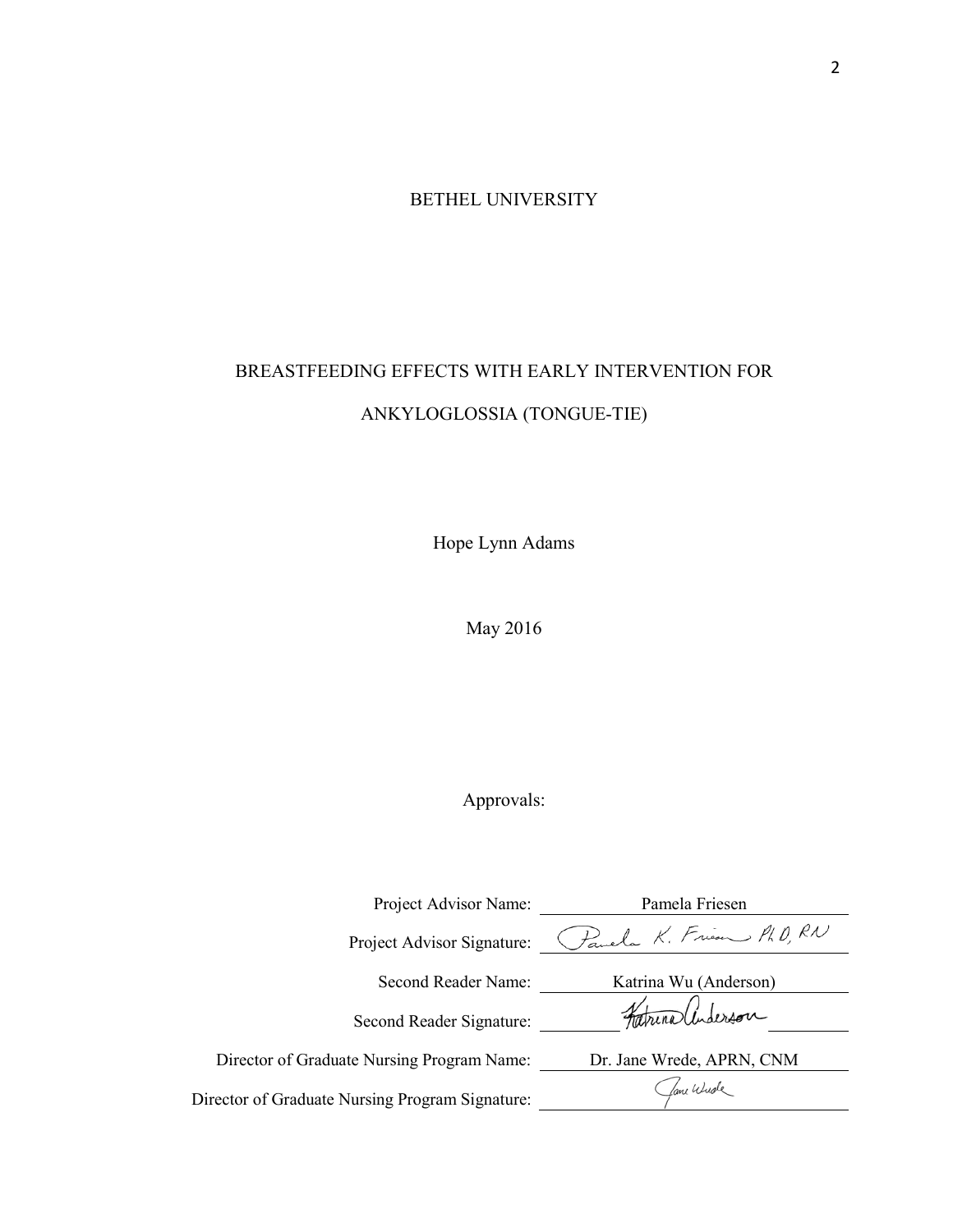#### Abstract

<span id="page-3-0"></span>**Background:** Anklyoglossia or tongue-tie in infants often goes undiagnosed primarily due to the lack of knowledge for assessing tongue-tie thus disrupting a successful breastfeeding experience. Education, diagnosis, and treatment of ankyloglossia are vital in order to create a successful breastfeeding outcome.

**Purpose:** To determine the effects of breastfeeding with early intervention for ankyloglossia (tongue-tie).

**Theoretical/Conceptual Framework:** Benner's concept of Novice to Expert allows nurses to develop skills over time through education and personal experiences. Weidenbach's concept of The Helping Art of Clinical Nursing applies to direct patient care, teaching, and advice.

**Methods:** Cumulative Index to Nursing and Allied Health Literature (CINAHL) and SCOPUS databases were used to discover appropriate and useful information for this literature review. Sixty-three articles were retrieved and twenty-five of which were solely used for this particular review of literature.

**Results/Findings:** Nurse-midwives, lactation consultants, and other providers should be trained to assess, diagnose, and treat tongue-tie in an infant who is experiencing breastfeeding difficulties to ensure a better breastfeeding experience with longer duration for the mother/infant dyad.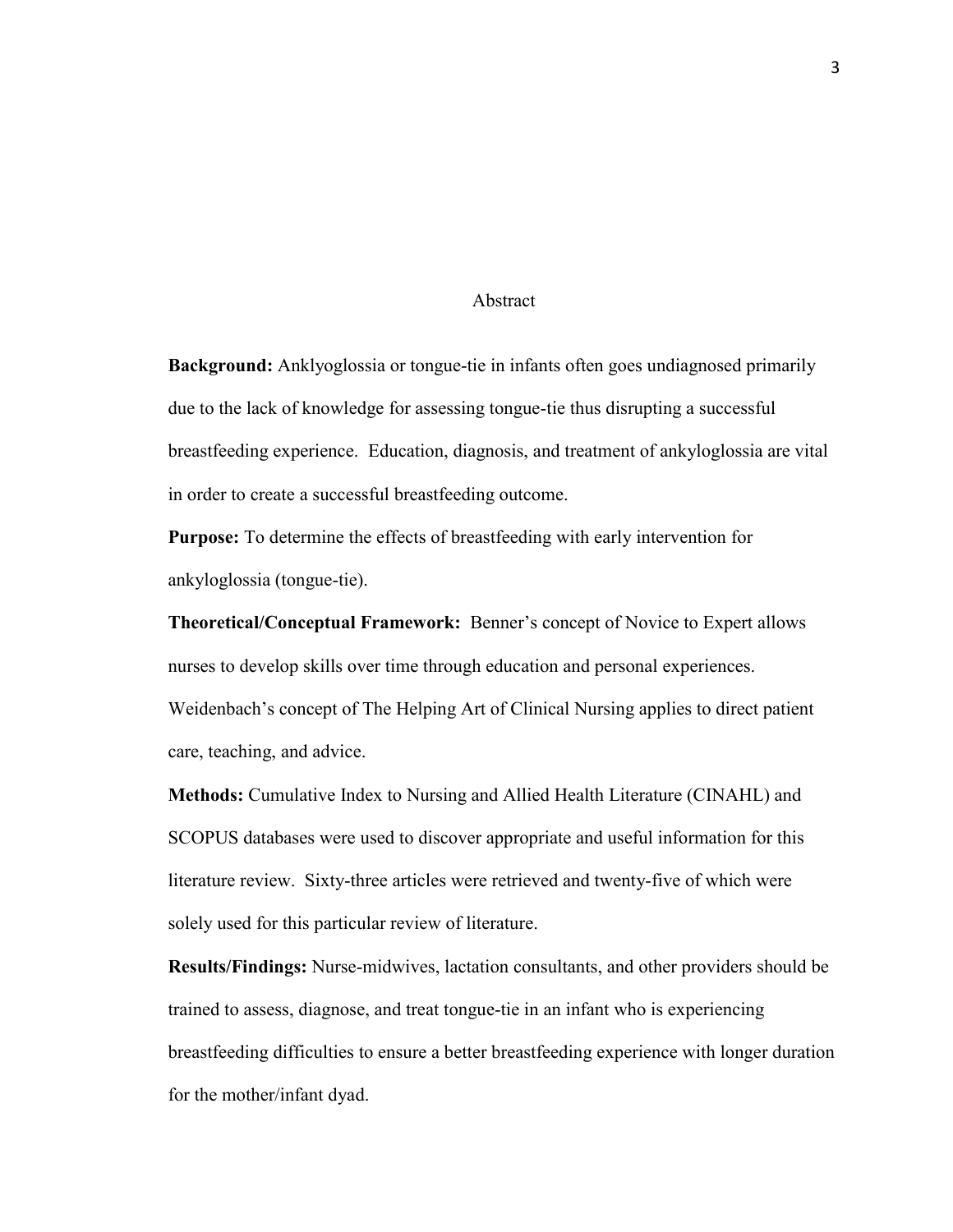**Implications for Nurse-Midwifery Practice:** Once a nurse-midwife has become trained and credentialed in performing frenotomies, he or she can improve and extend services offered to breastfeeding mothers and their babies, also enhancing the midwife's professional practice.

**Conclusion:** Having the knowledge and tools available to assess and treat tongue-tie is an important part of the nurse-midwifery scope of practice. Early intervention and treatment of ankyloglossia has been shown by research-based studies to improve breastfeeding outcomes.

**Keywords:** ankyloglossia, tongue-tie, breastfeeding, Hazelbaker Assessment Tool for Lingual Frenulum Function (HATLFF), frenotomy, LATCH, infant breastfeeding assessment tool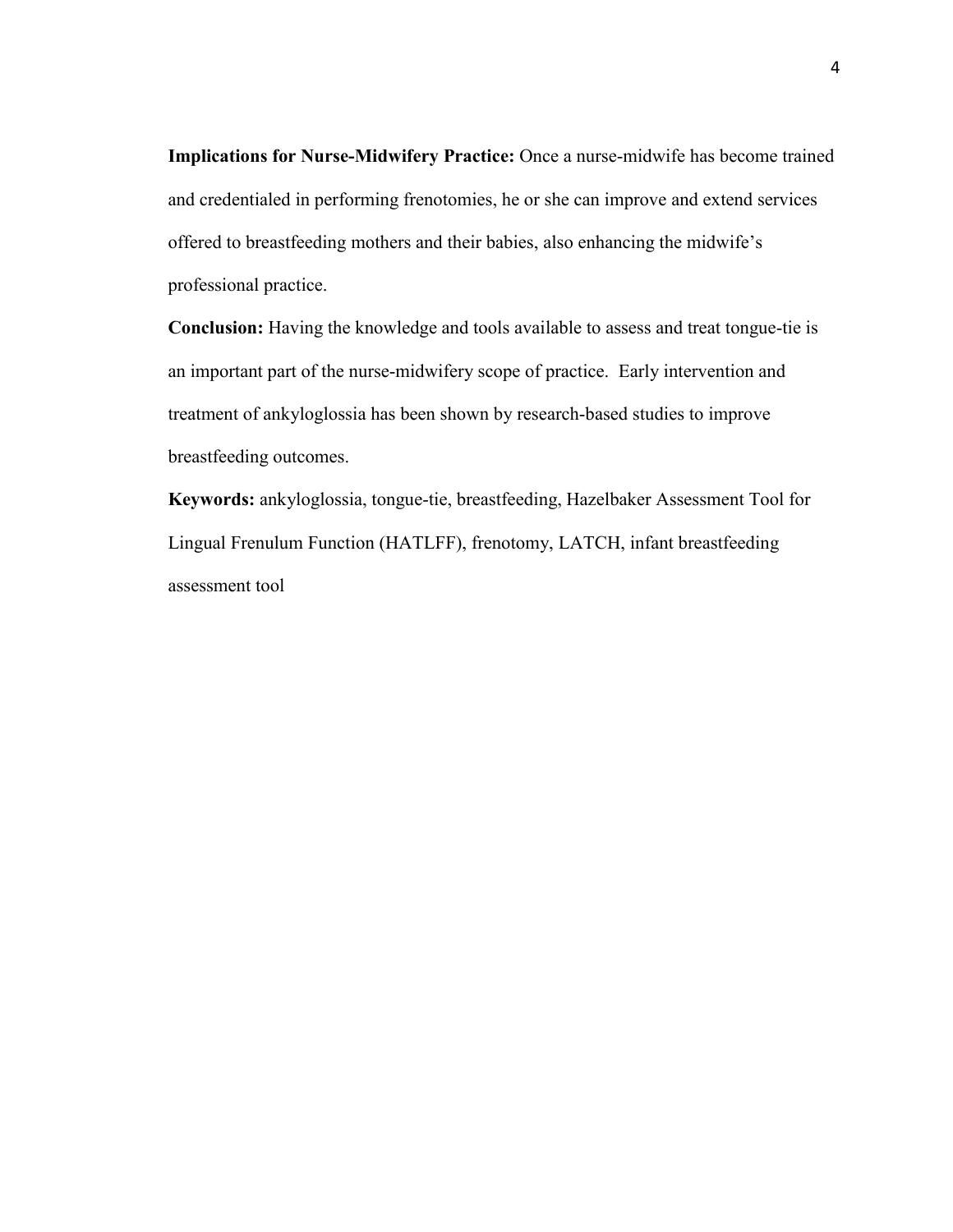## Table of Contents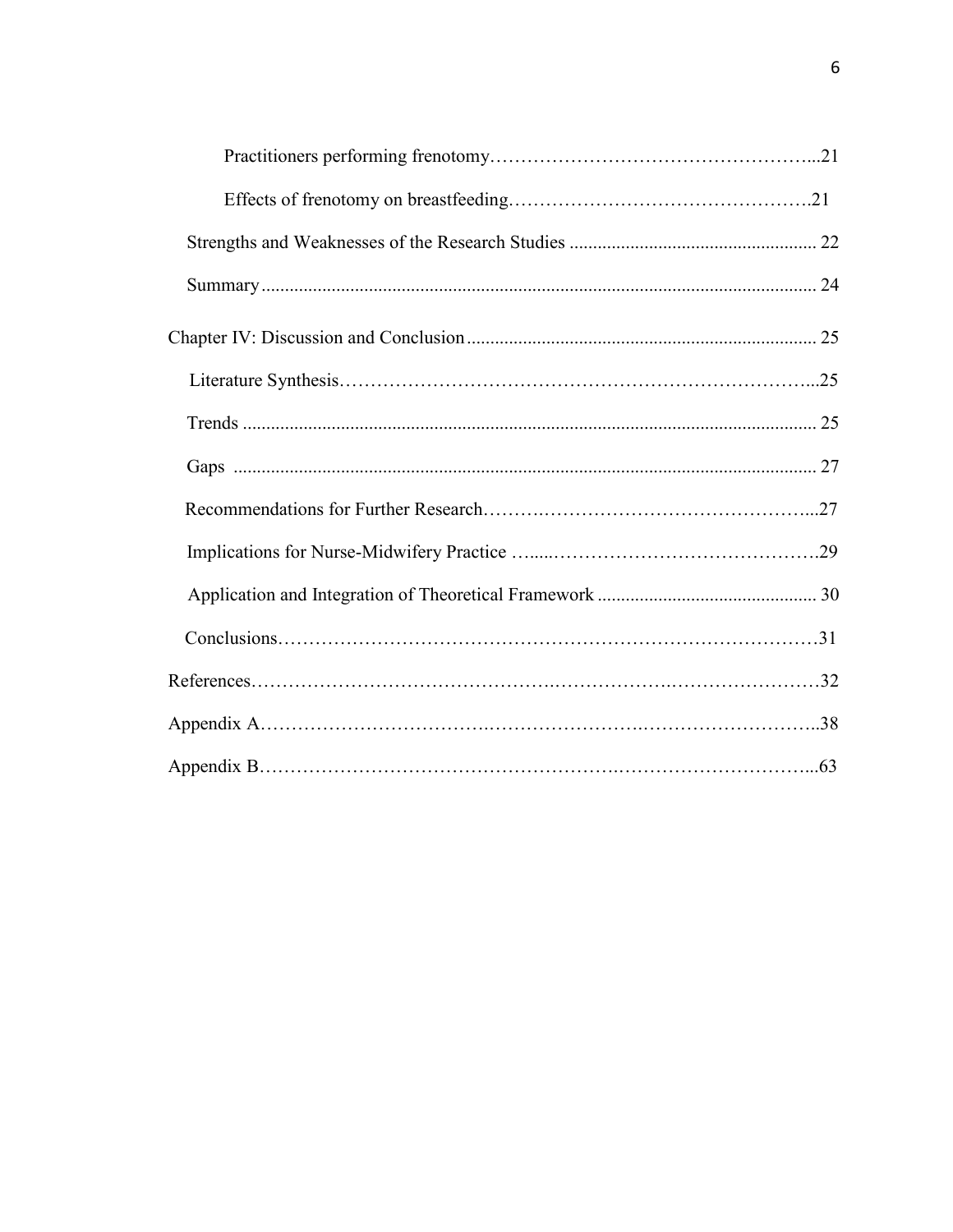#### **Chapter I: Introduction**

Breastfeeding is not only the most nutritive source of food for the infant, but it also has many great health benefits for the mother. Successful breastfeeding involves both the mother and the infant, called the breastfeeding dyad. There are often times when breastfeeding is not easy for either the infant or the mother, which causes the mother to give up. Ankyloglossia (tongue-tie) is one of these situations in which breastfeeding can become rather difficult and is a common condition that affects 4.2-10.7% of infants (Rowen-Legg, 2015). Ankyloglossia is a potentially treatable cause of breastfeeding complications, though this is still controversial. Breastfeeding difficulties do not always arise from tongue-tie, but it can cause problems with latching and maintaining a successful latch, inefficient feeding cycle resulting in poor weight gain, maternal pain, and reduced milk production/supply (Jackson, 2012). Those breastfeeding problems are often the most common reasons for cessation of breastfeeding.

Ankyloglossia is a congenital abnormality that is presented when an infant has a short, fibrous lingual frenulum. When this occurs, it may restrict tongue mobility thus causing difficulties with breastfeeding in infants (Sethi, Smith, Kortequee, Ward, & Clarke, 2013). Tongue-tie occurs not only in newborns but also in children who have not had it corrected. Essentially a tight frenulum will affect tongue mobility to varying degrees, which can greatly interfere with successful breastfeeding. According to Rowen-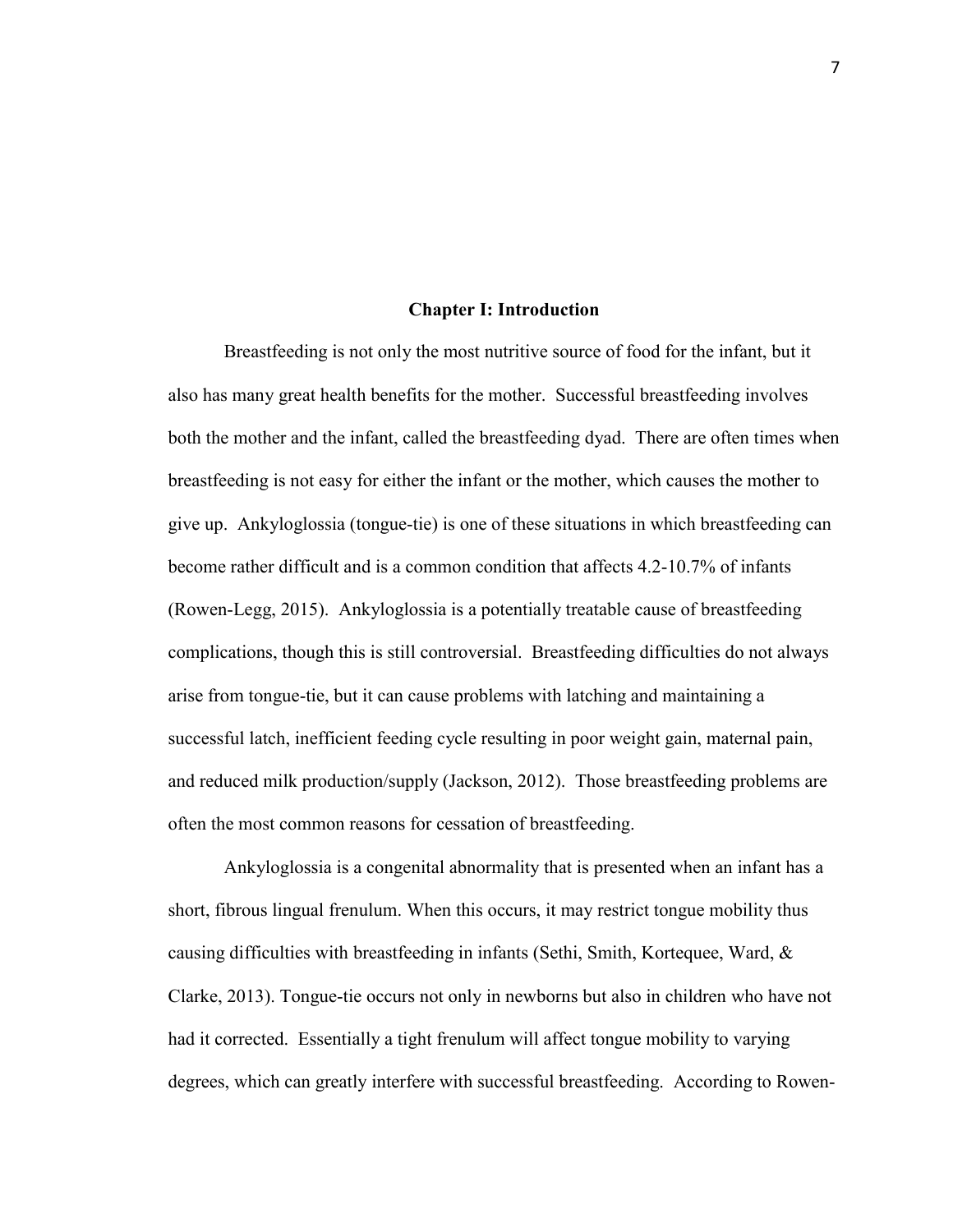Legg (2015), in order for an infant to breastfeed more effectively, it is vital that he or she latches onto the areola by using the upper gum ridge, buccal fatty pads, and tongue. Suckling can only begin with forward movement of the jaw and tongue. A tight seal is maintained with minimal action with the help of the tongue. If the infant is experiencing restricted tongue movement, it is difficult to maintain that tight seal on the areola, thus causing significant nipple pain and an inability to successfully allow for the let-down of milk.

 Due to the lack of knowledge about assessing tongue-tie as well as imperative signs and symptoms to look for, there are many infants who go undiagnosed. An effective way to assess whether tongue-tie will interfere with breastfeeding is to use the Hazelbaker Assessment Tool for Lingual Frenulum Function (HATLFF) (Amir, James, & Beatty, 2005). This tool was developed by Hazelbaker in hopes of obtaining a quantitative assessment for the severity of the tongue-tie and recommendations regarding the possibility of frenotomy (release of the frenulum). This tool assesses the likeliness of tongue-tie impacting breastfeeding negatively and includes five appearance items: appearance of the tongue when lifted, elasticity of frenulum, length of the lingual frenulum when tongue lifted, attachment of lingual frenulum to tongue, and attachment of lingual frenulum to inferior alveolar ridge (Amir et al., 2005). There are seven function items assessed within the HATLFF tool that include: lateralization, lift of tongue, extension of tongue, spread of anterior tongue, cupping, peristalsis, and snapback (Amir et al., 2005). Timely recognition of a tongue-tied newborn, one-on-one assistance from a certified lactation consultant, and early surgical intervention through frenotomy are all vital aspects of preventing early cessation of breastfeeding and increasing the duration of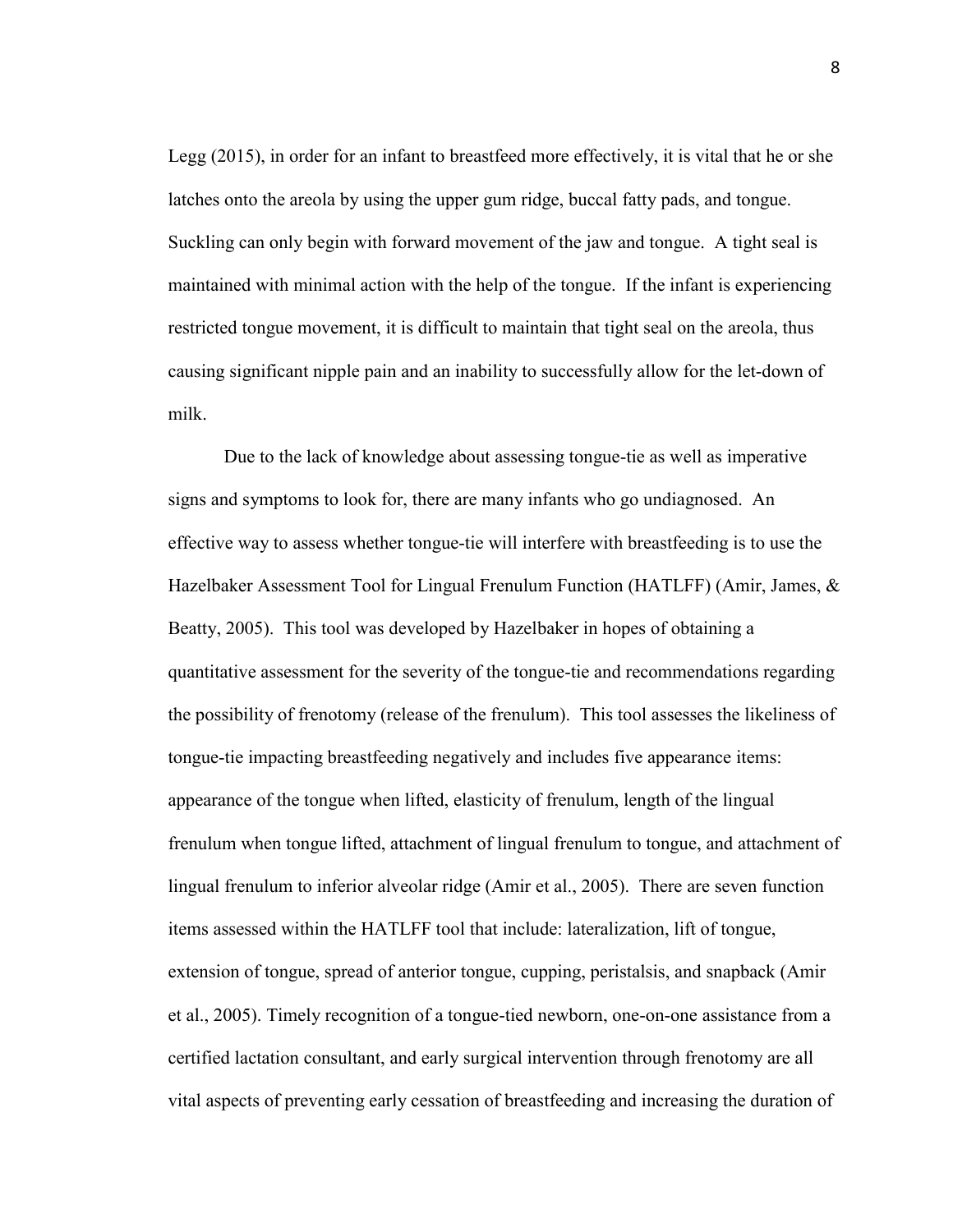breastfeeding (Berry, Griffiths, & Westcott, 2012). It is imperative that providers such as midwives along with certified lactation consultants be trained to perform procedures like a frenotomy on newborns. If properly trained, those providers would not need a consultation from a physician-, cutting down on physician referral time and cost. With increased education regarding to the topic of ankylogossia and breastfeeding, certified lactation consultants and certified nurse-midwives will have the ability to diagnose and release tongue-ties in breastfeeding babies to resolve breastfeeding problems more quickly.

#### **Need for Critical Review of a Nurse-Midwifery Problem**

There is a need for a critical review of the effects of early intervention for infants born with tongue-tie on breastfeeding. A case-control design by Ricke, Baker, Madlon-Kay, and DeFor-, (2005) revealed insufficient literature using solely the HATLFF tool to determine the severity of tongue-tie in breastfeeding infants and whether those infants with tongue-tie have decreased rates of breastfeeding at one week and one month of age.

The infants chosen for this particular study were from a Midwestern hospital newborn nursery and were examined for tongue-tie. Forty-nine tongue-tied and 98 control infants were enrolled in this study. The prevalence of tongue-tie was 4.2%, and those babies were three times more likely than the control babies to be bottle fed at only one week. By one month, tongue-tied babies were as likely as the controls to be bottle fed only (Ricke et al., 2005). The scoring on HATLFF is based on categories of Perfect, Acceptable, and Function Impaired. It was noted that 12 of the 49 tongue-tied infants had HATLFF scores of perfect, none had acceptable scores, and six had scores of function impaired (Ricke et al., 2005). This study concluded that affected infants are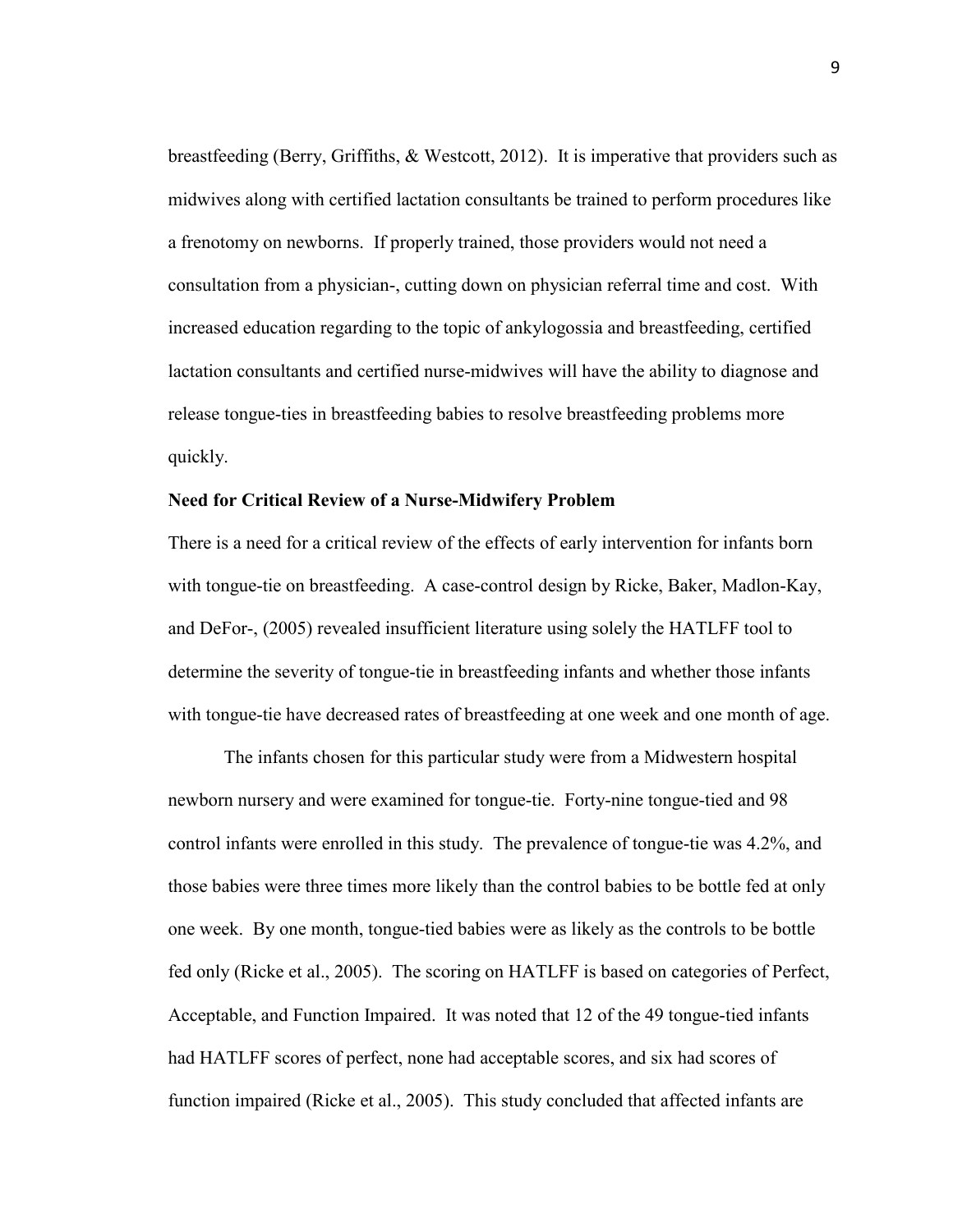much more likely to be exclusively bottle fed by one week of age, but the HATLFF alone is not a useful tool to identify which tongue-tied infants are at risk for breastfeeding problems. The use of the Infant Breastfeeding Assessment Tool (IBFAT) with mothers in an effort to assess and measure infant breastfeeding competence along with using the HATLFF will help indicate whether the infant has a vigorous, effective feeding ability (Ricke et al., 2005).

 A randomized controlled trial was completed by Hogan, Westcott, and Griffiths (2005) regarding the division of tongue-tie in infants with feeding problems. Their goal was to determine whether a tongue-tied infant's feeding problem continued with current medical treatment such as referral to a certified lactation consultant or if immediate division of the tongue-tie worked best and helped the infant to feed better. They found that there was often a dramatic and immediate improvement in breast or bottle feeding after division by 81%. On the other hand, they also found that babies with tongue-tie can often times feed adequately without having a frenotomy procedure done (Hogan et al., 2005). They concluded that not all infants diagnosed with tongue-ties at birth need to have a division done. Rather, proper education and simply being aware that tongue-ties can cause significant feeding problems will allow for more prompt division in symptomatic babies. The division of tongue-ties (frenotomy) continues to be quite controversial. More critical review regarding the proper assessment tools needs to be done, and training should be available for professionals such as certified nurse midwives to perform frenotomies.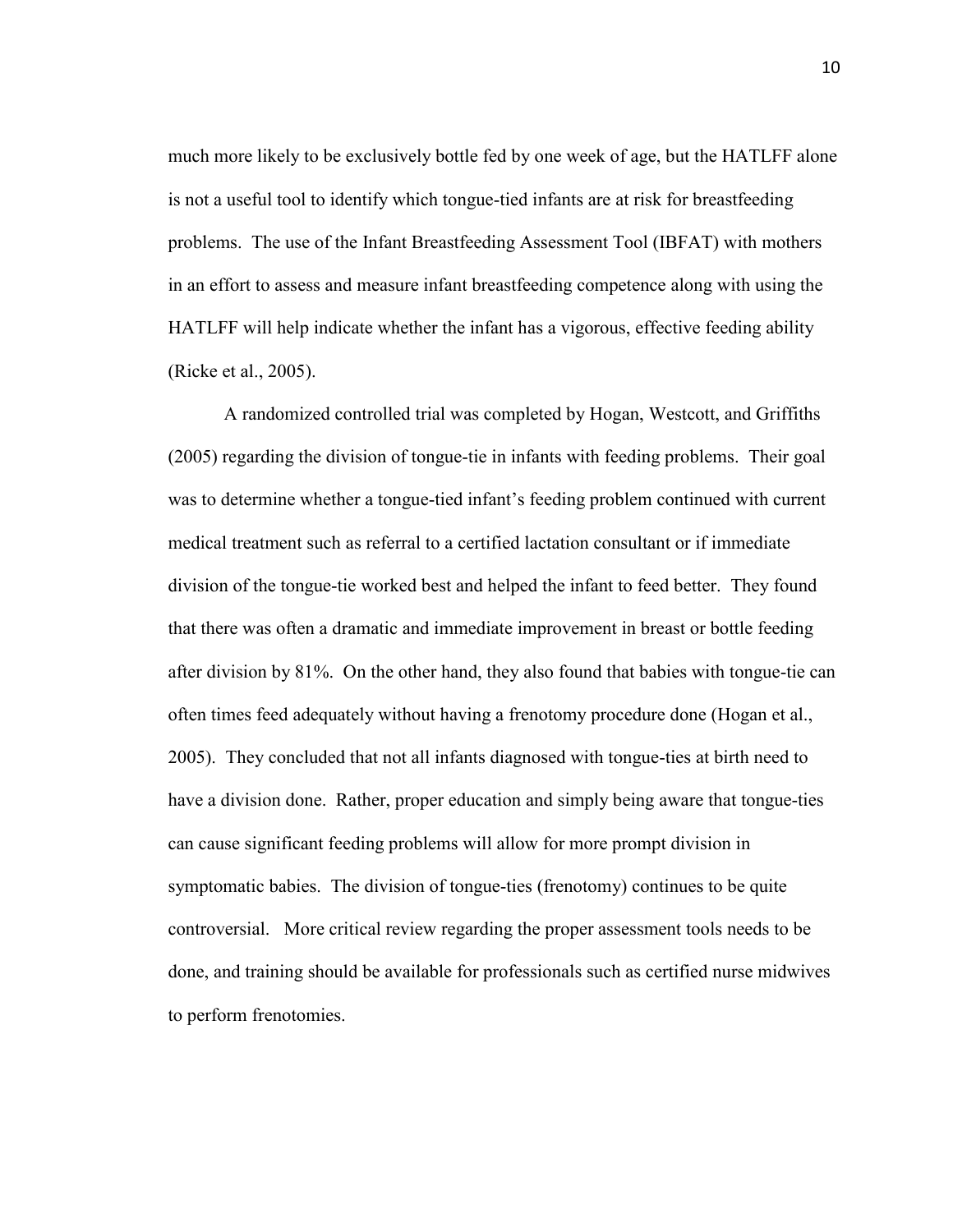#### <span id="page-11-0"></span>**Significance to Nurse-Midwifery**

In the past, release of the frenulum (frenotomy) has generally been performed by medical practitioners such as family practice physicians or pediatricians. However, because a frenotomy is a minimally invasive, low-risk procedure, it certainly falls within the scope of other clinicians such as certified nurse midwives. According to Amir, James, Kelso, & Moorhead (2011), performing frenotomies in the 1950s had declined because few mothers were breastfeeding. Most recently, however, there has been an increase in breastfeeding rates, posing the question of whether releasing tongue-tie is truly beneficial. Since 2005, 11 midwives and international board certified lactation consultants (IBCLCs) have been credentialed to perform frenotomies in Australia (Amir et al., 2005). Ultimately, by having certified nurse midwives become credentialed to perform the frenotomy procedure, practices will save time and money because they will not have to make a referral to the physician. This in turn will help minimize any delay in the management of infants experiencing difficulties with breastfeeding.

#### <span id="page-11-2"></span><span id="page-11-1"></span>**Conceptual Model/Theoretical Framework**

The theoretical frameworks selected for this critical appraisal were Benner's from Novice to Expert (Benner, 1982) and Weidenbach's The Helping Art of Clinical Nursing (Weidenbach, 1963). Benner's concept gives an excellent description of nurses developing skills along with a better understanding of patient care over time from both a strong educational foundation and personal experiences (Petiprin, 2015). Benner believed there are five levels to nursing experience: novice, advanced beginner, competent, proficient, and expert. A nursing student in his or her first year of clinical education who has limited ability to predict what might happen in a certain situation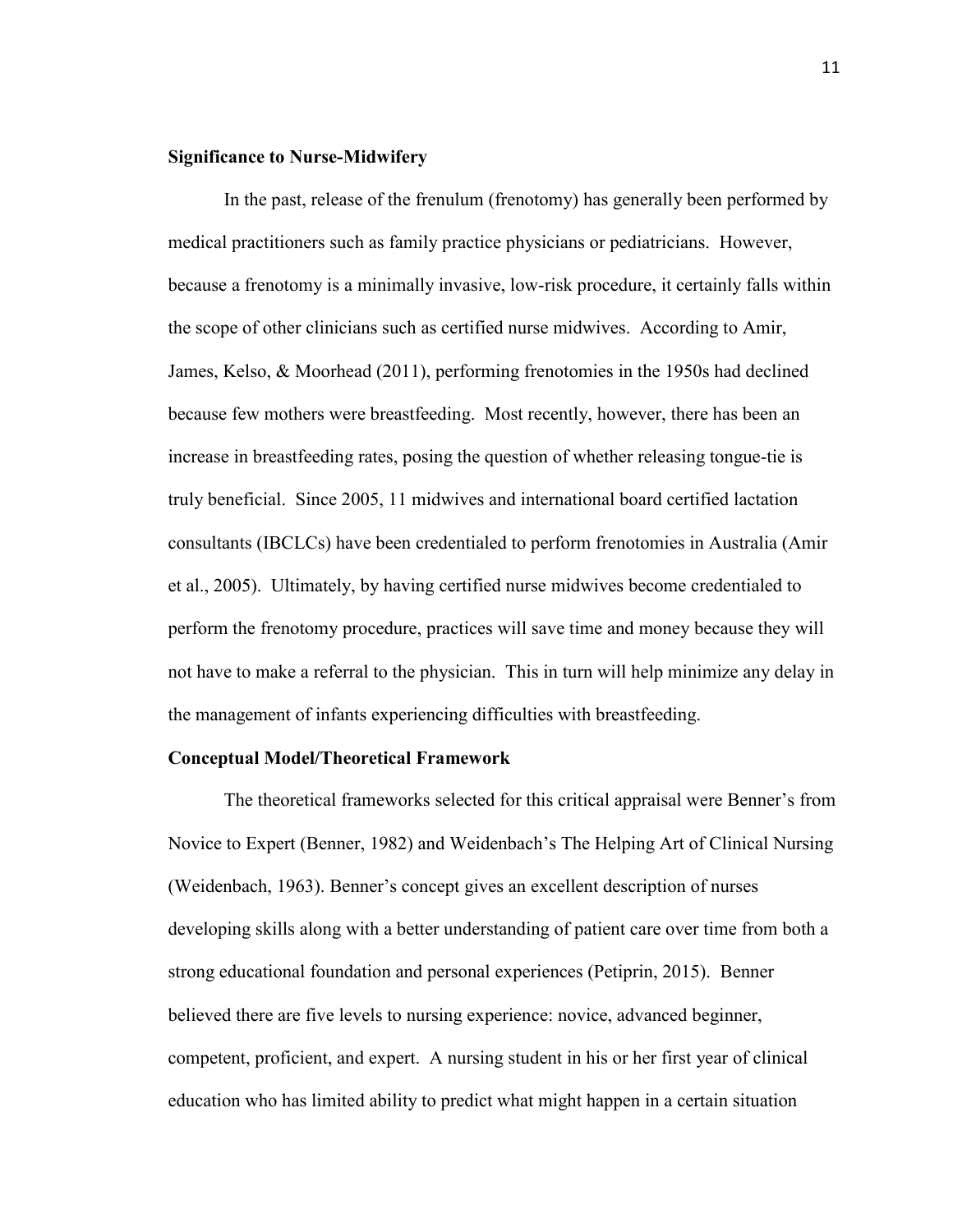would be considered novice. An expert level nurse has developed a deeper foundation of experience, has an intuitive mindset regarding clinical situations, and provides the most exquisite nursing care (Petiprin, 2015). Benner's concept focuses on experience that will ultimately help guide the nurse or provider to greater intuition, ethical/moral reasoning, and personal knowledge. This model is based on philosophy and uses practical reasoning, looking at what underlies reality and helps to guide nursing practice (Altmann, 2007). Benner's model speaks to all nursing practice as well as midwifery specifically. For nurse-midwives, obtaining education and experience in performing frenotomies can only benefit their practice.

Weidenbach (1963) is another nurse theorist who developed The Helping Art of Clinical Nursing. This nursing theory helps define the patient as any person receiving some sort of help from the health care system including: care, teaching, and advice. In this nursing theory, because health education qualifies someone as a patient, that person does not necessarily need to be ill or injured to be a patient (Petiprin, 2015). Within Weidenbach's theory it is important to note that the patient's need for help must come from his or her own perception of the situation, such as in the case of a new mother and infant having difficulties with breastfeeding. Differentiating fact from assumption and being able to relate them to cause and effect help frame a nurse's clinical judgement and allow the nurse to make good decisions (Petiprin, 2015). The helping art of clinical nursing also entails being able to fully understand a patient's needs and concerns, to develop goals and a plan to enhance a patient's ability, and to make a plan to improve the patient's condition (Petiprin, 2015). Weidenbach's theory goes hand in hand with the concept of the mother/baby dyad and with the discussion of tongue-tied infant. Not only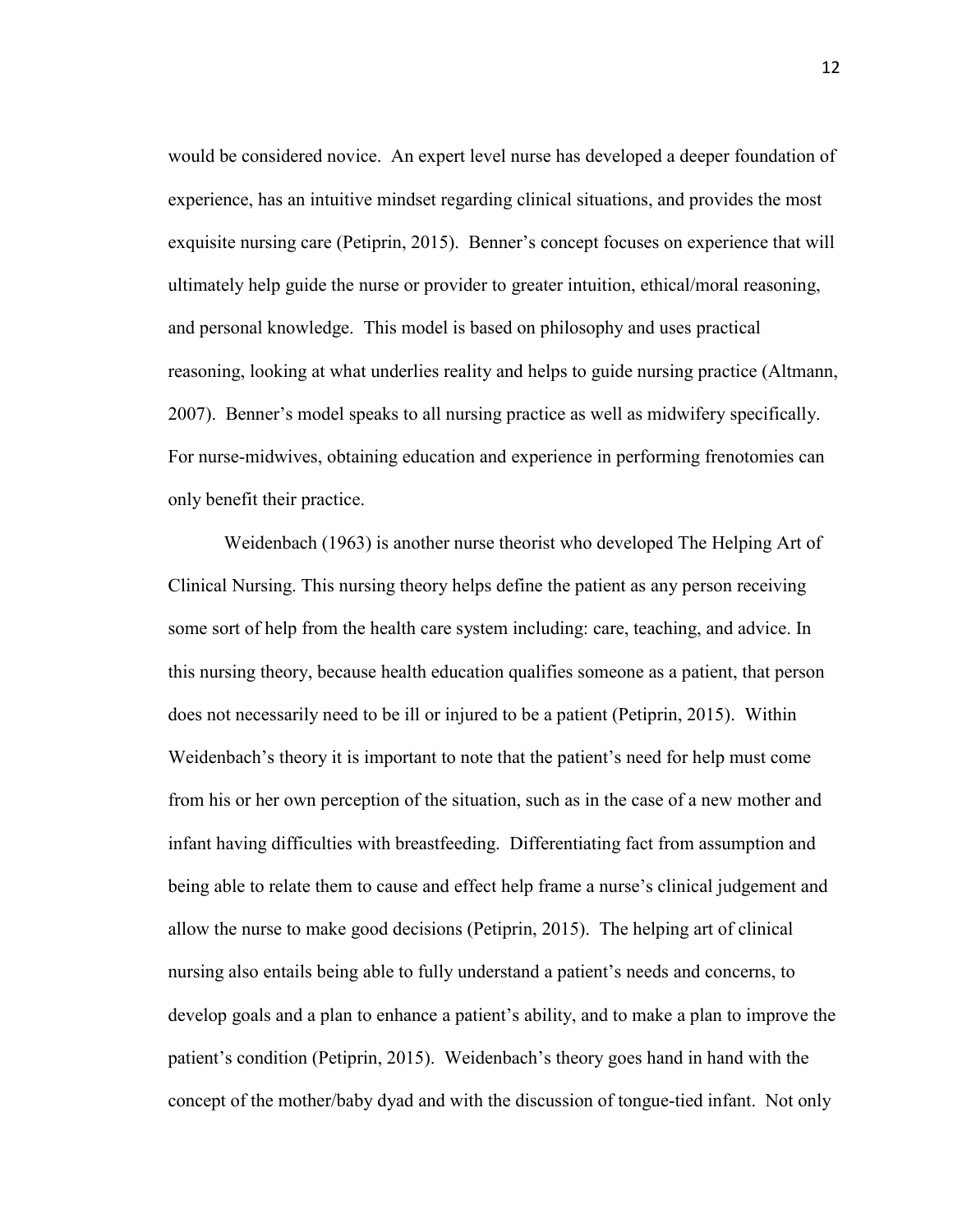is the mother's voice heard, but the baby is also assessed, and a plan is made to relieve the presenting problem in an effort to allow for a pleasant breastfeeding experience for the dyad.

#### <span id="page-13-0"></span>**Statement of Purpose/Research Question**

As breastfeeding has continued to rise over the last decade, an increased number of women have struggled to initiate breastfeeding. Nurse-midwives, pediatricians, certified lactation consultants, and staff nurses must assist mothers who struggle with this process. Tongue-tied infants, account for 12.8% of breastfeeding problems (Henry & Hayman, 2014). Tongue-tie or ankyloglossia is a significant deterrence to successful breastfeeding in the newborn, as approximately 4.2-10.7% of infants are diagnosed with this condition (Rowen-Legg, 2015). This condition is a contributing factor in why a woman chooses to cease exclusive breastfeeding much sooner than anticipated due to the infant not gaining weight appropriately or the woman experiencing a great deal of discomfort because of painful, cracked nipples. There is some difference of opinion among professional health care providers regarding when a frenotomy should be done to correct tongue-tie. The guiding research question for this critical appraisal of the literature is: What are the breastfeeding effects with early intervention of ankyloglossia (tongue-tie)?

#### <span id="page-13-1"></span>**Summary**

 As the nurse-midwifery practice continues to evolve and grow, so should education regarding diagnosing and correcting infants who are tongue-tied.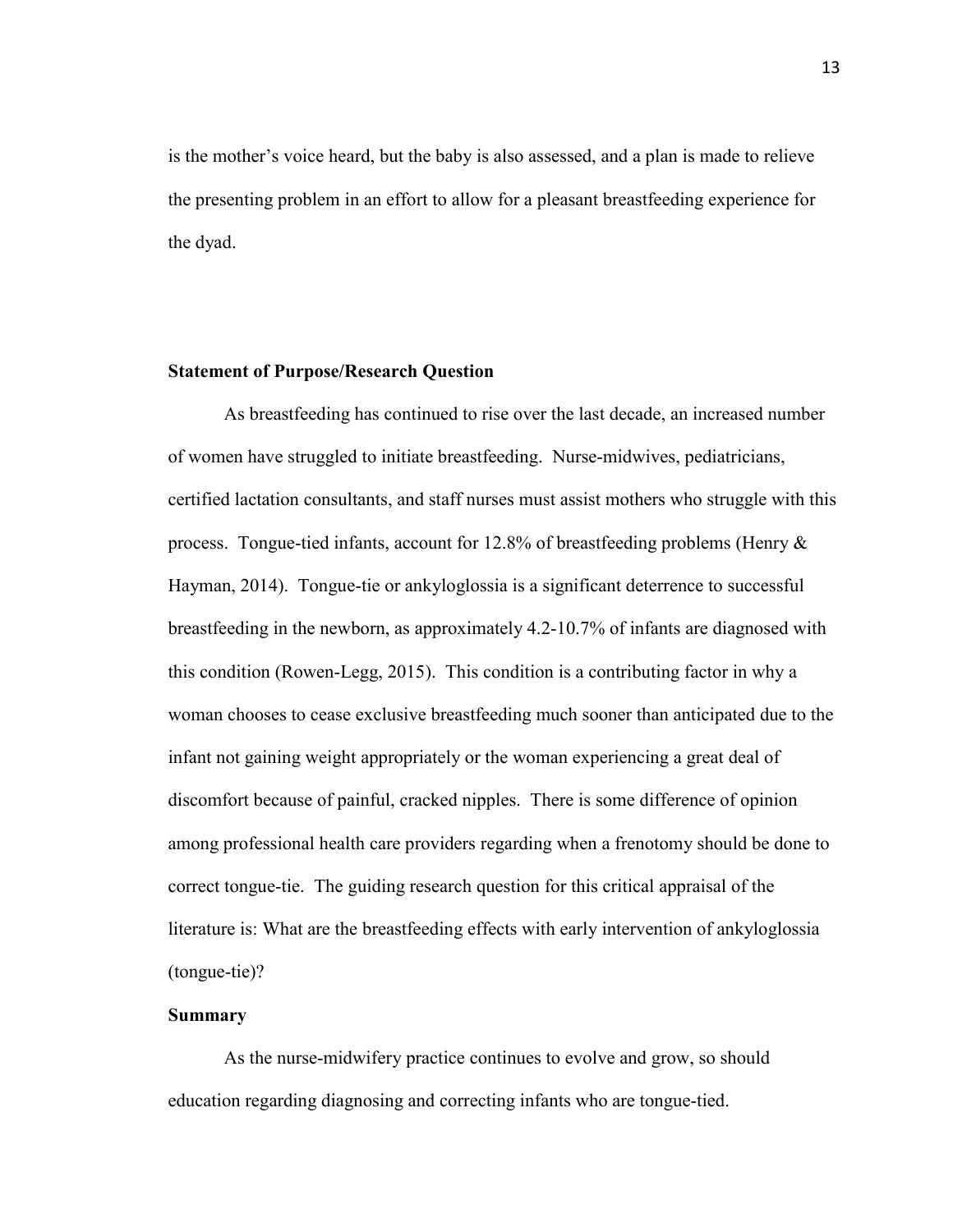Breastfeeding continues to be on the rise. If there is a condition such as ankyloglossia that is hindering this natural process, the recommendation may be to correct this anomaly as soon as possible to allow for the best outcome for the mother/infant dyad. There is a great deal of evidence that early tongue-tie intervention provides the best outcome for successful breastfeeding. Therefore, more education is needed for healthcare professionals regarding early tongue-tie intervention in an effort to have consistency of management for affected infants. This chapter described the appropriate assessment process to diagnose a tongue-tied infant, early intervention as a necessity for the mother/infant dyad to continue to be successful with breastfeeding, the need for a critical review of the literature, the significance to nursing, and the theoretical frameworks supporting the review.

Chapter II describes the search strategies used to identify research studies, criteria for including or excluding research studies, number and types of studies selected, along with criteria for evaluating research studies. Chapter III provides a literature review and analysis of the evidence and includes a synthesis of the major findings along with the strengths and weaknesses of the research studies. Chapter IV discusses the trends, gaps, future research, application and integration of the theoretical framework.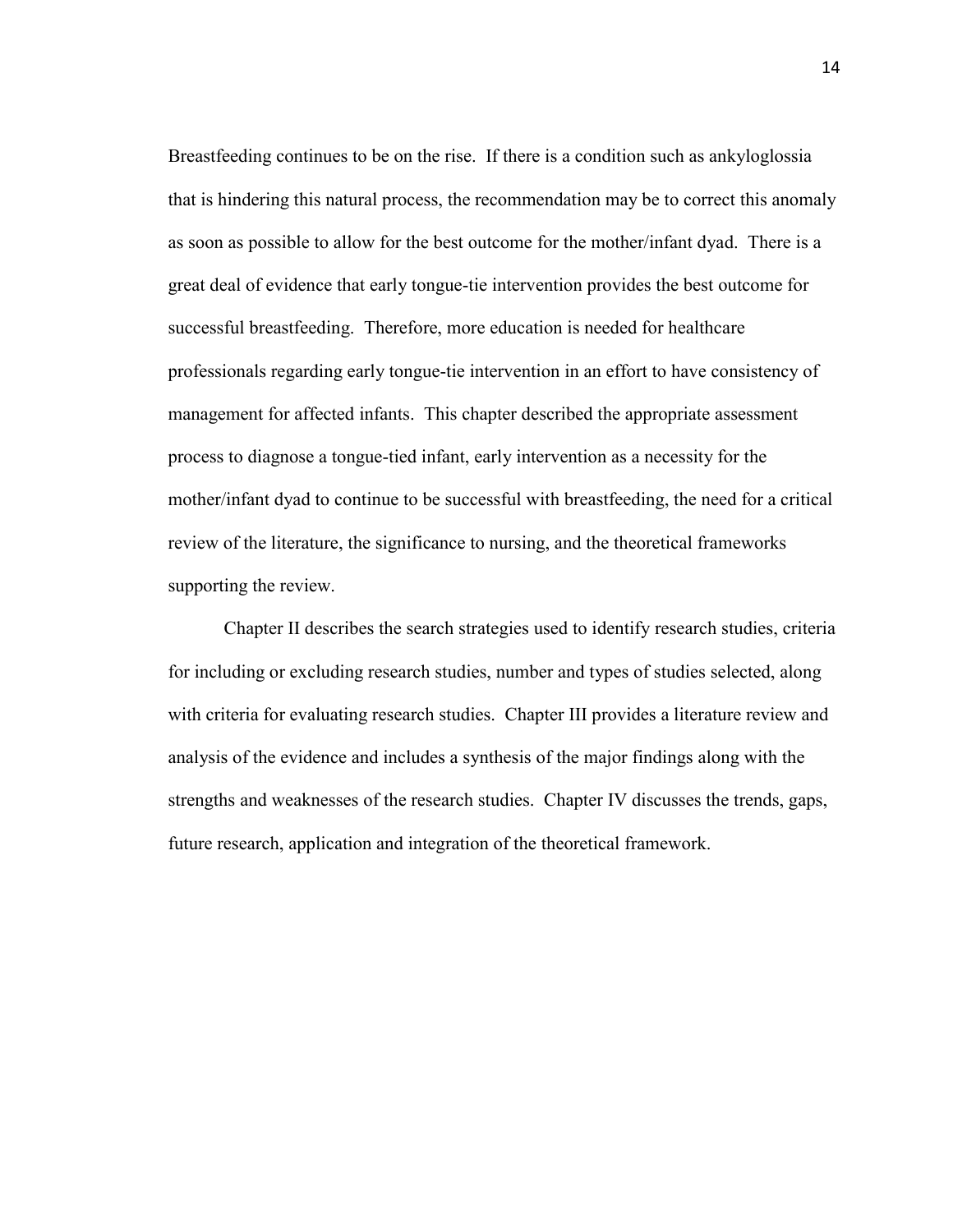#### **Chapter II: Methods**

#### <span id="page-15-0"></span>**Search Strategies Used to Identify Research Studies**

The intent of this critical appraisal of the literature is to determine if early tonguetie intervention affects breastfeeding. An initial search was conducted using the Cumulative Index to Nursing and Allied Health Literature (CINAHL) database entering the key words-, "ankyloglossia" and "breastfeeding." This search retrieved 10 items which were published between 2005 and 2015. A second search was conducted using the SCOPUS database using the keywords-, "ankyloglossia"-, "breastfeeding"-, and tonguetie." This search retrieved 53 articles that were published between the years 1990-2015. After searching the literature, the subject terms that occurred most frequently were, "ankyloglossia surgery"-, "ankyloglossia complications"-, and "breastfeeding." The analysis of subject terms condensed the number of studies in CINAHL and SCOPUS to 59. Of those 59 articles, 25 were successfully utilized for this literature review. Along with the results obtained throughout the literature search, the references within the research studies brought additional literature for review.

#### <span id="page-15-1"></span>**Criteria for Including or Excluding Research Studies**

A wide variety of research studies such as randomized controlled trials and prospective studies, qualitative and quantitative studies, literature review, and meta-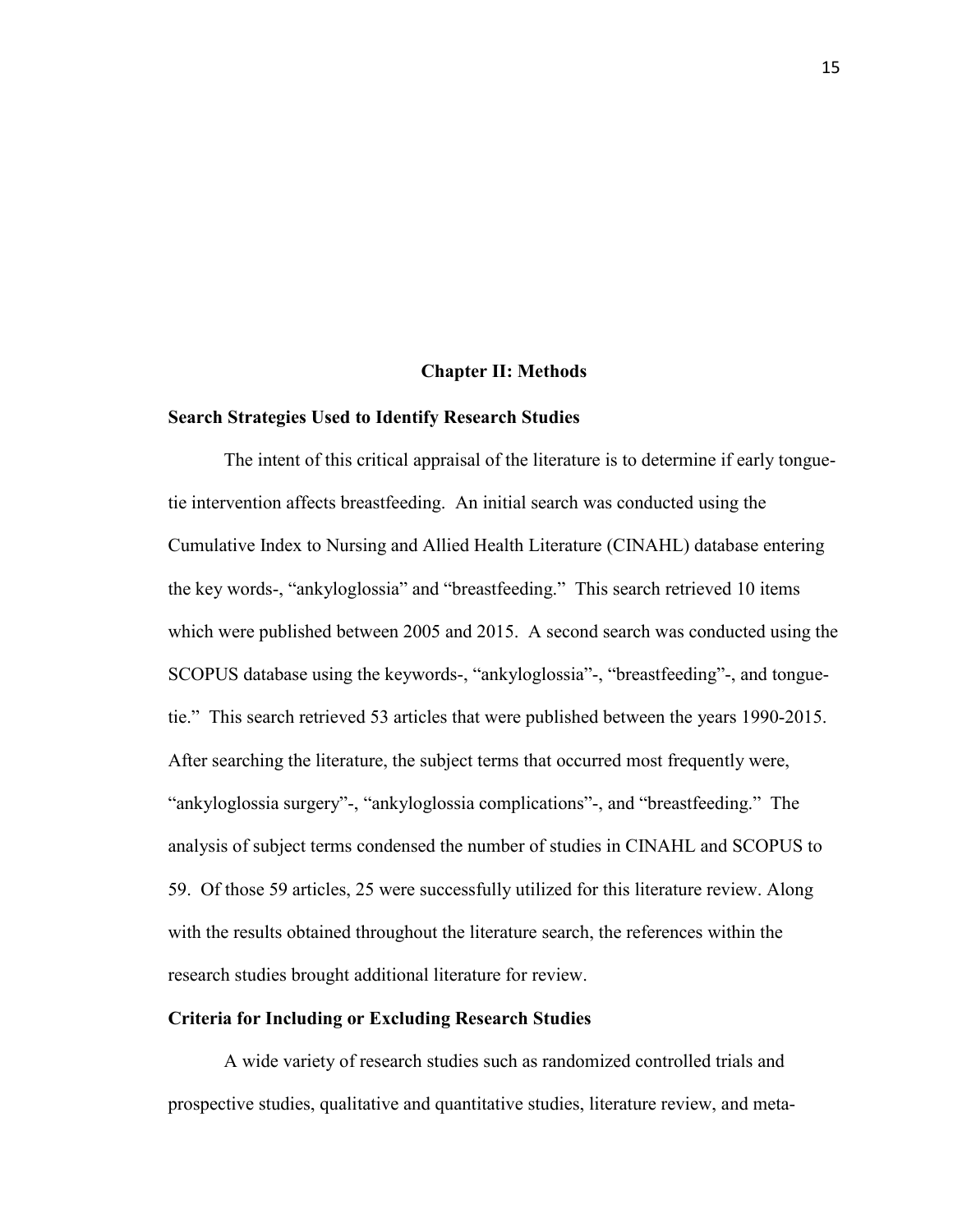analysis of high and good quality were included within the matrix. Many research articles were not included within the matrix as the information did not relate to the subject matter of this particular review. Studies that described the effects of early tongue-tie intervention such as frenotomy on breastfeeding were included in this review. Other studies included in this review were those that discussed early diagnosis of tonguetie and assessment tools necessary for proper diagnosis.

#### <span id="page-16-0"></span>**Number and Types of Studies Selected**

 A total of 63 studies related to ankyloglossia surgery, ankyloglossia complcations, ankyloglossia diagnosis, and breastfeeding comprised the initial selection of articles. The studies were sorted according to original research, literature review, systemic reviews, and meta-analysis. Additionally, studies were sorted according to types of research, including randomized controlled trials, qualitative studies and quantitative studies. Each study was evaluated with regard to the correlation between early tongue-tie intervention and breastfeeding. The 25 articles that were included in the final review were organized into several different categories. There were seven randomized trials; two systemic reviews of literature; one randomized prospective study; three literature reviews, one qualitative research paper; one qualitative study; one journal reflection; two qualitative narrative analyses; one meta-analysis; three prospective studies; one case-controlled design study; one cohort survey and retrospective review; and one descriptive personal story.

#### <span id="page-16-1"></span>**Criteria for Evaluating Research Studies**

The criteria used to evaluate the research studies in this critical appraisal were based on The Johns Hopkins Nursing Evidence-Based Practice: Model and Guidelines

16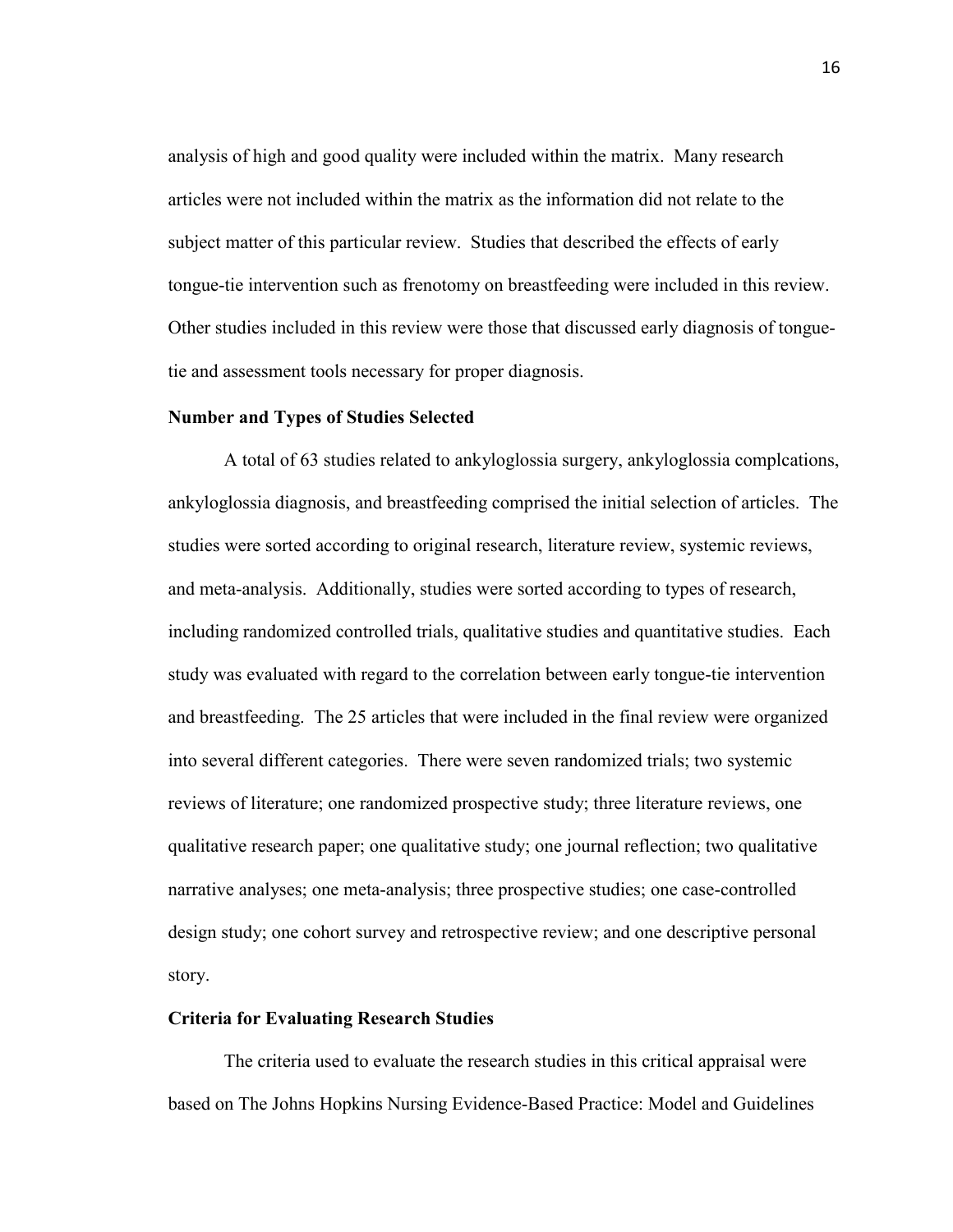(JHNEBP) (Dearholt & Dang, 2012). The JHNEBP model bases the appraisal of studies on the level and quality of evidence provided. Studies in Level I include experimental, randomized controlled trial (RCT); and systemic review of RCTs with or without metaanalysis. The Level II studies include quasi-experimental, systemic review of a combination of RCTs and quasi-experimental studies, and quasi-experimental studies with or without meta-analysis. Level III includes non-experimental, systemic review of a combination of RCTs, quasi-experimental and non-experimental with or without metaanalysis, qualitative or systemic review with or without meta-analysis. Level IV includes an opinion of respected authorities and/or nationally recognized expert committees/consensus panels based on scientific evidence which includes clinical practice guidelines and consensus panels. Lastly, Level V includes experiential and nonresearch evidence such as: literature reviews, quality improvement, case reports, and opinion of nationally recognized experts based on experiential evidence (Dearholt & Dang, 2012).

 Research studies are considered of high quality if they are consistent with a sufficient sample size for the design, adequate control with definitive conclusions, and consistent recommendations. A good quality research study is reasonably consistent with its results, has a sufficient sample size with fairly definitive conclusions, and some control. A research study is considered low quality if it contains little evidence with inconsistent results and has an insufficient sample size from which conclusions are unable to be drawn (Dearholt & Dang, 2012).

#### <span id="page-17-1"></span><span id="page-17-0"></span>**Summary**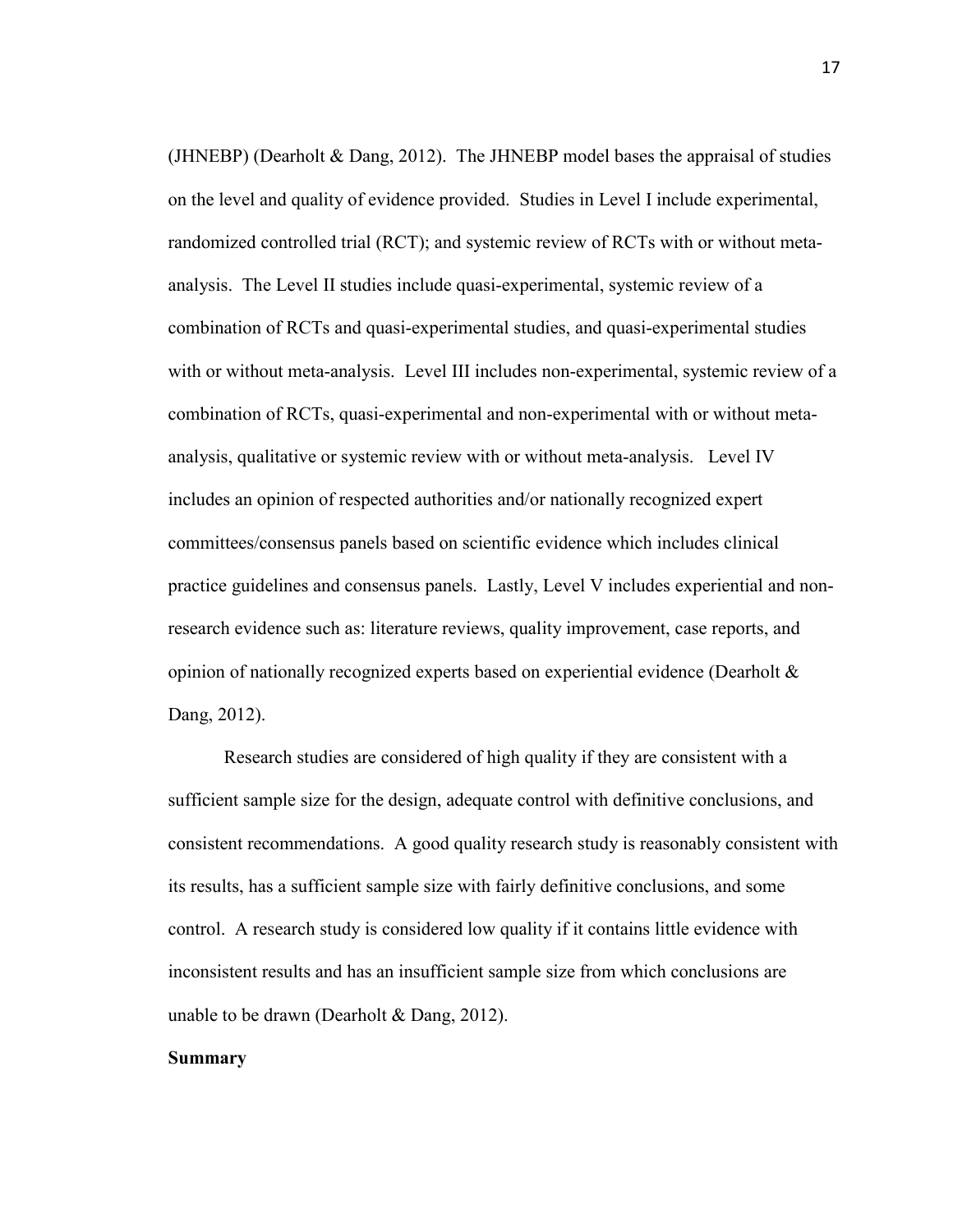The effects of early tongue-tie intervention on breastfeeding continue to be debated among many health care professionals. The inclusion of 25 studies for the final matrix provides a thorough analysis of the evidence regarding this topic. This chapter described search strategies used to identify research studies, criteria for including or excluding studies, the number and types of studies selected, and criteria for evaluation of the selected research.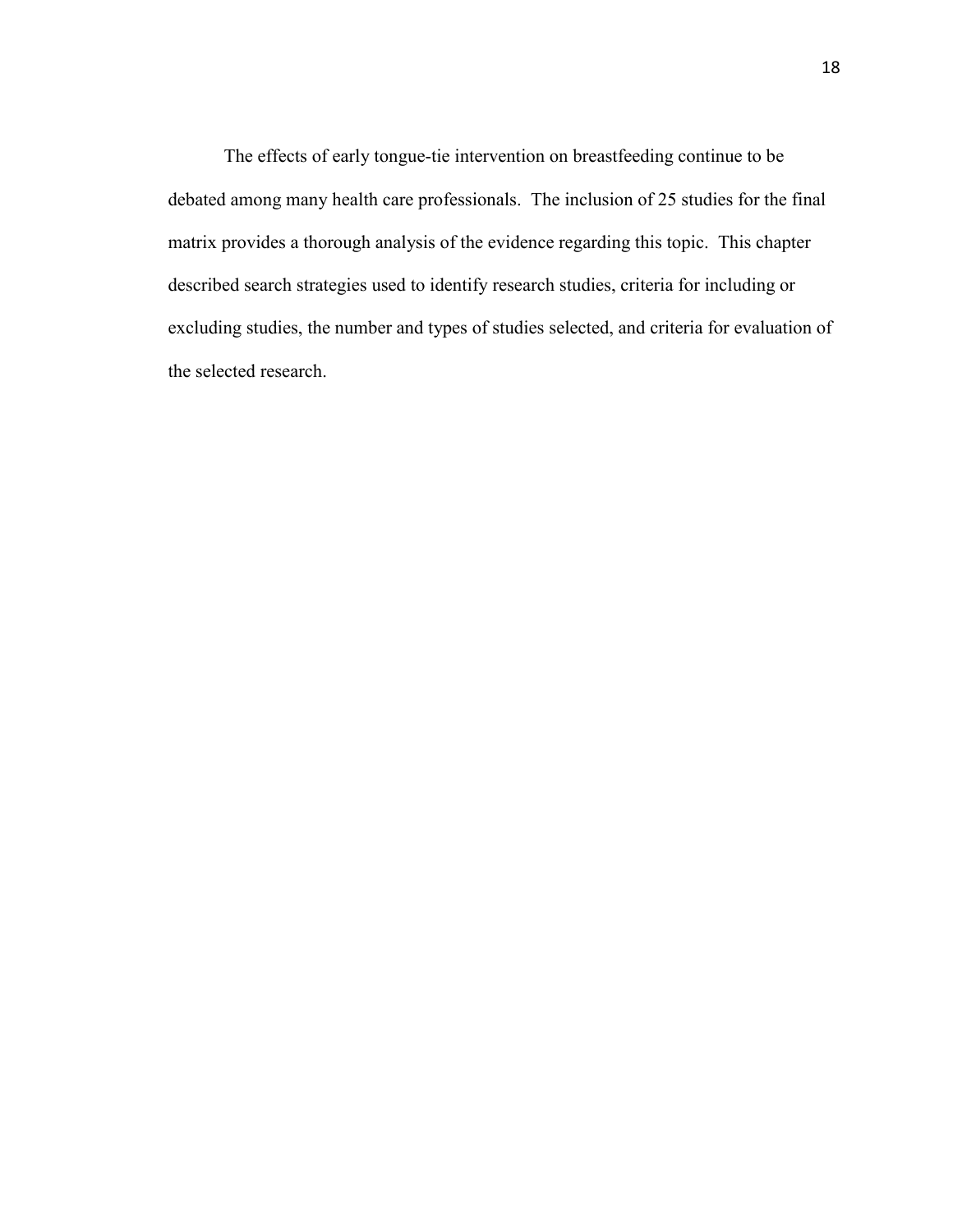#### **Chapter III: Literature and Analysis**

This chapter will provide a review and analysis of literature related to early intervention for tongue-tie and its effects on breastfeeding. The release of tongue-tie, also known as frenotomy*,* is a procedure that has been used for many years. According to Amir et al.,  $(2011)$ , frenotomy was performed routinely during the 19<sup>th</sup> century if tonguetie was presumed to directly affect breastfeeding. During the 1950s, fewer mothers breastfed their babies, and there was a decline in the frenotomy procedure (Amir et al., 2011). More recently, there has been a steady increase in the number of women breastfeeding their infants, which has led to a discussion of whether a frenotomy is beneficial to an infant who has been diagnosed with tongue-tie. This discussion will provide a synthesis of the major findings in regards to early interventions of tongue-tie along with an evaluation of the strengths and weaknesses of the studies.

#### <span id="page-19-0"></span>**Synthesis of the Matrix**

The matrix was utilized as an effort to successfully organize the literature and look for specific trends regarding improving the knowledge for health professionals, certified nurse midwives, and certified lactation consultants. The chosen 25 studies were organized in a matrix with the following headings: citation, purpose, sample, design, measurement, results/conclusions, recommendations, level and quality (see Appendix A). The matrix was organized alphabetically by author. Each of the 25 research studies used in the matrix was analyzed for purpose and major findings in regards to the research question being evaluated, and they were assigned a level and quality based on the Johns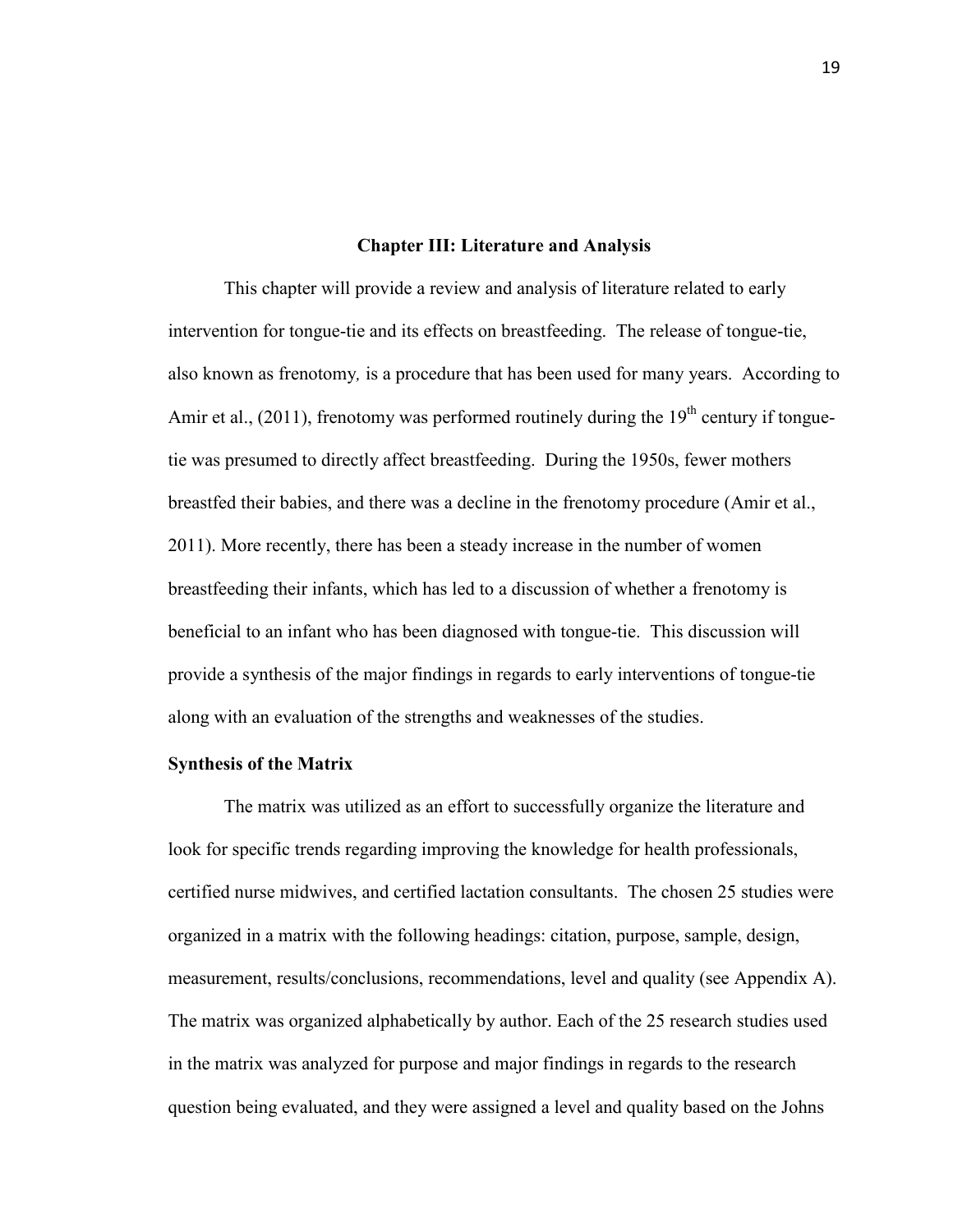Hopkin's criteria. There are eight articles considered to be level I, four level II, five level III, five level V, and three level VII.

#### <span id="page-20-0"></span>**Synthesis of the Major Findings**

The major findings of the research articles will relay the importance of diagnosis and treatment of tongue-tie. According to Amir et al. (2011), it is important to teach and educate midwives and lactation consultants to assess, diagnose, and treat tongue-tie. The intervention is simple and cost effective, and it benefits continued breastfeeding (Amir et al., 2011). This treatment will improve the outcome for breastfeeding mothers and their infants.

#### **When to perform a frenotomy**

 According to Berry et al. (2012) "The World Health Organization recommends exclusive breastfeeding for the first 6 months of life" (p. 189). Breastfeeding oftentimes does not continue for as long as recommended and of the infants born in 2011, "49% were breastfeeding at 6 months and 27% at 12 months" (CDC, 2014, p.2). The study by Berry et al. (2012) found an immediate improvement in breastfeeding when a frenotomy was performed on infants with tongue-tie. Early intervention is important to increase success for long-term breastfeeding. In a study conducted by Steehler, Steehler, & Harley (2012), the overall belief that frenotomy benefitted breastfeeding success was 86% of patients who chose to have the frenotomy done in the first week of life. While breastfeeding can improve immediately, follow-up on continued outcomes and support is important for the breastfeeding mother (Berry et al., 2012). If appropriate follow-up and support is given to the mother, it will likely improve long-term breastfeeding goals.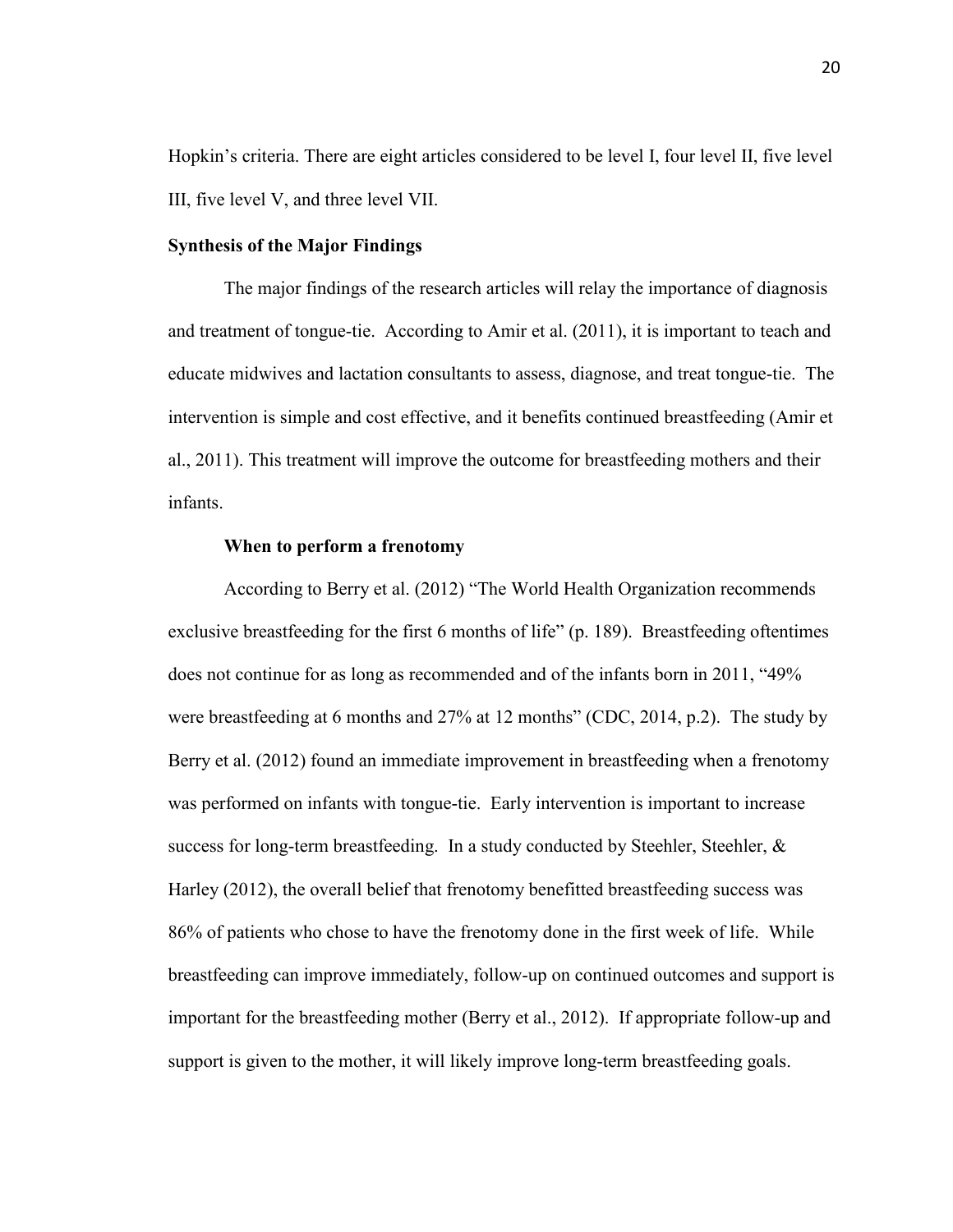It is important to thoroughly assess whether a frenotomy does need to be performed. Frenotomy is a simple and quick intervention, but it should nevertheless not be done unless necessary. For example, bonding of the mother and the infant is a factor that can affect breastfeeding (Ridgers, McCombe, & McCombe, 2009). Once a thorough assessment and proper bonding have been confirmed, then a frenotomy would be a logical intervention if needed to support breastfeeding.

In a study where 66 infants were assessed for a period of one year, 35 infants needed a frenotomy (Amir et al., 2005). The parents of the infants did feel that the treatment improved their breastfeeding experience but did not completely resolve it. Treatment for tongue-tie is a simple and safe procedure, and if it does help improve the success of breastfeeding, it is worthwhile to have it done.

#### **Practitioners performing frenotomy**

Family practice physicians may perform the frenotomy in the hospital or in the out-patient clinic setting. In the hospital setting, a neonatologist observing ankyloglossia; will perform the frenotomy (Dollberg, Botzer, Grunis, & Mimouni, 2006). Other practitioners who could help with performing frenotomies are pediatric dentists (Dollberg et al., 2006). Nurse-midwives and lactation consultants are also able to assess for tonguetie and perform frenotomy (Amir et al., 2011).

#### **Effects of frenotomy on breastfeeding**

Buryk et al. (2011) states, "The American Academy of Pediatrics recommends that infants breastfeed for the first year of life […] based on the evidence for decreased rates of infection, diabetes, obesity, and other medical conditions and on enhanced cognitive development" (p. 283). Performing a frenotomy resulted in mothers having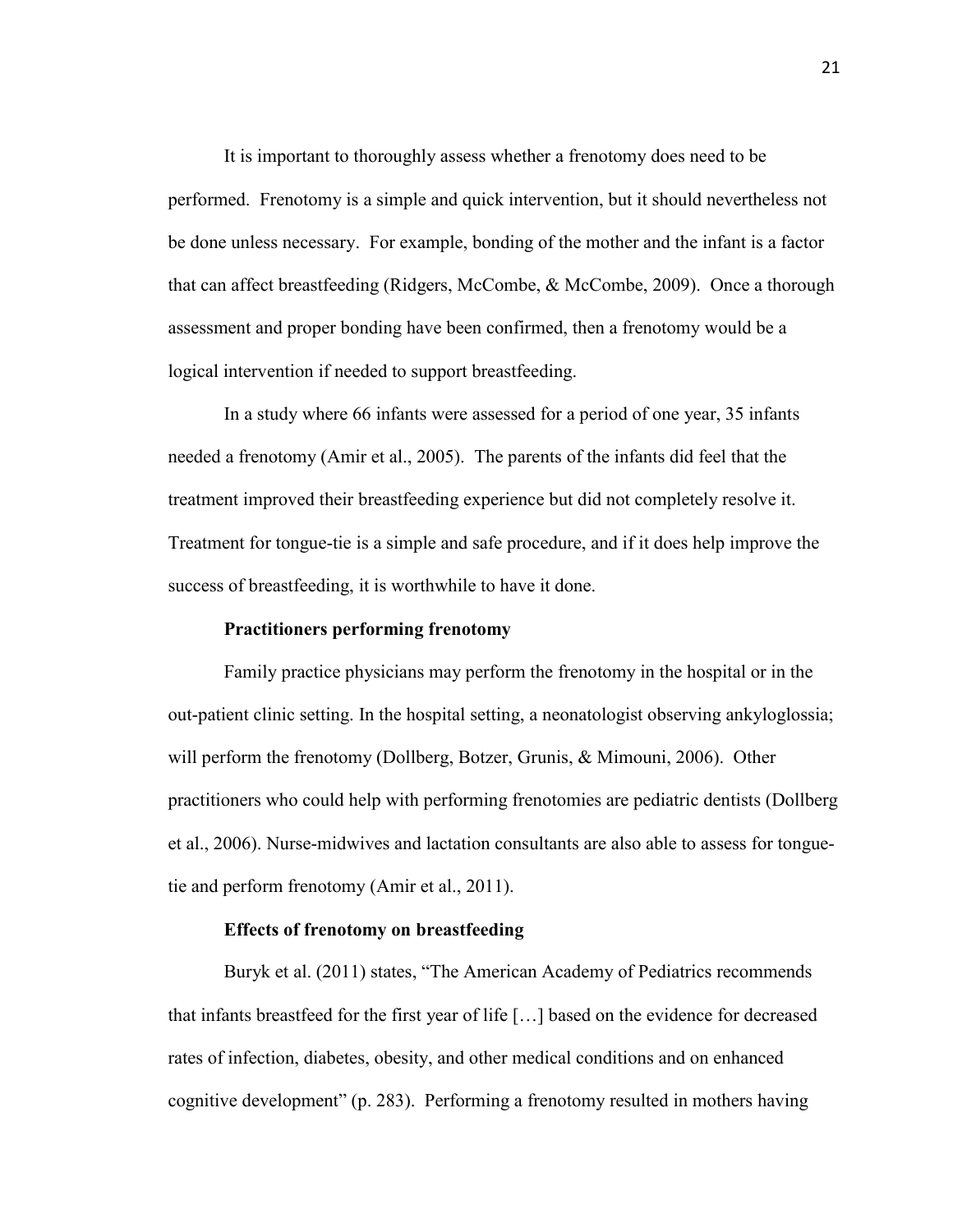decreased nipple pain and much more successful breastfeeding (Buryk et al., 2011). It may be beneficial to do further research on the timing of a frenotomy as some infants with tongue-tie do establish successful breastfeeding. However, this study provides evidence for pediatricians, otolaryngologists, oral surgeons, and lactation consultants to perform treatment of tongue-tie resulting in good outcomes for mother and infant (Buryk et al., 2011). Research by Steehler et al. (2012) found that 367 infants with tongue-tie, 82.9% continued to breastfeed following the frenotomy procedure for an average of seven months total. It was also noted 33.3% of mothers stopped breastfeeding after choosing not to have the frenotomy done.

The Pediatrics Committee of the Canadian Pediatric Society found inconsistency in outcomes when treating tongue-tie (Cawse-Lucas, Waterman & St. Anna, 2015). The evidence did not support improved LATCH scores. LATCH assessment includes latch, audible swallowing, nipple type, comfort, and hold (Cawse-Lucas et al., 2015). Frenotomy is not recommended unless there is a definitive impairment to breastfeeding (Cawse-Lucas et al., 2015).

#### <span id="page-22-0"></span>**Strengths and Weaknesses of the Research Studies**

Looking at many different research studies, each contained strengths and weaknesses. Three of the most salient studies related to this critical appraisal of the literature discussed the strengths and weaknesses or limitations of these studies (Berry et al., 2012, Berry et al., 2011,  $\&$  Hogan et al., 2005). A strength that was noted with the double-blind, randomized, controlled trial of tongue-tie frenotomy was a score sheet used to assess breastfeeding success. The LATCH assessment and the Infant Breastfeeding Assessment Tool were used to provide a measure of success (Berry et al., 2012). Ideally,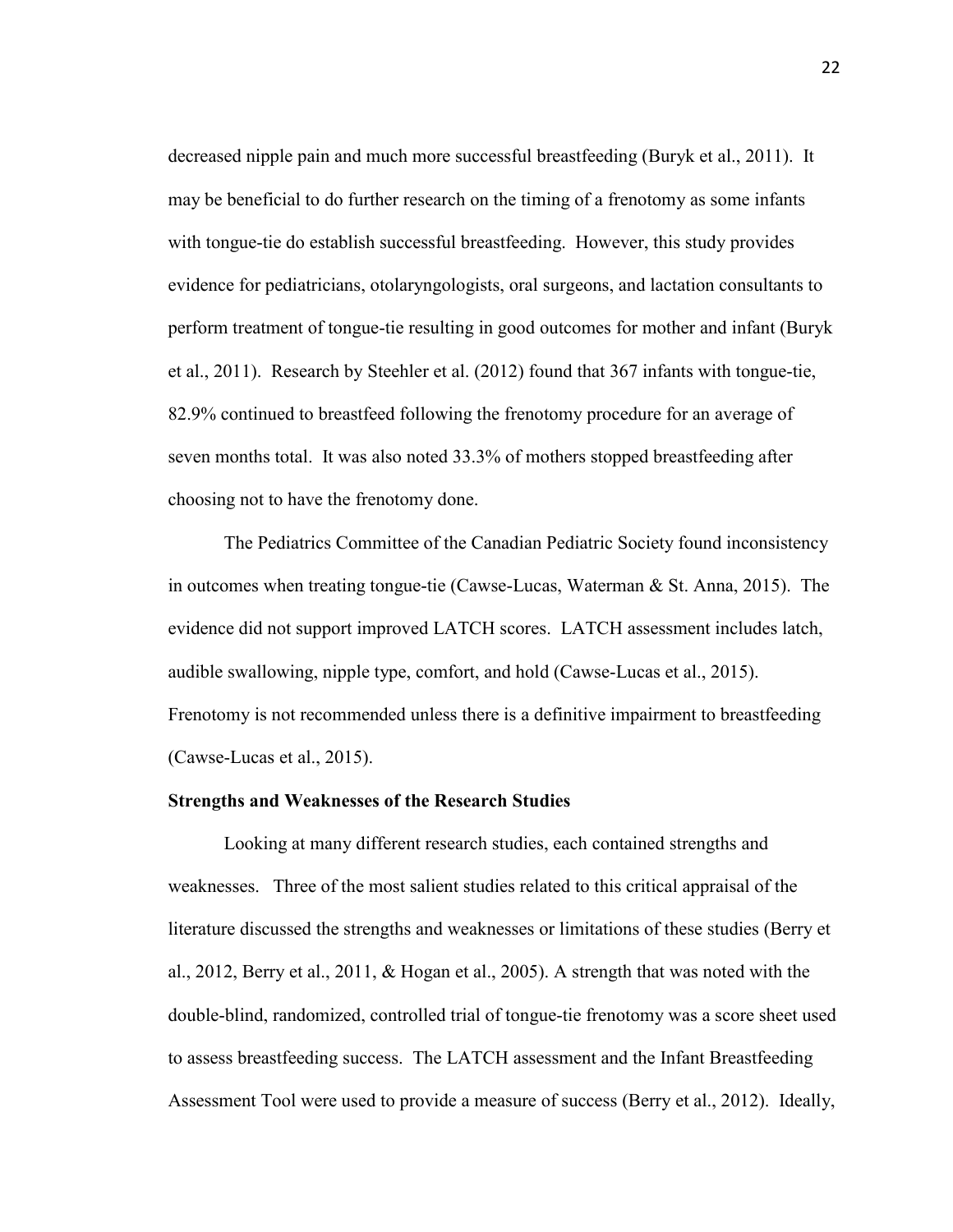looking at before and after assessments of several feedings would have provided further information, but this was not an option due to time limitations of the parents. Another limitation was the age at which the tongue-tie assessment should be done on an infant to result in a successful outcome for breastfeeding. There is the dilemma of division too early posing criticism that the infant may still feed well without intervention. On the other hand, division too late may produce a worn-out mother/infant dyad which may raise the concern that the infant will not continue to breastfeed long term (Berry et al., 2012). The recommendation is to perform a frenotomy in symptomatic babies by the age of two weeks (Berry et al., 2012).

 Another study "used validated and reliable tools for grading ankyloglossia or the post-frenotomy outcome measures" (Buryk et al., 2011, p. 285). Grading is important because up to half of breastfed babies with tongue-tie will not have any problems. This study used a randomized, controlled, blinded design in which all the infants struggled with breastfeeding and it was found that using assessment tools was a great strength. The use of assessment tools such as LATCH and the Infant Breastfeeding Assessment Tool for grading ankyloglossia and measuring pain along with maternal report of breastfeeding adequacy allows for earlier treatment of tongue-tie and immediate improvements in nipple pain and long term breastfeeding (Buryk et al., 2011). Limitations included not having long-term outcomes to assess. Also, once the frenotomies had been performed, the blinded participants (parents) were no longer blinded as they could easily look in their infants' mouths and see whether a frenotomy was performed (Buryk et al., 2011).

 In the study done by Hogan et al. (2005), one of the strengths was the immediate assessment and following of infants post-delivery. Quick inspection of the infant for

23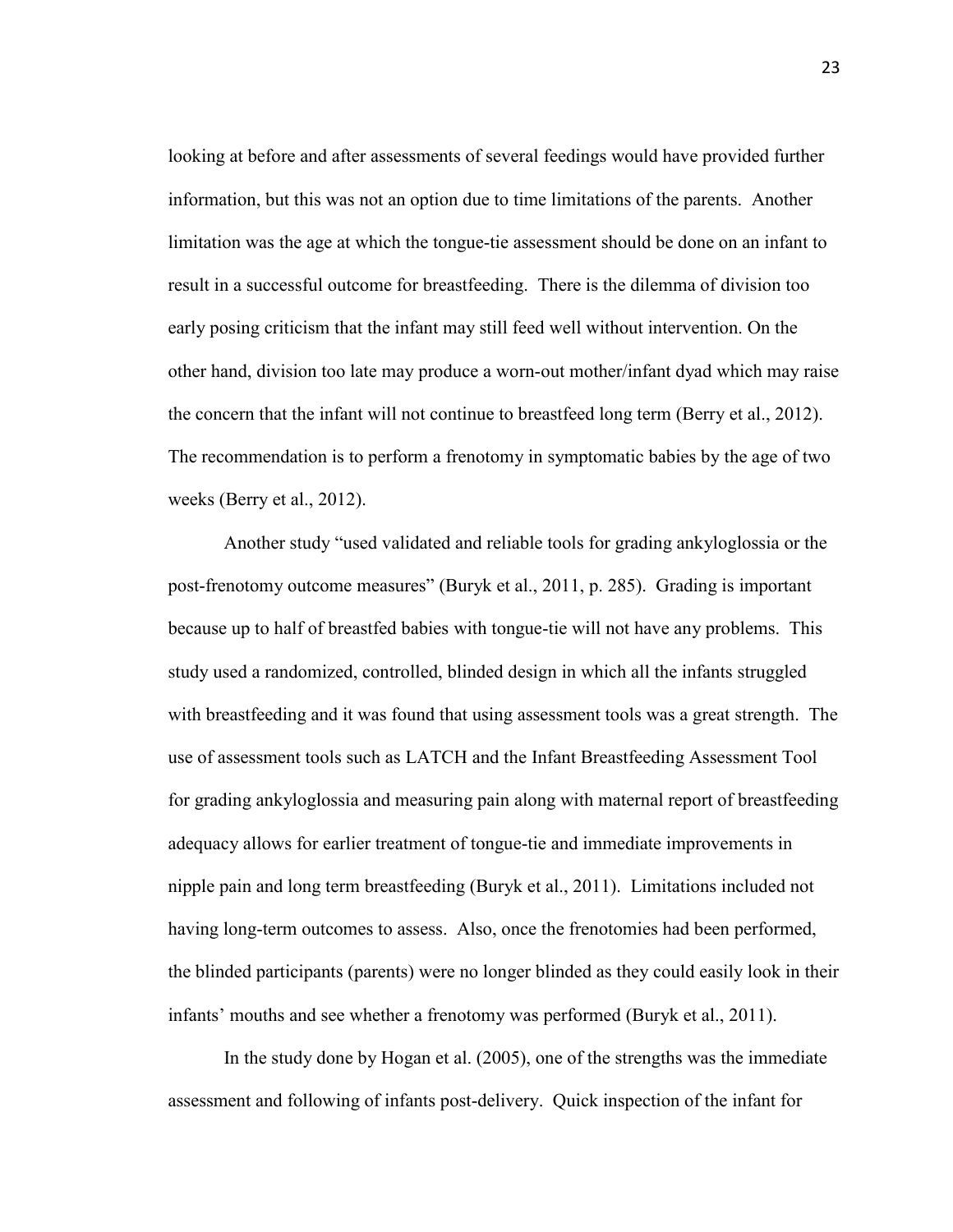tongue-tie at the time of delivery, during the first newborn assessment or on daily physician rounds is an easy way to confirm an earlier diagnosis (Hogan et al., 2005). The healthcare professionals, midwives, nurses, and doctors were taught what to observe and palpate upon examination of the infants' mouth (Hogan et al., 2005). Printed photographs of various severities of tongue-tie were provided to assist in early diagnosis and treatment. Limiting this study was the small percentage of infants with tongue-tie. There were conflicting opinions among practitioners about whether the tongue-tie actually caused feeding problems. It would have been beneficial to provide the actual mother with more tools to measure the effect of frenotomy on breastfeeding (Hogan et al., 2005).

#### <span id="page-24-1"></span><span id="page-24-0"></span>**Summary**

This review of literature indicated that early intervention for tongue-tied infants has the potential to improve the breastfeeding experience for the mother and infant and will also help support long-term, continued breastfeeding. It is vital to intervene early in an effort to promote longer periods of breastfeeding to benefit the infant later in life with decreased rates of infection, diabetes, obesity, and other medical conditions in addition to enhanced cognitive development. When diagnosing an infant for tongue-tie, it is vital for practitioners to utilize the LATCH assessment and Infant Breastfeeding Assessment Tool prior to moving forward with performing a frenotomy. Of course, not all researchers believe that a frenotomy will help infants with tongue-tie overcome breastfeeding difficulties. Because of this, further research is warranted in order to determine the full benefit for breastfeeding of early intervention for tongue-tie.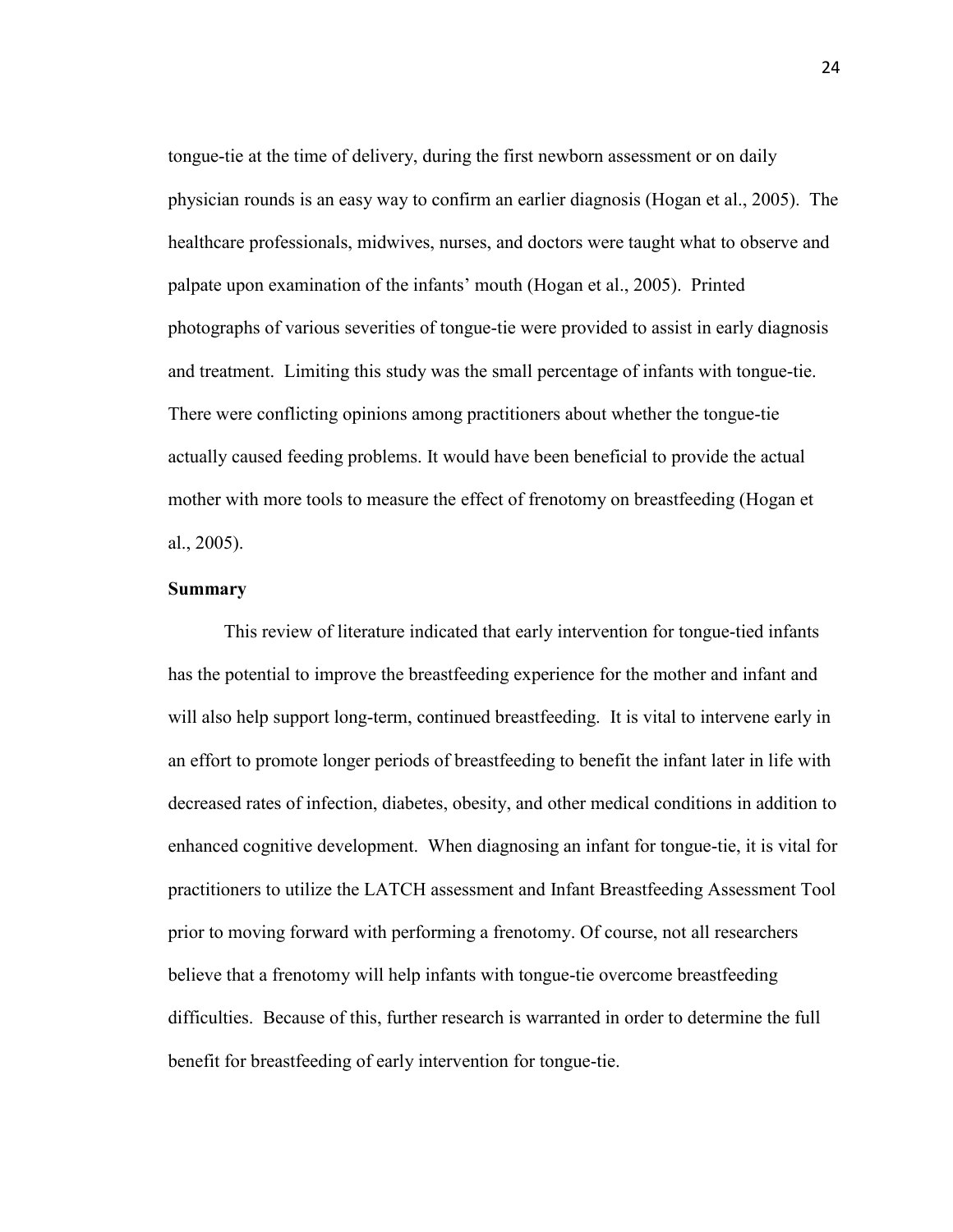#### **Chapter IV: Discussion and Conclusions**

This chapter includes a synthesis of the literature, current trends for treatment of ankyloglossia (tongue-tie), gaps in the literature along with recommendations for further research, implications for nurse-midwifery practice, and integration and application of the theoretical framework. The purpose of this critical review of literature is to determine the effect on breastfeeding of early intervention for tongue-tie. For nurse-midwives to be proficient in the treatment of tongue-tie, they should be knowledgeable in assessing the severity of tongue-tie and have the skill set used to perform a frenotomy. When nursemidwives know how to assess and perform early intervention, the success rate of breastfeeding may be increased.

#### **Literature Synthesis**

The research question that guided this study was: what are the effects on breastfeeding of early intervention for ankyloglossia (tongue-tie)? If a simple intervention such as the frenotomy can be performed in the hospital or out-patient setting and result in improved breastfeeding outcomes it should be considered a valid intervention for tongue-tie. The overall goal with early intervention of tongue-tie is a positive breastfeeding outcome for mother and infant.

#### <span id="page-25-0"></span>**Trends**

 In a review of the current trends in literature, the author found that in infants who are diagnosed with a significant tongue-tie that interferes with breastfeeding,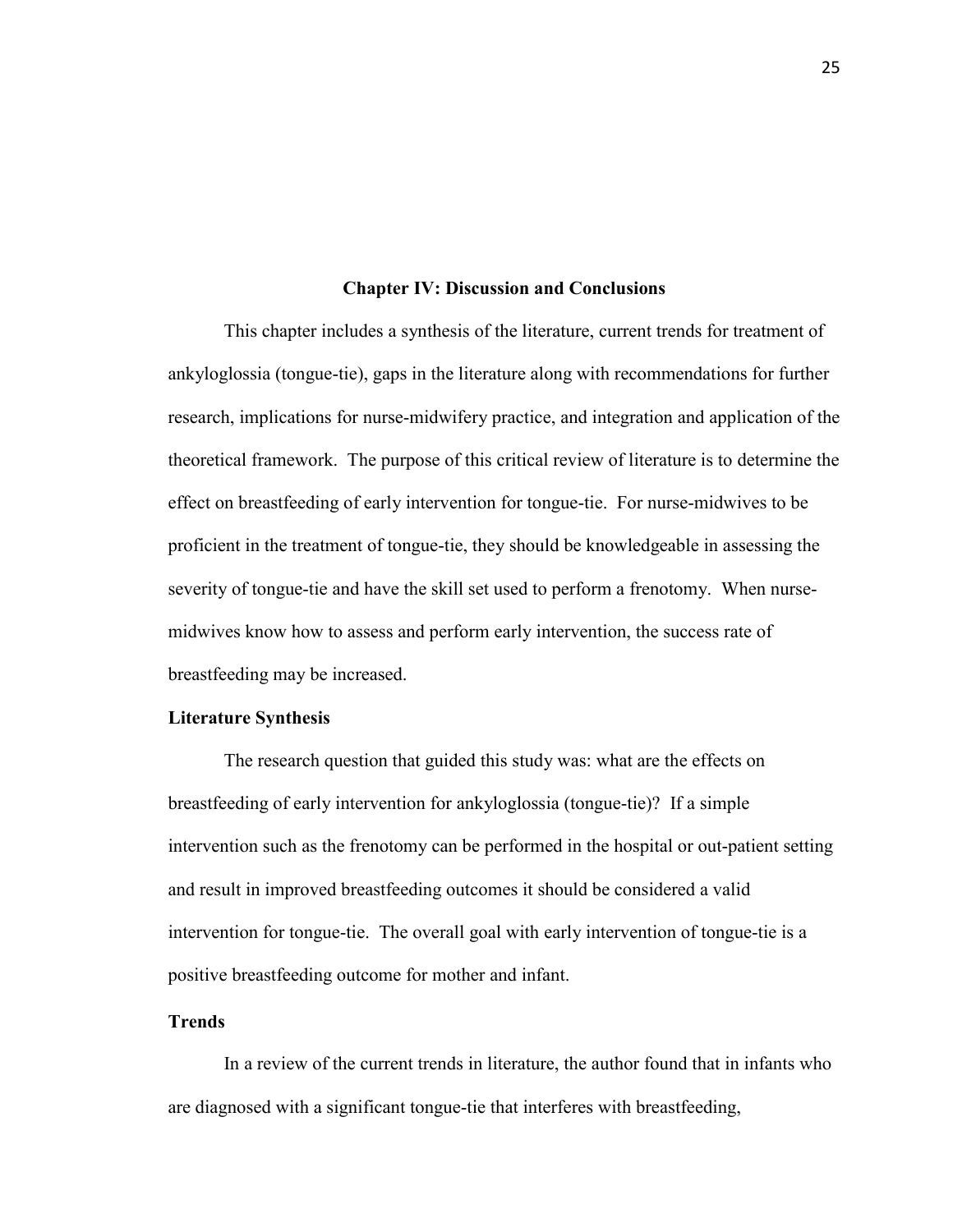improvement in breastfeeding follows after a frenotomy. Todd & Hogan (2015) believe that more than 90% of mothers had an instant improvement of breastfeeding and nipple pain when frenotomies were performed on their infants. Their study showed that if breastfeeding was not going well, a frenotomy should be done as soon as possible for long-term breastfeeding success. Trends showed that the sooner a frenotomy was done, the more likely the mother was to continue breastfeeding as her nipple pain was not as severe (Todd & Hogan, 2015).

These trends also showed that early assessment of tongue-tie and early treatment are important for breastfeeding success. Years ago, the assessment was done in the delivery room, and a frenotomy was performed immediately. The popularity of formula feeding resulted in a decrease in assessing the frenulum in newborns. With knowledge of the benefits of breastfeeding to both infants and mothers, early assessment and treatment of tongue-tie is becoming a necessary practice. Research supports early assessment and referral to clinicians, lactation consultants, pediatricians, and even oral surgeons if necessary (Henry & Haymen, 2014).

 Another trend presented in the literature was that of using breastfeeding tools that can facilitate "accurate, rapid breastfeeding appraisal, and targeting breastfeeding advice to mothers acquiring early breastfeeding skills or for those experiencing problems with an older infant" (Ingram, Johnson, Copeland, Churchill, & Taylor, 2015, p. 132). One way to assess rapidly would be to use the Bristol Breastfeeding Assessment Tool (BBAT), which assesses positioning, attachment, sucking, and swallowing. The BBAT scores on levels of poor, moderate, or good (Ingram et al., 2015). Using current tools can help researchers target areas needing more research or further attention and treatment. Using a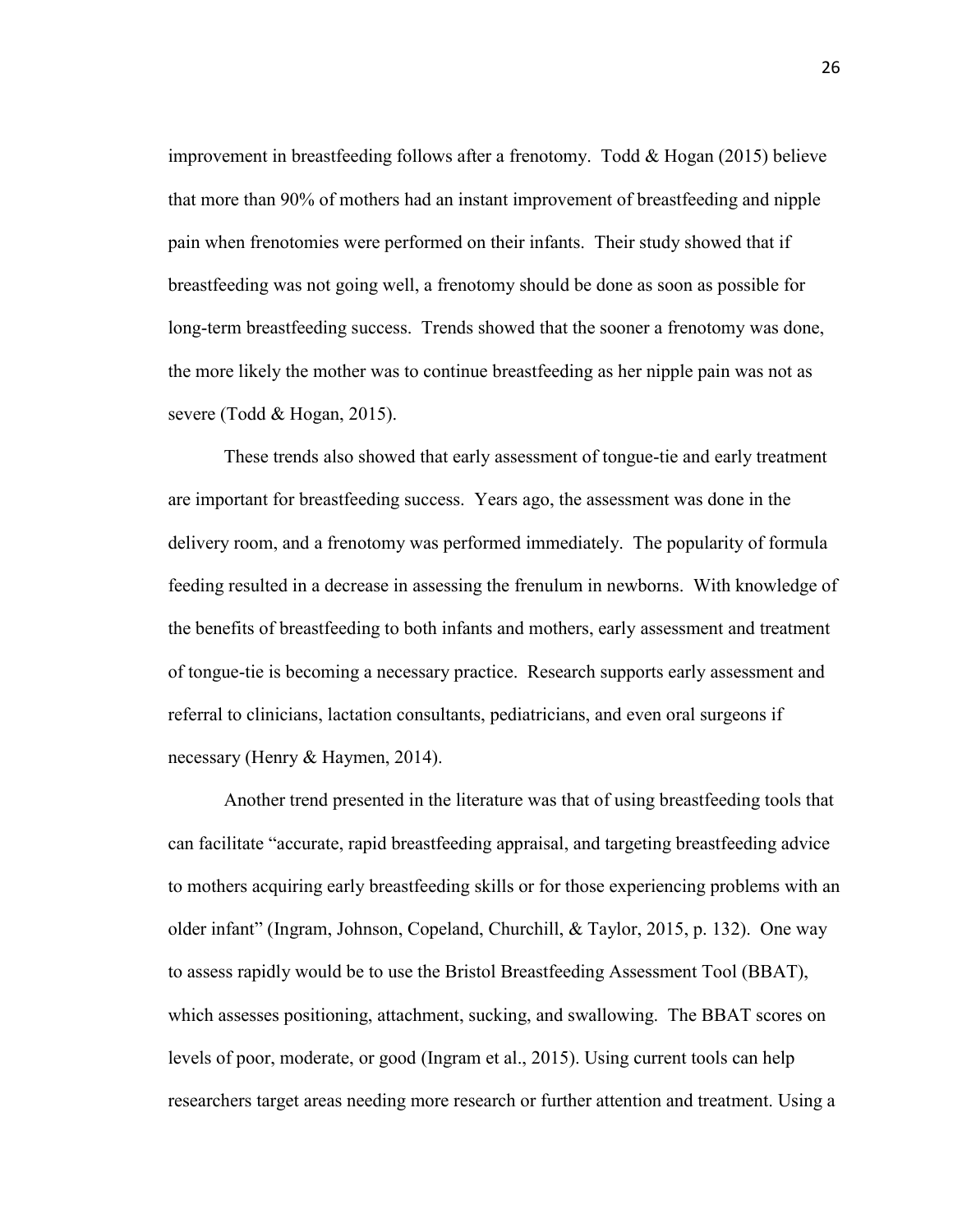simple assessment tool provides rapid and accurate information to both practitioners and parents.

#### <span id="page-27-0"></span>**Gaps in the Literature**

Gaps exist in the literature reviewed. Assessing the success of frenotomy on breastfeeding can be a challenge considering the parents' anxiety and distress when an infant is having feeding problems (Sethi et al. 2013). Another gap in research methods is not allowing enough time after the frenotomy to assess the infants' feeding (Sethi et al., 2013). This study does not have any blinding. Participants went into the study believing that tongue-ties cause feeding problems which can affect the validity of the study. Another concern is that there is not a universally accepted tool for assessing tongue-tie (Sethi et al., 2013).

 An additional gap in research is the number of infants and mothers who do not consistently follow up in the long-term assessment of the study (Ricke et al., 2005). This can result in some portions of the study having fewer numbers of subjects, which can make it difficult to determine the accuracy of the end results. Some assessment tools, such as the HATLFF, were found to be less useful. In order to have a successful research study, the assessment tools need to provide pertinent information. In the medical field, there are conflicting viewpoints on the benefits of frenotomy. Therefore, research to provide education on the effectiveness and safety of treatment for tongue-tie is necessary (Edmunds, Miles & Fulbrook, 2011).

#### **Recommendations for Further Research**

Because of the gaps in the literature, it is vital to perform further research not only about which tools would be the most beneficial for nurses and practitioners to utilize but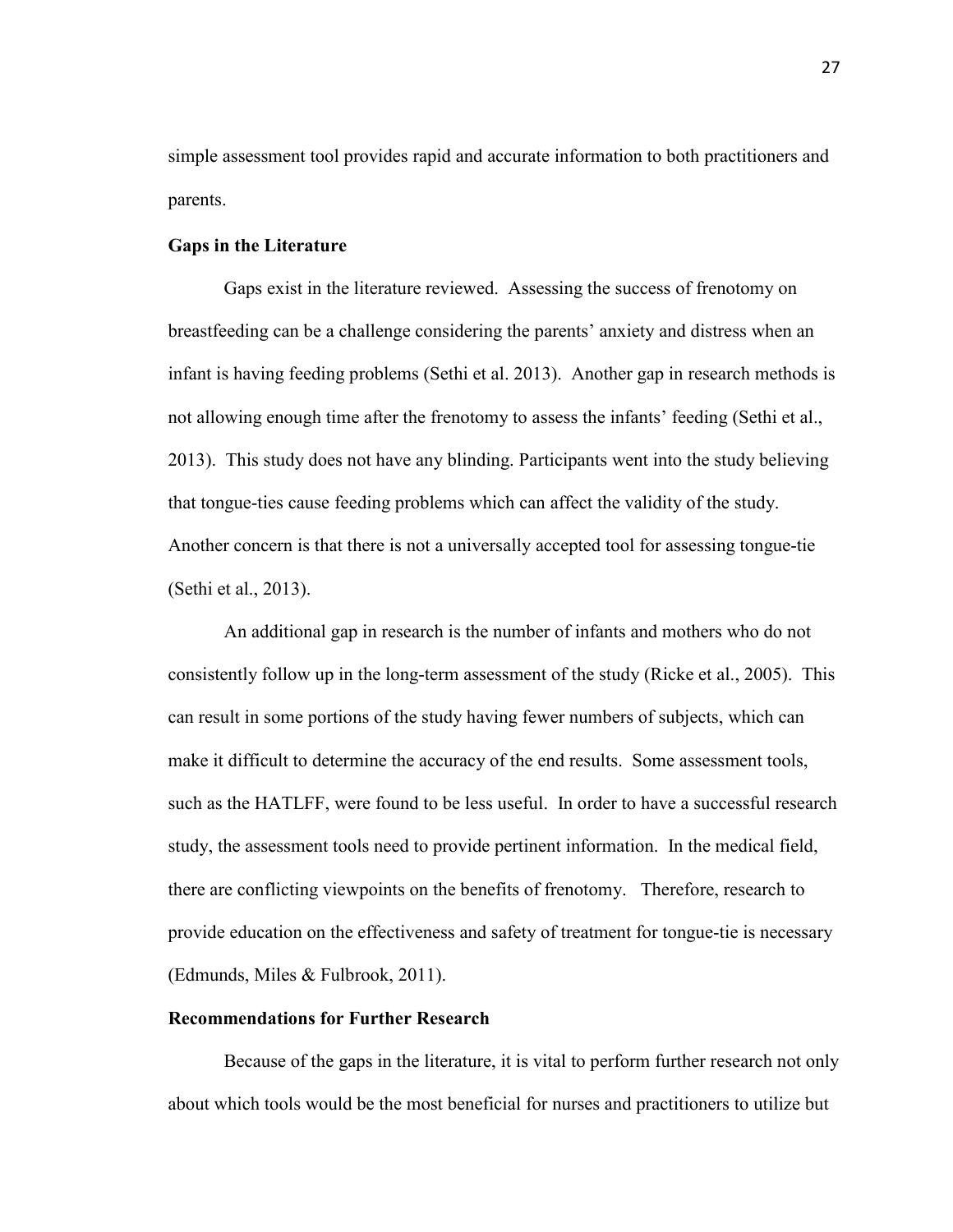also about whether a frenotomy is the best management option for a better breastfeeding experience. Breastfeeding is the most nutritive option for infants. Therefore, being able to thoroughly assess an infant believed to be tongue-tied and managing the tongue-tie properly will only enhance the experience of both the mother and infant. Having adequate research on which to base decisions will allow providers to educate the parents on what would be the best option for their infant.

When considering the best choices for educating not only staff but also the providers such as nurse-midwives, annual education is vital on how to assess for tonguetie in infants along with the proper and appropriate management to ensure the very best breastfeeding outcome. Not all infants with tongue-tie have difficulties with breastfeeding. Therefore, nurses and health care providers such as nurse-midwives should be taught the signs and symptoms to watch for in both the mother and infant (see Appendix B). It is important that the education provided includes the visible characteristics an infant may display a case of tongue-tie.

There are two specific assessment tools that are often used on infants who are experiencing difficulty with breastfeeding: LATCH and BBAT. All nurses and healthcare providers must have a good understanding of these tools in an effort to properly diagnose an infant with tongue-tie. The LATCH tool has five parameters: latch, audible swallowing, nipple type, comfort, and hold that model the Apgar score. Each of these parameters scores zero to two, and total scores correlate with longer duration of breastfeeding (Ingram et al., 2015). This particular tool is useful both before and after a frenotomy has been performed on an infant.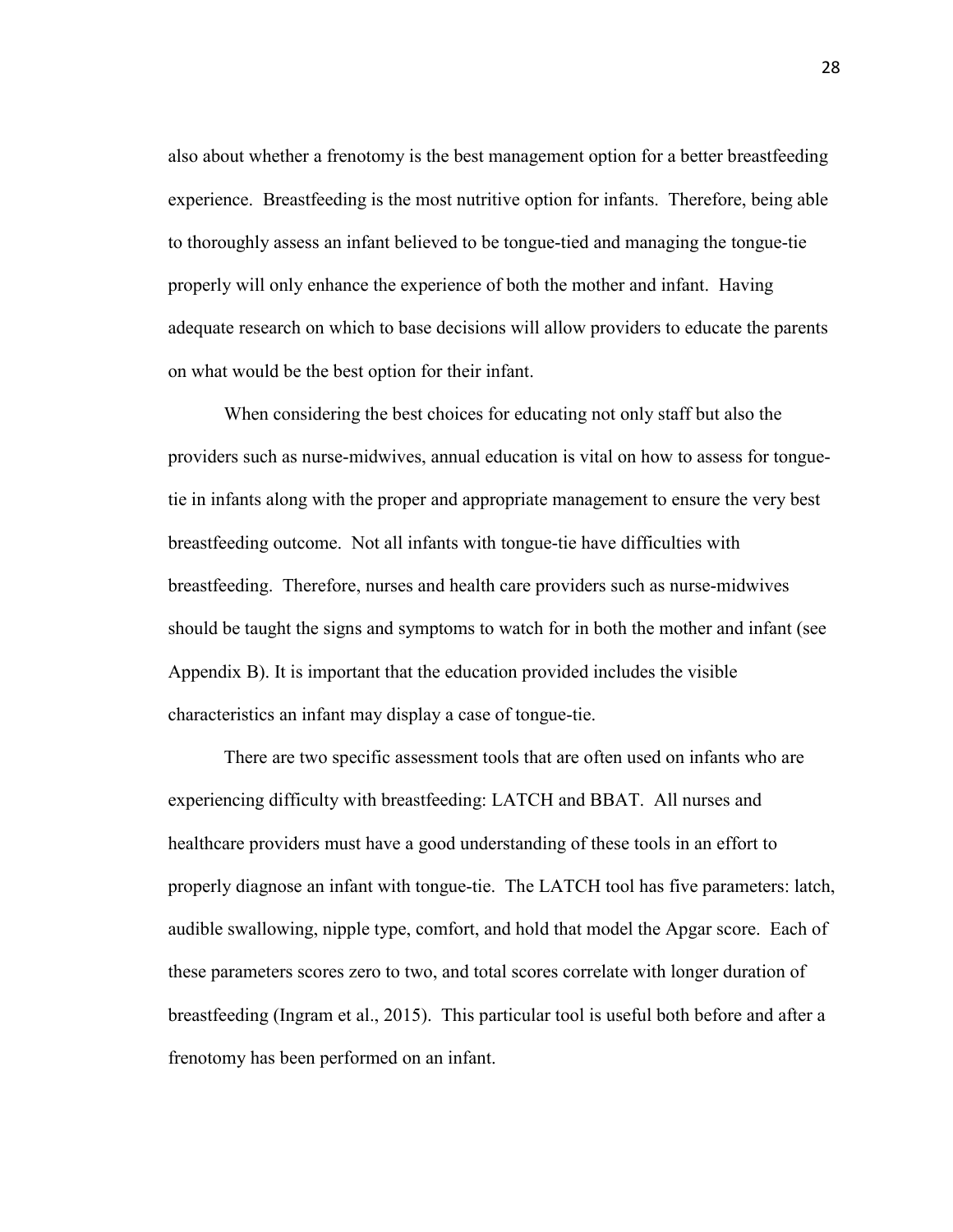The Bristol Breastfeeding Assessment Tool (BBAT) is also a very useful tool for practitioners to evaluate the effects of newborn breastfeeding following frenotomy. The BBAT scoring ranges from zero to eight and scores of zero to three are correlated with more severe reduction of tongue function. The BBAT tool is easy to use and gives a rapid appraisal to help target challenges during breastfeeding, particularly with tonguetied infants. With the proper education and training to assess for tongue-tied infants, a plan must be put into place for the management of tongue-ties. Qualified and credentialed practitioners are responsible for performing frenotomies in order to promote what is best for the infant and a longer duration of breastfeeding (Ingram, Johnson, Copeland, Churchill, & Taylor, 2015).

#### **Implications for Nurse-Midwifery Practice**

This critical appraisal of the literature has implications for nurse-midwifery practice. With appropriate education, training, and supervision, a credentialed nursemidwife is able to perform the assessment for tongue-tie along with safe and effective management (Amir et al., 2011). Once a nurse-midwife has become trained and credentialed, there is a great improvement and extension of services that can be offered to breastfeeding mothers and their babies, which also enhances the midwife's professional practice. It is important for each facility to have a policy in place to assess an infant for tongue-tie along with protocols to safely and effectively manage this congenital abnormality. Without proper education for nursing staff and providers along with a plan for intervention, it would be extremely difficult to make a difference for all infants who have troubles with breastfeeding. Because breastmilk is so vital to the health of an infant, nurses and providers alike must be thoroughly educated in assessing for tongue-tie and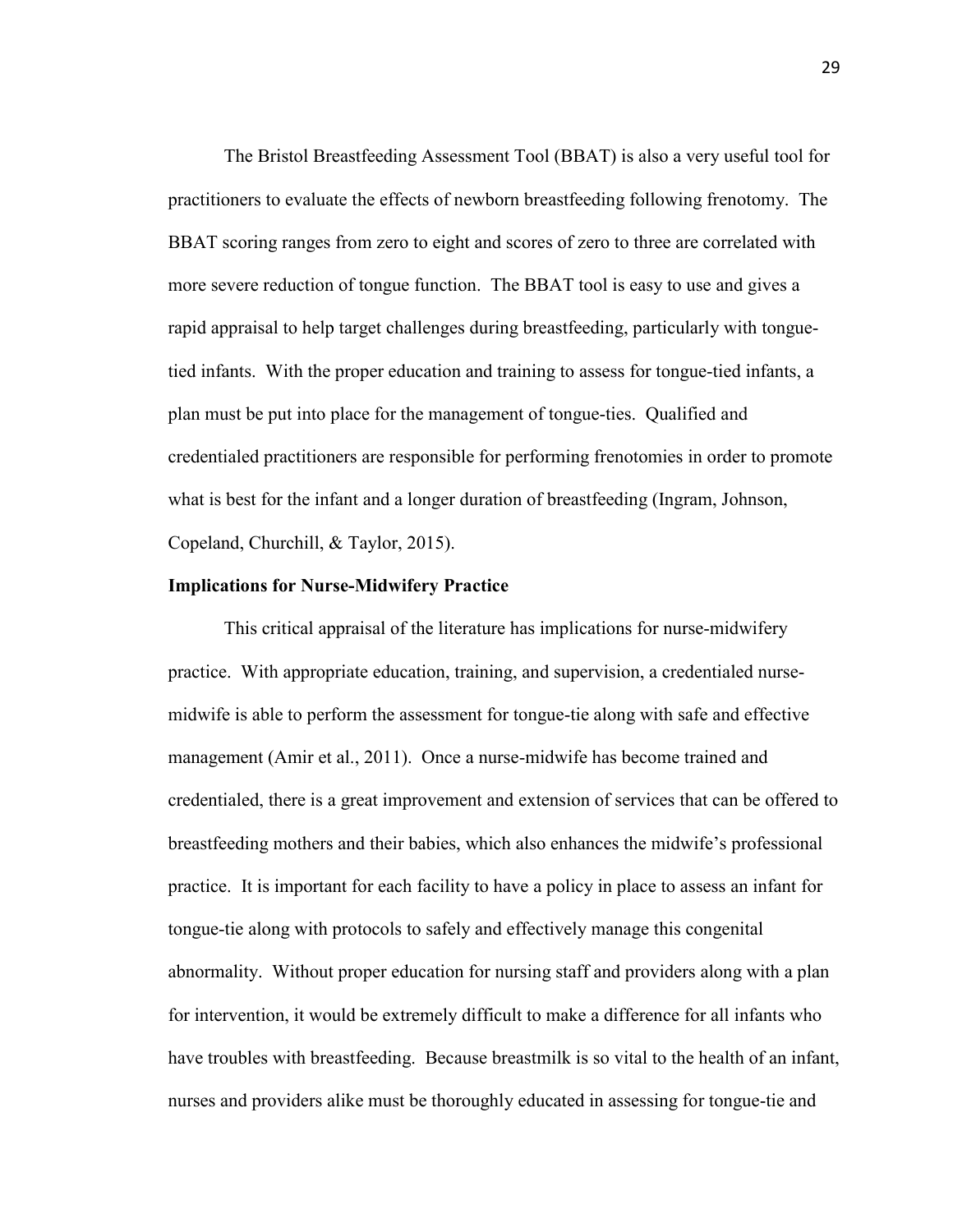the management of it. This will ensure the best possible breastfeeding outcome for all mother/infant dyads.

#### <span id="page-30-0"></span>**Application and Integration of Theoretical Framework**

 It is important for providers such as nurse-midwives to develop competence in assessing for tongue-tie and making the decision to proceed with a frenotomy in an effort to establish early intervention for the breastfeeding mother/infant dyad. Understanding and applying theoretical concepts for early intervention for tongue-tie is crucial as it will ultimately lead to the infant receiving breastmilk longer. Benner's model of novice to expert and Weidenbach's helping art of clinical nursing were two theoretical frameworks used to help frame conclusions on the caregiver's role in early intervention for tongue-tie and its effect on breastfeeding. These two theories guided the analysis of the articles chosen along with the analysis of data.

Benner believed that there are five levels to nursing experience. Thus, this theory is extremely relevant to a provider gaining experience in the early diagnosis of tongue-tie and eventually becoming an expert with the frenotomy procedure. In Benner's concept, experience ultimately leads to intuition, ethical/moral reasoning, and personal knowledge (Altmann, 2007). Weidenbach's theory helped guide this review of literature by allowing the patient to follow his or her own perceptions regarding when to seek out help. This can be the case for the mother and infant dyad experiencing breastfeeding difficulties. Clinical nursing comes into play in this particular theory because the nurse should understand a patient's needs and concerns, be able to develop goals, and be able to develop a plan to enhance a patient's ability to improve his or her condition (Peltiprin,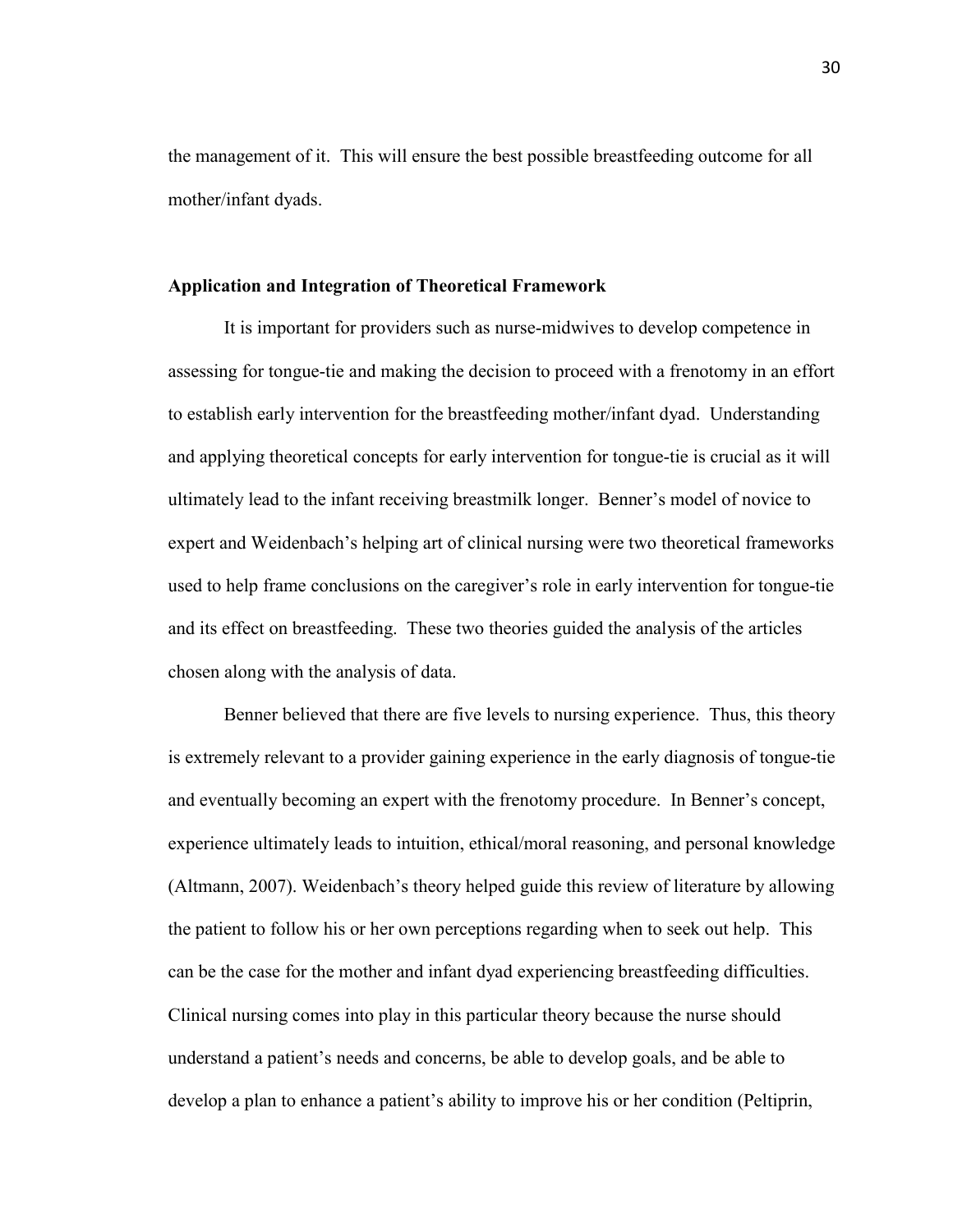2015). By utilizing Weidenbach's theory, when an infant is tongue-tied, the mother's voice is heard when she reports concerns regarding breastfeeding. This allows for the baby to be assessed for tongue-tie and a plan put in place for an intervention.

#### **Conclusions**

The majority of studies reviewed have clearly shown that better breastfeeding experiences are possible for the mother/infant dyad when there is early intervention for tongue-tie. The information obtained has shown that breastfeeding difficulties are not always caused by tongue-tie which makes it that much more important for nurses and practitioners to be prepared to offer breastfeeding help if the mother begins to experience signs and symptoms of problems that are possibly related to ankyloglossia. Today's culture is moving progressively to breastfeeding, which can also cause more infants to be diagnosed with tongue-tie. For that reason, health-care professionals such as nursemidwives should be able to practice the low-risk procedure of frenotomy to help increase breastfeeding outcomes for both the mother and baby. Having the knowledge and tools available to assess and treat tongue-tie are an important part of the nurse-midwifery scope of practice. The nurse-midwife is an integral part of the immediate postpartum period in which ankyloglossia can be assessed and treated.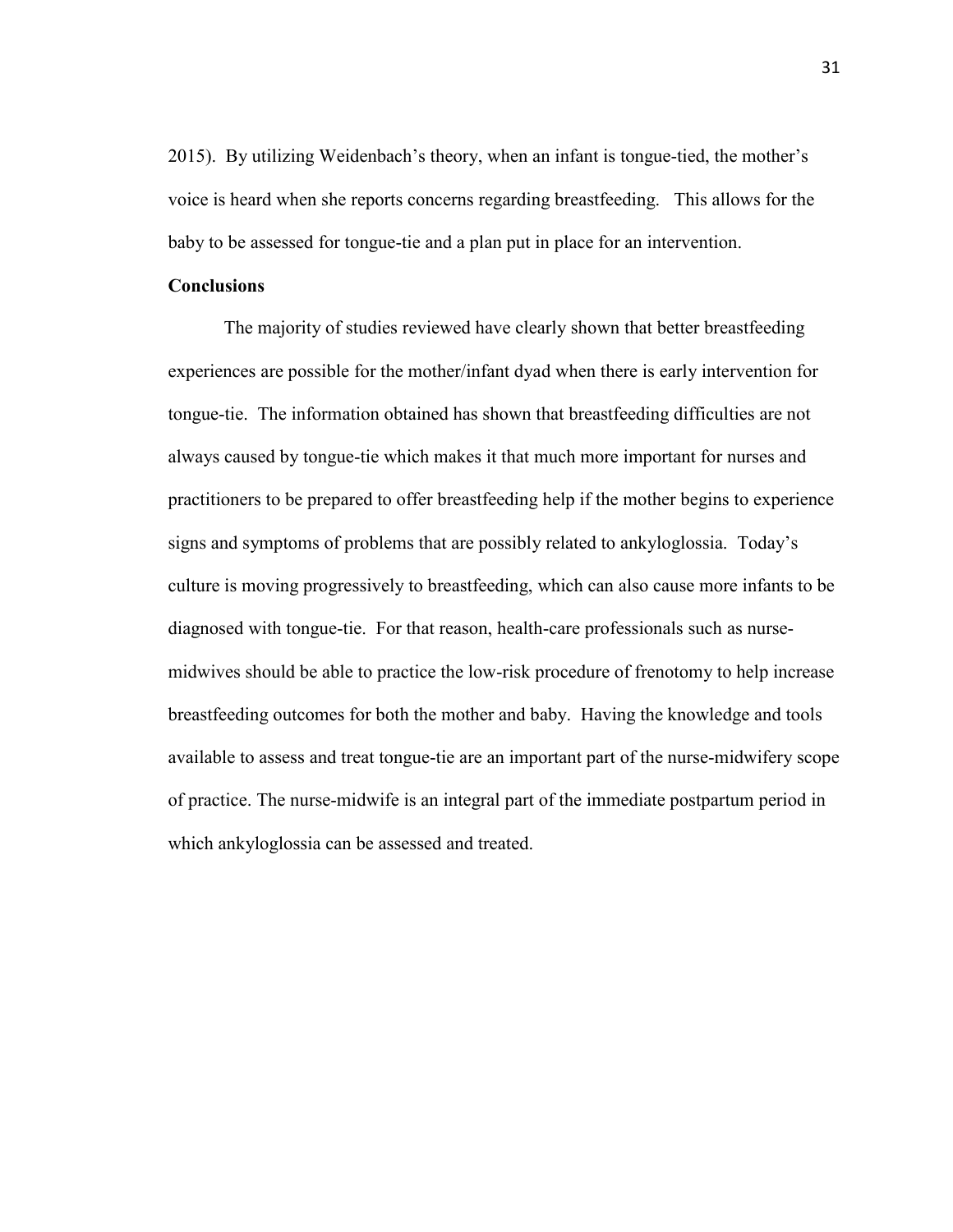#### References

- Altmann, T.K. (2007). An evaluation of the seminal work of Patricia Benner: Theory or philosophy? *Contemporary Nurse, 25*(1-2), 114-123. http://dx.doi.org/10.5172/conu.2007.25.1-2.114
- Amir, L.H., James, J.P., & Beatty, J. (2005). Review of tongue-tie release at a tertiary maternity hospital. *Journal of Paediatrics and Child Health, 41*(5-6)*,* 243-245. http://dx.doi.org/10.1111/j.1440-1754.2005.00603.x
- Amir, L.H., James, J.P., Kelso, G., & Moorhead, A.M. (2011). Accreditation of midwife lactation consultants to perform infant tongue-tie release. *International Journal of Nursing Practice, 17*(6)*,* 541-547. doi:10.1111/j.1440-172X.2011.01969.x
- Benner, P. (1982). From Novice to Expert. *American Journal of Nursing, 82*(3), 402-407. http://dx.doi.org/10.1097/00000446-198282030-00004
- Berry, J., Griffiths, M., & Westcott, C. (2012). A double-blind, randomized, controlled trial of tongue-tie division and its immediate effect on breastfeeding. *Breastfeeding Medicine, 7*(3), 189-193. doi: 10.1089/bfm.2011.0030
- Buryk, M., Bloom, D., & Shape, T. (2011). Efficacy of neonatal release of ankyloglossia: A randomized trial. *Pediatrics, 128*(2)*,* 280-288. doi: 10.1542/peds.2011-0077
- Cawse-Lucas, J., Waterman, S., & St. Anna, L. (2015). Does frenotomy help infants with tongue-tie overcome breastfeeding difficulties? *Journalof Family Practice, 64*(2), 126-127. Retrieved from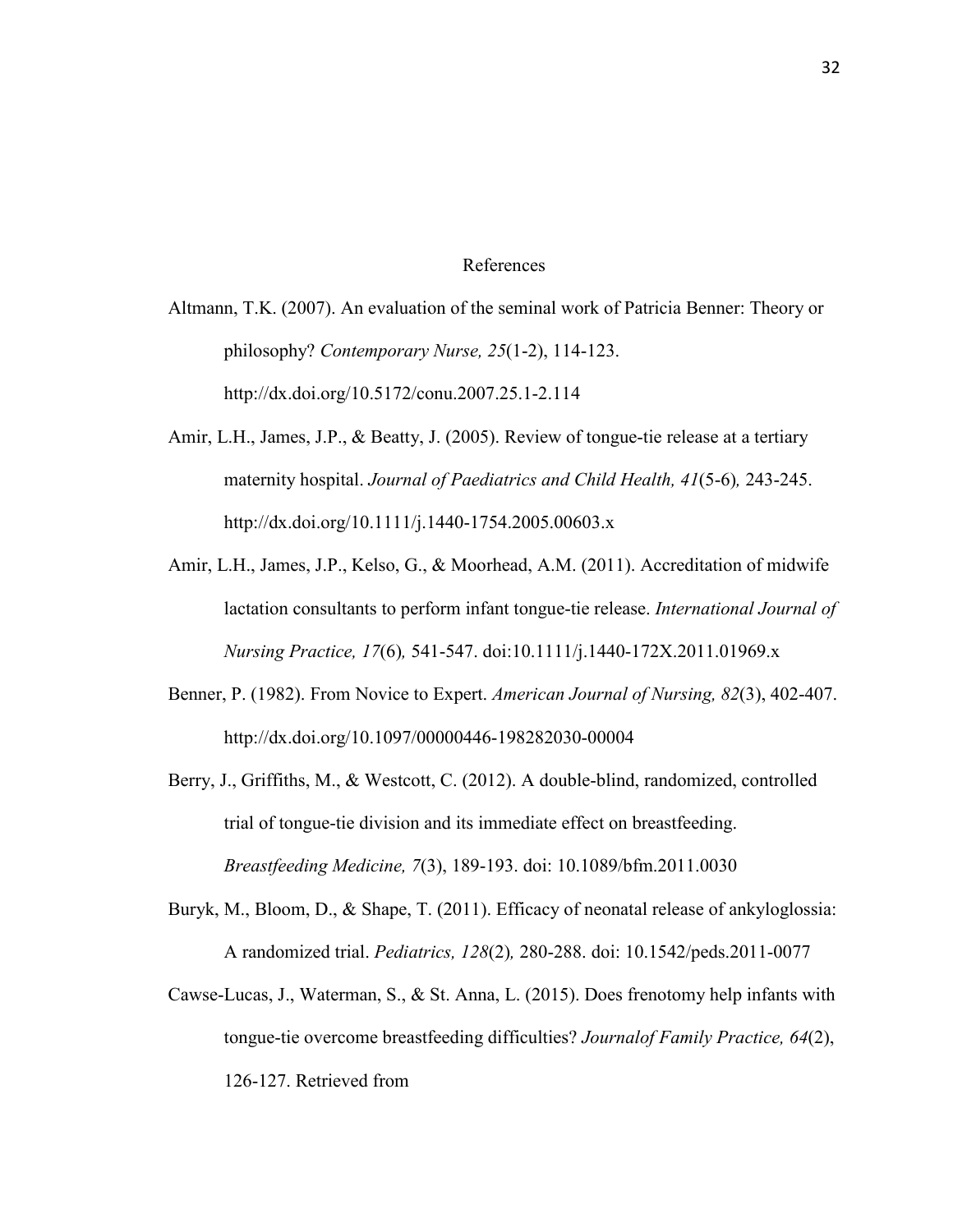http://yz4nc6gg5k.search.serialssolutions.com/?sid=Entrez:PubMed&id=pmid:25 671532

Centers for Disease Control and Prevention (CDC). (2014). Breastfeeding report card. Retrieved from

http://www.cdc.gov/breastfeeding/pdf/2014breastfeedingreportcard.pdf

- Dearholt, S. L. & Dang, D. (2012). *Johns Hopkins nursing evidence-based practice model and guidelines*. Indianapolis, IN: Sigma Theta Tau International.
- Dollberg, S., Botzer, E., Grunis, E., & Mimouni, F.B. (2006). Immediate nipple pain relief after frenotomy in breastfed infants with ankyloglossia: A randomized, prospective study. *Journal of Pediatric Surgery, 41*(9)*,* 1598-1600. doi: 10.1016/j.jpedsurg.2006.05.024
- Edmunds, J., Miles, S., & Fulbrook, P. (2011). Tongue-tie and breastfeeding: A review of the literature. *Breastfeeding Review, 19*(1), 19-26. Retrieved from http://yz4nc6gg5k.search.serialssolutions.com/?sid=Entrez:PubMed&id=pmid:21 608523
- Geddes, D.T., Kent, J.C., McClellan, H.L., Garbin, C.P., Chadwick, L.M., & Hartmann, P.E. (2010). Sucking characteristics of successfully breastfeeding infants with ankyloglossia: A case series. *Acta Paediatrica, 99*, 301-303. doi: 10.1111/j.1651- 2227.2009.01577.x
- Gray, J.M. (2014). What impact does tongue-tie in the newborn have on breastfeeding success? *Australian Journal of Child and Family Health Nursing, 11*(1), 30-33. Retrieved from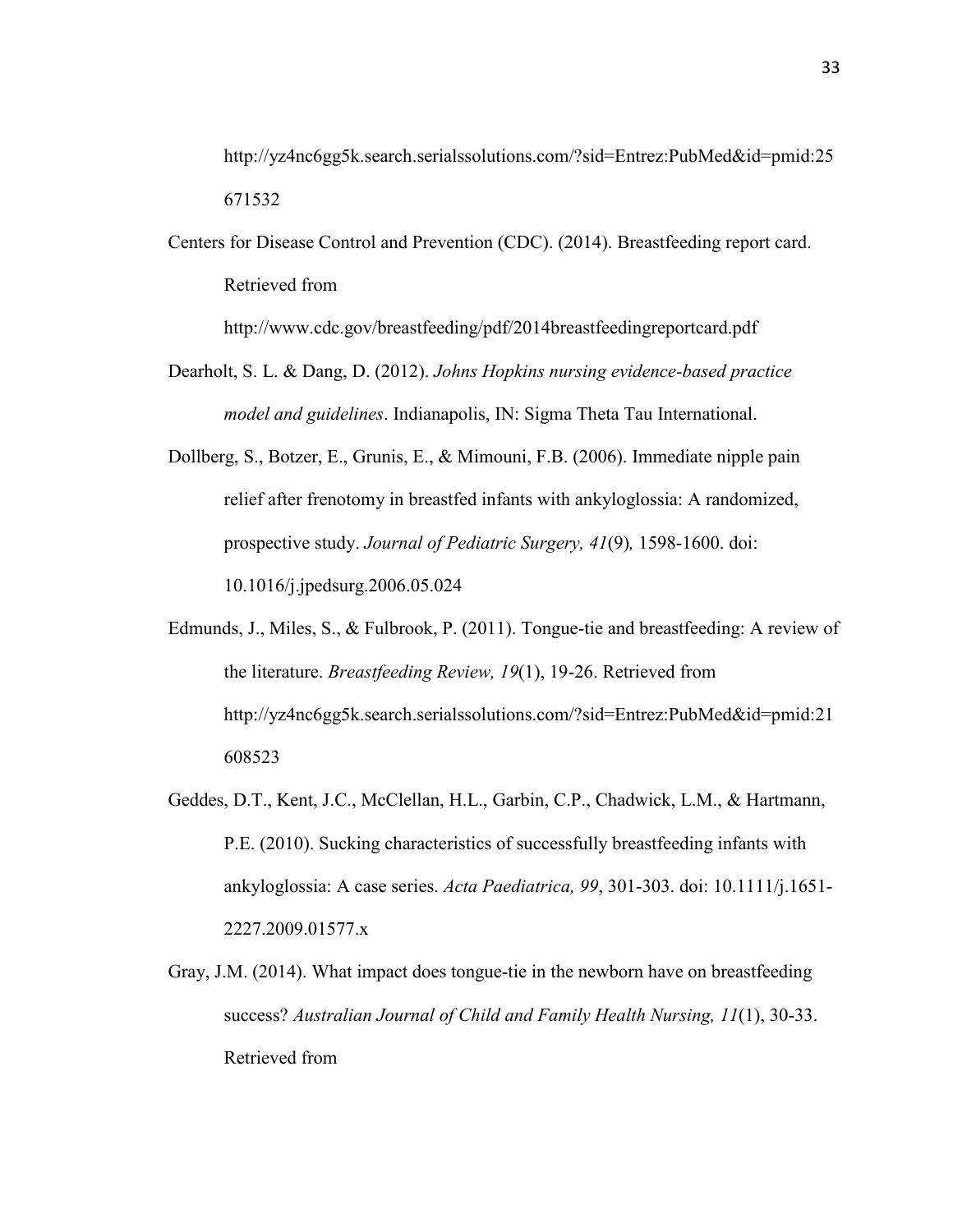- Greenwood, G. (2013). The benefits to breastfeeding and success rates of a frenulotomy in newborns with ankyloglossia. *British Journal of Midwifery, 21*(6), 439-442. http://dx.doi.org/10.12968/bjom.2013.21.6.439
- Henry, L., & Hayman, R. (2014). Ankyloglossia its impact breastfeeding. *Nursing for Women's Health, 18*(2), 122-129. doi:10.1111/1751-486X.12108
- Hogan, M., Westcott, C., & Griffiths, M. (2005). Randomized, controlled trial of division of tongue-tie in infants with feeding problems. *Journal of Paediatrics and Child Health, 41*(5-6), 246-250. http://dx.doi.org/10.1111/j.1440-1754.2005.00604.x
- Ingram, J., Johnson, D., Copeland, M., Churchill, C., & Taylor, H. (2015). The development of a new breastfeeding assessment tool and the relationship with breastfeeding self-efficacy. *Midwifery, 31*(1)*,* 132-137. http://dx.doi.org/10.1016/j.midw.2014.07.001
- Jackson, R. (2012). Improving breastfeeding outcomes: The impact of tongue-tie. *Community Practitioner, 85*(6), 42-44. Retrieved from http://yz4nc6gg5k.search.serialssolutions.com/?sid=Entrez:PubMed&id=pmid:22 779397
- Kotlow, D. (2011). Breastfeeding should be fun and enjoyable. Why does it hurt when I breastfeed? Retrieved March 31, 2016, from http://www.kiddsteeth.com/nursingbookaugfc2011.pdf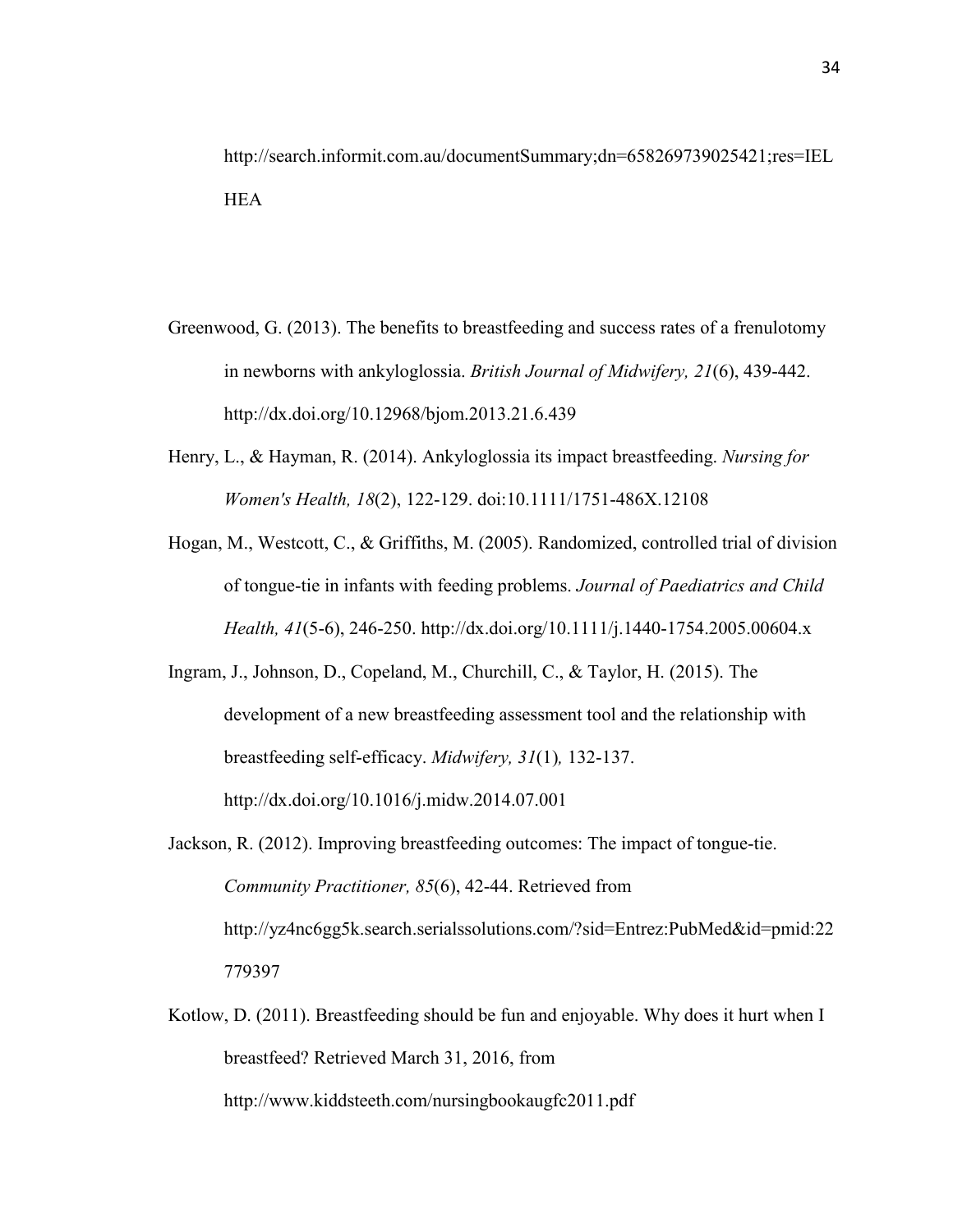Kumar, M., & Kalke, E. (2012). Tongue-tie, breastfeeding difficulties and the role of frenotomy. *Acta Paediatrica, 101*(7)*,* 687-689. doi: 10.1111/j.1651- 2227.2012.02661.x

Miranda, B.H., & Milroy, C.J. (2010). A quick snip-A study of the impact of outpatient tongue-tie release on neonatal growth and breastfeeding. *Journal of Plastic, Reconstructive and Aesthetic Surgery, 63*(9)*,* 683-685. http://dx.doi.org/10.1016/j.bjps.2010.04.003

- Morgan, Melissa, IBCLC, RLC, LE. (2011). Tongue or Lip Tie and Frenotomy. Retrieved from http://www.nurturenormally.com/breastfeeding-with-tongue-orlip-tie-and-frenotomy/
- O'Callahan, C., Macary, S. & Clemente, S. (2013). The effects of office-based frenotomy for anterior and posterior ankyloglossia on breastfeeding. *International Journal of Pediatric Otorhinolaryngology, 77*(5)*,* 827-832.

http://dx.doi.org/10.1016/j.ijporl.2013.02.022

- O'Shea, M. (2002). Licking the problem of tongue-tie. *British Journal of Midwifery, 10*(2), 90-92. http://dx.doi.org/10.12968/bjom.2002.10.2.10193
- Petiprin, A. (2015). Ernestine Weidenbach. *Nursing Theory.* Retrieved from http://www.nursing-theory.org/nursing-theorists/Ernestine-Wiedenbach.php
- Petiprin, A. (2015). Patricia Benner novice to expert-Nursing theorist. *Nursing Theory.* Retrieved from http://www.nursing-theory.org/nursing-theorists/Patricia-Benner.php
- Ricke, L.A., Baker, N.J., Madlon-Kay, D.J., & DeFor, T.A. (2005). Newborn tongue-tie: Prevalence and effect on breastfeeding. *Journal of the American Board of Family*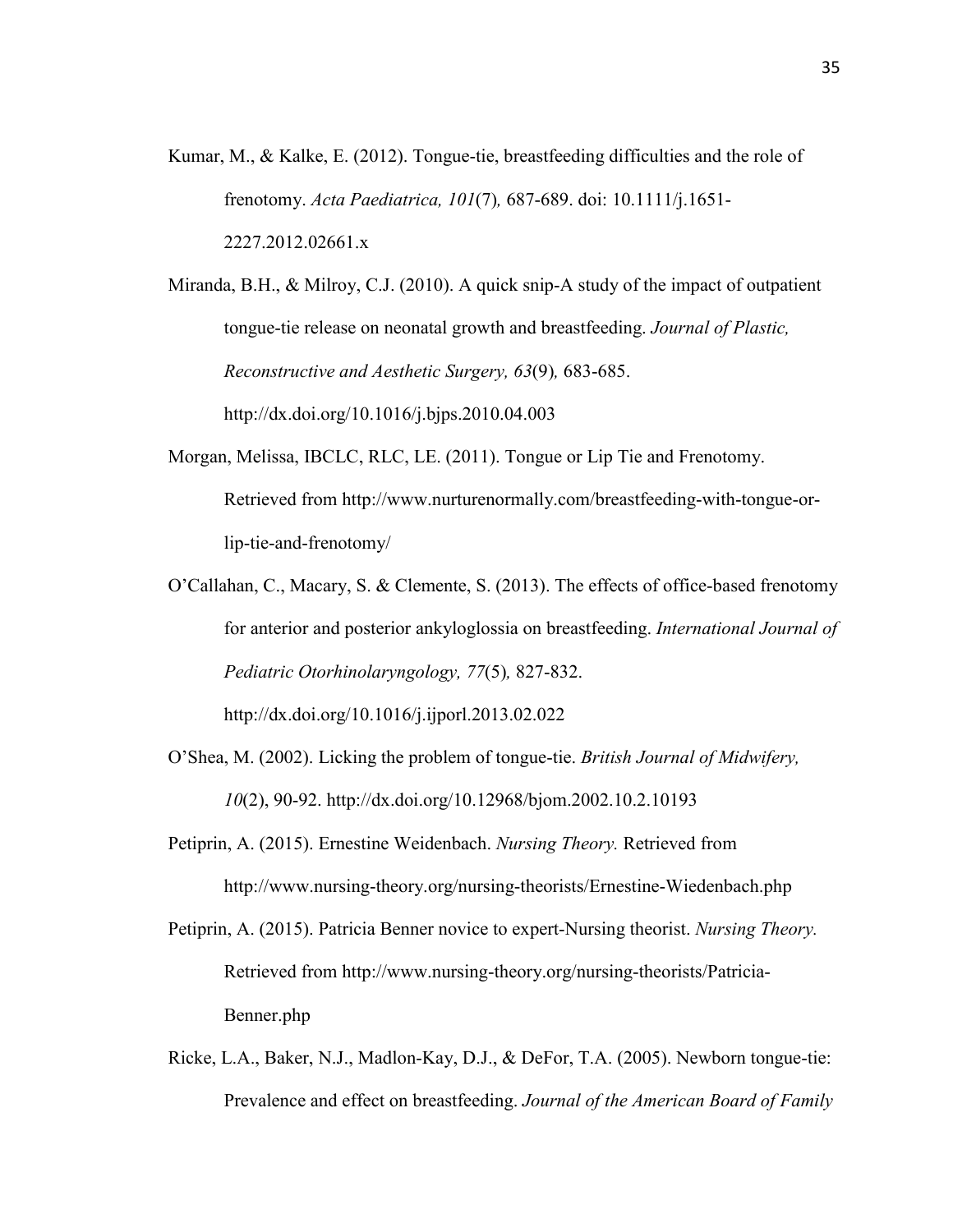*Medicine, 18*(1), 1-7. http://dx.doi.org/10.3122/jabfm.18.1.1

- Ridgers, I., McCombe, K., & McCombe, A. (2009). A tongue-tie clinic and service. *British Journal of Midwifery, 17*(4), 230-233. http://dx.doi.org/10.12968/bjom.2009.17.4.41671
- Rowan-Legg, A. (2015). Ankyloglossia and breastfeeding. *Canadian Paediatric Society, 20*(4), 209-213. Retrieved from

http://www.cps.ca/documents/position/ankyloglossia-breastfeeding#authors

Sethi, N., Smith, D., Kortequee, S., Ward, V.M.M, & Clarke, S. (2013). Benefits of frenulotomy in infants with ankyloglossia. *International Journal of Pediatric Otorhinolaryngology, 77*(5)*,* 762-765.

http://dx.doi.org/10.1016/j.ijporl.2013.02.005

- Steehler, M.W., Steehler, M.K., & Harley, E.H. (2012). A retrospective review of frenotomy in neonates and infants with feeding difficulties. *International Journal of Pediatric Otorhinolaryngology, 76*(9)*,* 1236-1240. http://dx.doi.org/10.1016/j.ijporl.2012.05.009
- Todd, D.A. (2014). Tongue-tie in the newborn: What, when, who and how? Exploring tongue-tie division. *Breastfeeding Review, 22*(2), 7-10. Retrieved from http://yz4nc6gg5k.search.serialssolutions.com/?sid=Entrez:PubMed&id=pmid:25 109095
- Todd, D.A. & Hogan, M.J. (2015). Tongue-tie in the newborn: early diagnosis and division prevents poor breastfeeding outcomes. *Breastfeeding Review, 23*(1). Retrieved from

http://yz4nc6gg5k.search.serialssolutions.com/?sid=Entrez:PubMed&id=pmid:25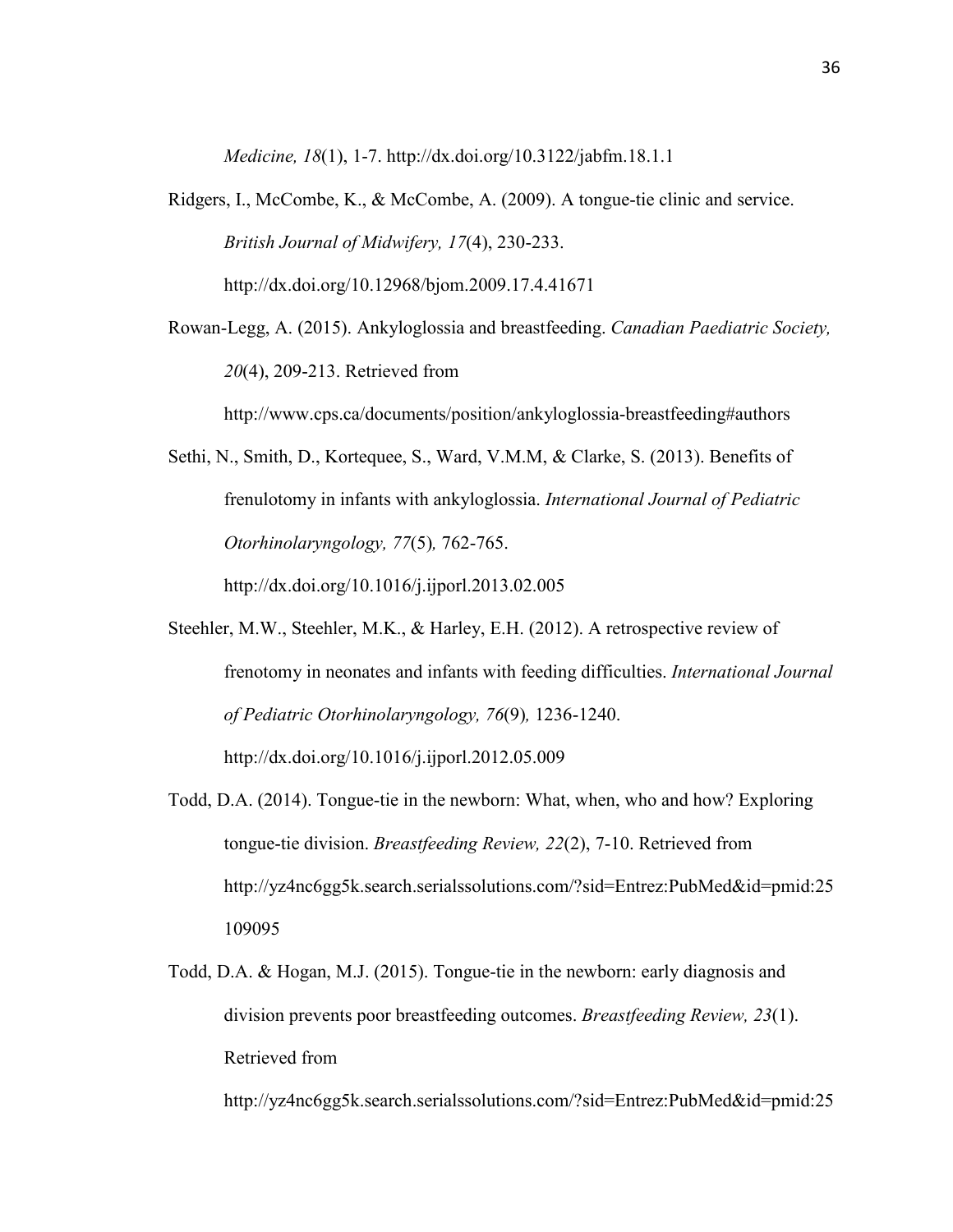906492

Vines, G. (2006). Tongue tied. *Aims Journal, 18*(2), 19. Retrieved from http://connection.ebscohost.com/c/articles/23530432/tongue-tied

Weidenbach, E. (1963). The helping art of nursing. *American Journal of Nursing, 63*(11), 54-57. http://dx.doi.org/10.1097/00000446-196363110-00007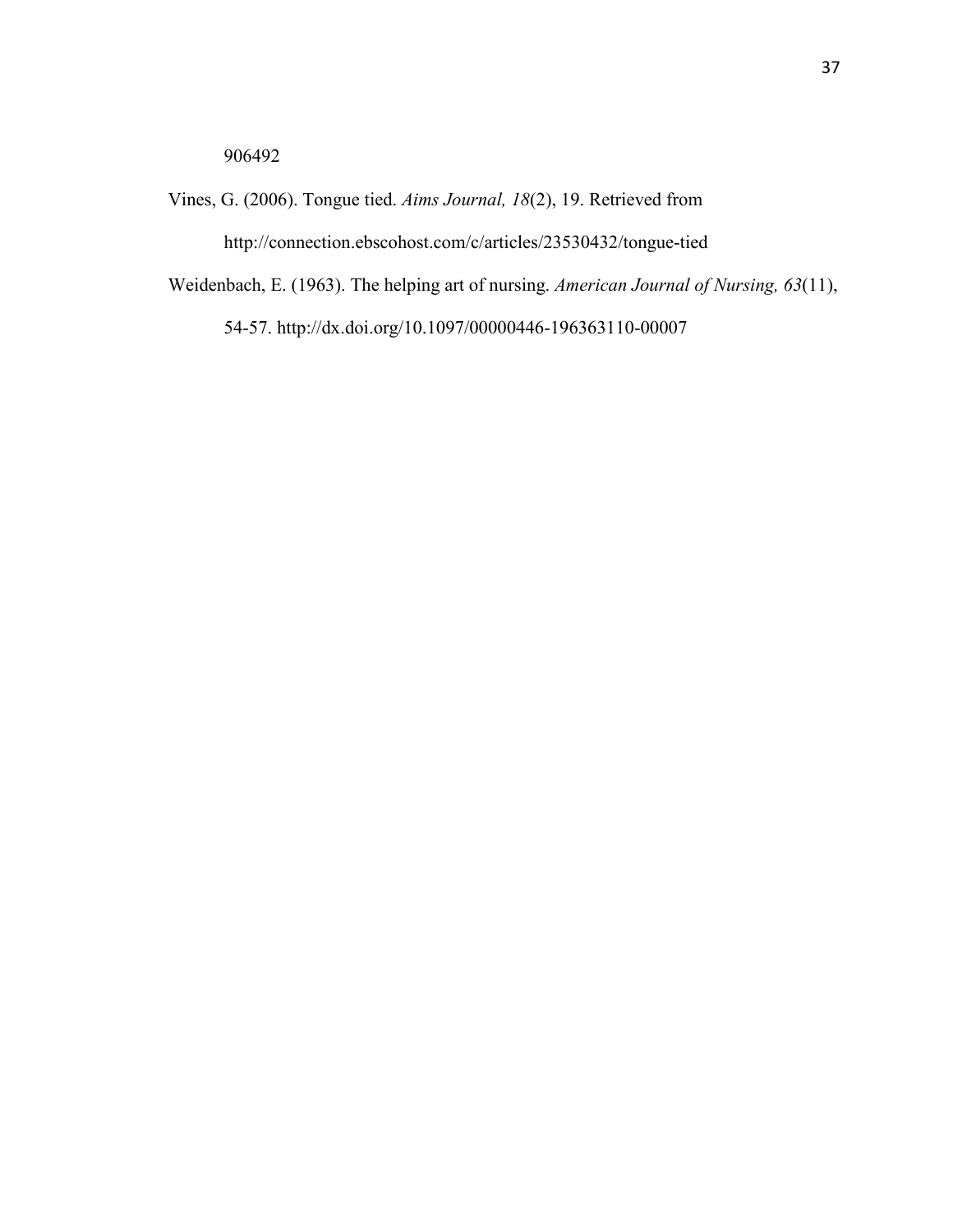#### *Appendix A*  Matrix of the Literature

| Citation                                                                                                                                                                                                                                                                                                                                                    | Purpose                                                                                                                                                                                                     | Sample                                                                                                                                                                                                                                                                                         | Design                          | Measurement                                                                                                                                                                                                                                                                                                                                                                 | <b>Results/Conclusions</b>                                                                                                                                                                                                                                                                                                                                                                                                                                                                                                                                                                                                                                                                                                                                                                                                                                    | Recommendations                                                                                                                                                                                                                                                                                                                         | Level $&$                    |
|-------------------------------------------------------------------------------------------------------------------------------------------------------------------------------------------------------------------------------------------------------------------------------------------------------------------------------------------------------------|-------------------------------------------------------------------------------------------------------------------------------------------------------------------------------------------------------------|------------------------------------------------------------------------------------------------------------------------------------------------------------------------------------------------------------------------------------------------------------------------------------------------|---------------------------------|-----------------------------------------------------------------------------------------------------------------------------------------------------------------------------------------------------------------------------------------------------------------------------------------------------------------------------------------------------------------------------|---------------------------------------------------------------------------------------------------------------------------------------------------------------------------------------------------------------------------------------------------------------------------------------------------------------------------------------------------------------------------------------------------------------------------------------------------------------------------------------------------------------------------------------------------------------------------------------------------------------------------------------------------------------------------------------------------------------------------------------------------------------------------------------------------------------------------------------------------------------|-----------------------------------------------------------------------------------------------------------------------------------------------------------------------------------------------------------------------------------------------------------------------------------------------------------------------------------------|------------------------------|
|                                                                                                                                                                                                                                                                                                                                                             |                                                                                                                                                                                                             |                                                                                                                                                                                                                                                                                                |                                 |                                                                                                                                                                                                                                                                                                                                                                             |                                                                                                                                                                                                                                                                                                                                                                                                                                                                                                                                                                                                                                                                                                                                                                                                                                                               |                                                                                                                                                                                                                                                                                                                                         | Quality                      |
| Amir, L. H.,<br>James, J. P., $\&$<br>Beatty, J. (2005).<br>Review of tongue-<br>tie release at a<br>tertiary maternity<br>hospital.<br>Journal of<br>Paediatrics &<br>Child<br>Health, 41(5-6),<br>243-245. Retrieved<br>from http://search.e<br>bscohost.com/login<br>.aspx?direct=true&<br>$db = ccm&AN = 200$<br>9075989&site=eho<br>st-live&scope=site | To review the<br>first twelve<br>months of<br>assessment and<br>release of<br>lingual<br>frenulum<br>(frenotomy)<br>and to report<br>on the breast-<br>feeding<br>outcomes and<br>parental<br>satisfaction. | Fifty-seven<br>infants were<br>randomly<br>assigned to<br>have immediate<br>frenotomy by<br>the lactation<br>consultant/<br>infant feeding<br>specialist or to<br>receive help<br>with positioning<br>and attachment<br>by the lactation<br>consultant and<br>review in forty-<br>eight hours. | Randomized<br>controlled trial. | A structured telephone<br>interview was<br>conducted with the<br>mother at least 3 months<br>after the assessment.<br>Data were<br>collected about the<br>presenting problem and<br>the effect of release of<br>the tongue-tie (if<br>performed). Parents<br>were also asked about<br>their satisfaction with<br>the procedure and of<br>problems following the<br>release. | <b>Results</b><br>Sixty-six babies were<br>assessed in twelve months.<br>If infants were assessed as:<br>(i) having impaired lingual<br>function<br>(using the Hazelbaker<br>assessment tool for lingual<br>frenulum function)<br>$(HATLFF)$ ; (ii) the<br>frenulum visualized to be a<br>thin membrane; and<br>(iii) the parent(s) gave<br>informed consent, the<br>frenulum was released.<br>Initial and follow-up data<br>are available on forty-six<br>infants.<br>Infants had a mean age of<br>eighteen days (range 3-98),<br>63% were male infants and<br>most had difficulties with<br>attachment to the breast.<br>Conclusion<br>Frenotomy was performed<br>on thirty-five infants and<br>breastfeeding improved in<br>83%. Parents reported high<br>levels of satisfaction with<br>the frenotomy procedure<br>and no complications were<br>reported. | Frenotomy is a safe<br>and easy procedure.<br>Infants with a<br>significant tongue-tie<br>that is interfering with<br>breastfeeding have<br>shown an<br>improvement with<br>breastfeeding<br>following frenotomy.<br>Further testing of the<br>Hazelbaker<br>assessment should be<br>conducted,<br>including interrater<br>reliability. | Level I.<br>Good<br>quality. |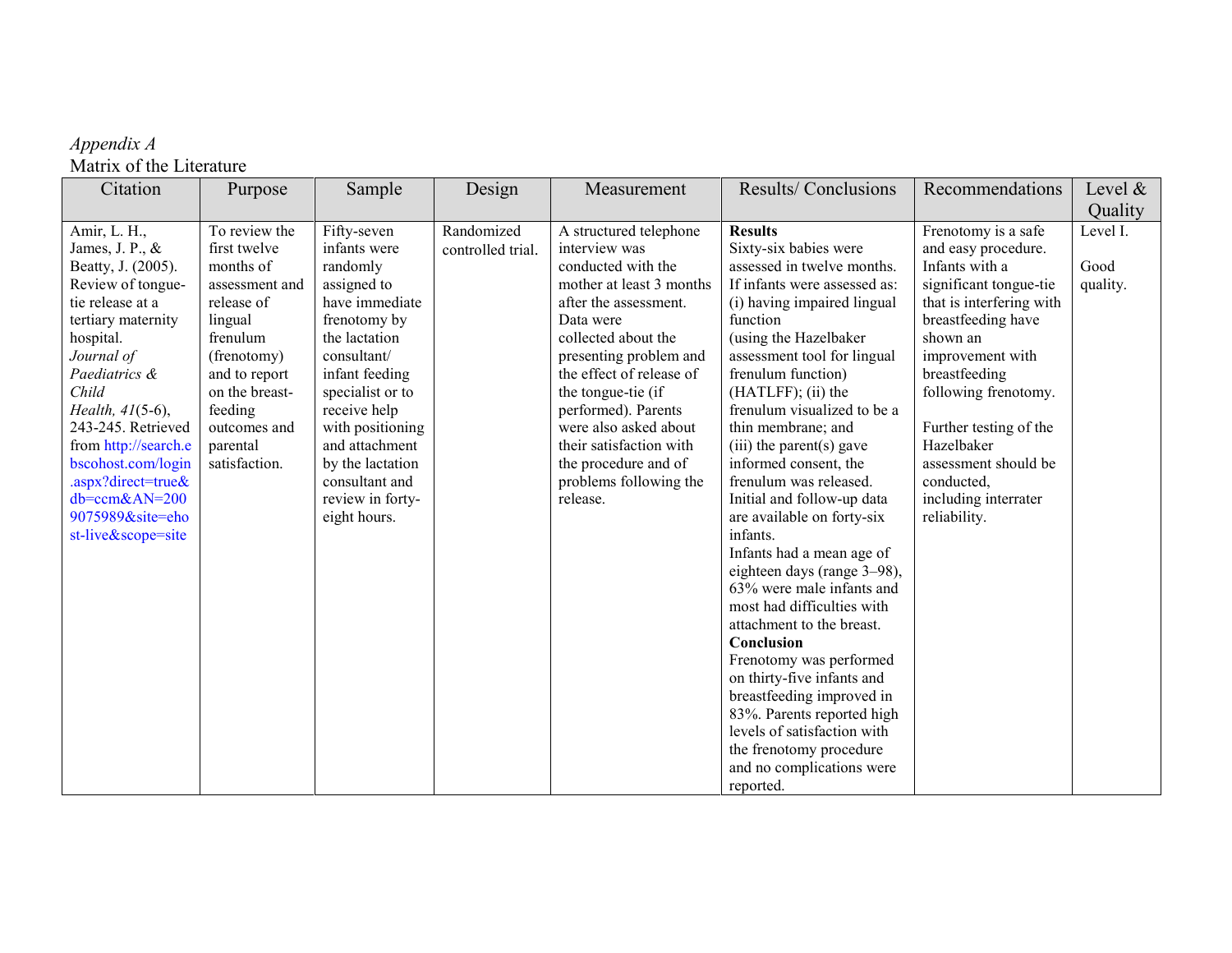| Citation              | Purpose         | Sample           | Design     | Measurement                  | Results/Conclusions        | Recommendations         | Level $\&$ |
|-----------------------|-----------------|------------------|------------|------------------------------|----------------------------|-------------------------|------------|
|                       |                 |                  |            |                              |                            |                         | Quality    |
| Amir, L., H.,         | To outline the  | A total of 11    | Randomized | The method of training       | <b>Results</b>             | While this article does | Level I.   |
| James, J., P., Kelso, | process of      | midwives/        | controlled | involved completing 10       | In 12 months a total of    | not provide much        |            |
| G., & Moorhead,       | setting up and  | lactation        | trials.    | supervised HATLFF            | 327 frenotomies were       | information on          | Good       |
| A., M. $(2011)$ .     | maintaining     | consultants      |            | assessments, a minimum       | performed; 262 (80%) of    | whether the success of  | quality.   |
| Accreditation of      | credentialing   | were             |            | of 5 observations of         | those by                   | breastfeeding was       |            |
| midwife lactation     | for midwife     | credentialed. In |            | frenulotomy procedures,      | midwives/IBCLCs. The       | greatly affected after  |            |
| consultants to        | lactation       | a total of 12    |            | and a minimum of 5           | training and credentialing | frenulectomy, it gives  |            |
| perform infant        | consultants     | months, 327      |            | performed frenulotomies      | program has been shown     | an insight on the       |            |
| tongue-tie            | (International) | frenulotomies    |            | under supervision. A         | to improve services to     | possible affects early  |            |
| release.              | Board           | were performed   |            | minimum of 10                | breastfeeding mothers and  | intervention to         |            |
| <i>International</i>  | Certified       | and 80% (262)    |            | frenulotomy procedures       | their babies and extend    | frenulectomy            |            |
| Journal of Nursing    | Lactation       | of those were    |            | were to be performed         | professional practice.     | performed by a          |            |
| Practice, 17(6),      | Consultants     | completed by     |            | each year in order for the   |                            | clinician, such as a    |            |
| 541-547.              | $(IBCLCs)$ to   | the trained      |            | clinician to stay certified. | Conclusion                 | nurse, can have.        |            |
| doi:10.1111/j.1440-   | assess infant   | midwives/        |            | A record is also kept of     | Credentialed               |                         |            |
| 172X.2011.01969.x     | tongue-ties     | lactation        |            | the clinicians training.     | nurse/midwife/lactation    | This service can be     |            |
|                       | and perform     | consultants.     |            |                              | consultants can diagnose   | performed earlier by    |            |
|                       | frenotomy       |                  |            |                              | and release tongue-ties in | an available, trained   |            |
|                       | when            |                  |            |                              | breastfeeding babies,      | clinician whom is       |            |
|                       | appropriate at  |                  |            |                              | which facilitates faster   | skilled in              |            |
|                       | a tertiary      |                  |            |                              | resolution of              | breastfeeding support   |            |
|                       | maternity       |                  |            |                              | breastfeeding problems.    | rather than waiting to  |            |
|                       | hospital.       |                  |            |                              |                            | see a pediatrician.     |            |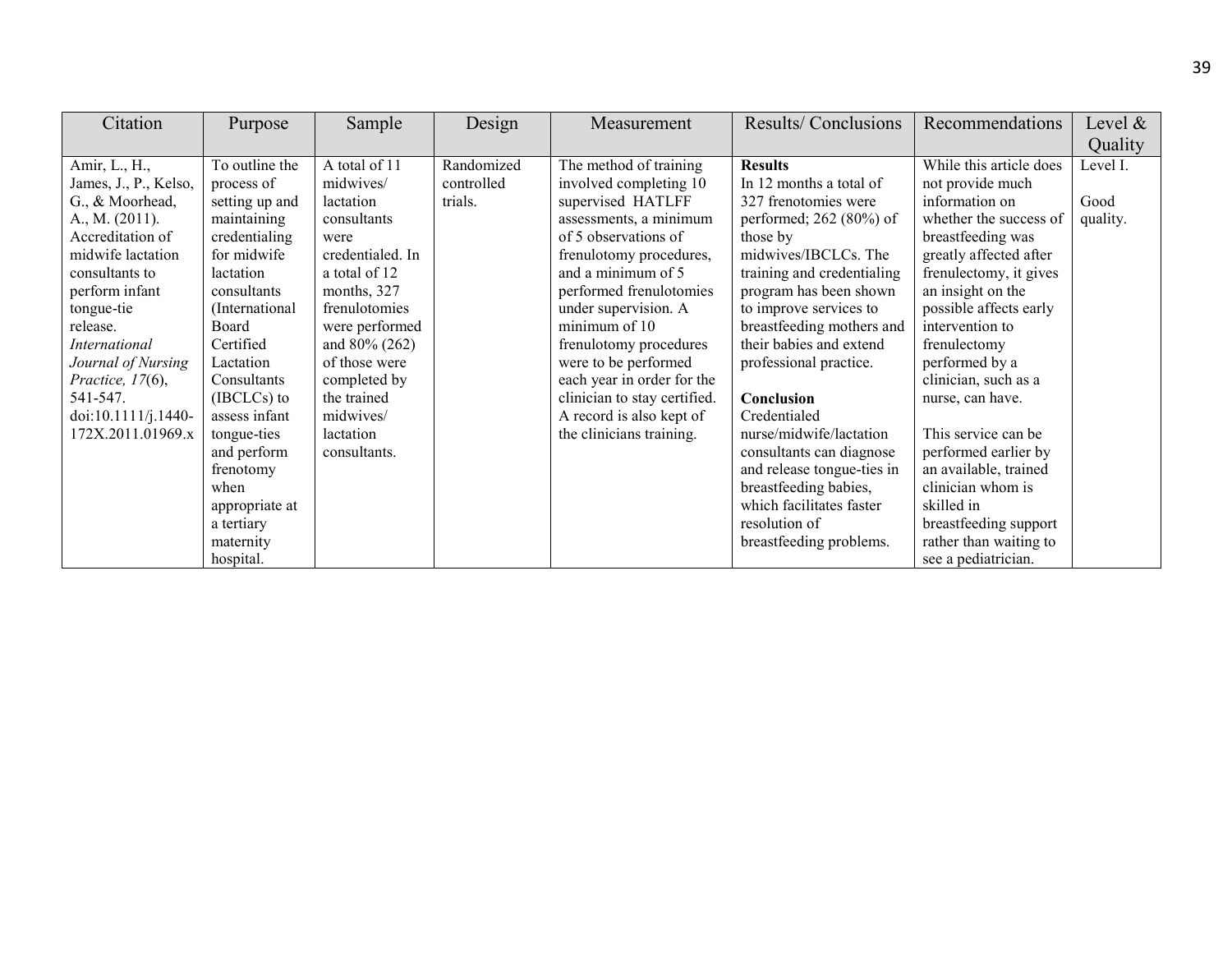| Citation                                                                                                                                                                                                                                                                                | Purpose                                                                                                                                                                       | Sample                                                                                                                                                                                   | Design                          | Measurement                                                                                                                                                                                                                                                                                                                                                                                       | <b>Results/Conclusions</b>                                                                                                                                                                                                                                                                                                                                                                                                                                                                                                                                                                                                                            | Recommendations                                                                                                                                                                                                                                                                                                                                                                                                                                                                                                               | Level $\&$                   |
|-----------------------------------------------------------------------------------------------------------------------------------------------------------------------------------------------------------------------------------------------------------------------------------------|-------------------------------------------------------------------------------------------------------------------------------------------------------------------------------|------------------------------------------------------------------------------------------------------------------------------------------------------------------------------------------|---------------------------------|---------------------------------------------------------------------------------------------------------------------------------------------------------------------------------------------------------------------------------------------------------------------------------------------------------------------------------------------------------------------------------------------------|-------------------------------------------------------------------------------------------------------------------------------------------------------------------------------------------------------------------------------------------------------------------------------------------------------------------------------------------------------------------------------------------------------------------------------------------------------------------------------------------------------------------------------------------------------------------------------------------------------------------------------------------------------|-------------------------------------------------------------------------------------------------------------------------------------------------------------------------------------------------------------------------------------------------------------------------------------------------------------------------------------------------------------------------------------------------------------------------------------------------------------------------------------------------------------------------------|------------------------------|
|                                                                                                                                                                                                                                                                                         |                                                                                                                                                                               |                                                                                                                                                                                          |                                 |                                                                                                                                                                                                                                                                                                                                                                                                   |                                                                                                                                                                                                                                                                                                                                                                                                                                                                                                                                                                                                                                                       |                                                                                                                                                                                                                                                                                                                                                                                                                                                                                                                               | Quality                      |
| Berry, J., Griffiths,<br>M., & Westcott, C.<br>$(2012)$ . A double-<br>blind, randomized,<br>controlled trial of<br>tongue-tie division<br>and its immediate<br>effect on<br>breastfeeding.<br><b>Breastfeeding</b><br>Medicine, $7(3)$ ,<br>189-193. doi:<br>10.1089/bfm.2011.<br>0030 | To investigate<br>if a maternally<br>reported,<br>immediate<br>improvement<br>1n<br>breastfeeding<br>following<br>division of<br>tongue-tie is<br>due to a<br>placebo effect. | Sixty breastfed<br>babies $5-115$<br>days old (mean,<br>$32 \text{ days}$ ;<br>median, 23<br>days) were<br>randomized to<br>division (Group<br>$A)$ or non-<br>division (Group<br>$B)$ . | Randomized<br>controlled trial. | The mother and a trained<br>observer were blinded and<br>assessed<br>breastfeeding before the<br>intervention. Fifty-seven<br>babies were analyzed<br>because blinding failed in<br>three of the babies in<br>Group A. Following the<br>intervention, the mother's<br>and observer's views<br>were noted, and then<br>those infants allocated to<br>non-division had their<br>tongue-tie divided. | <b>Results</b><br>Seventy-eight percent (21<br>of 27) of mothers in<br>Group A reported an<br>immediate improvement<br>in feeding following the<br>intervention, compared<br>with 47% (14 of 30) in<br>Group B. At 1-day<br>follow-up, $90\%$ (54 of 60)<br>reported improved<br>feeding following<br>division. At the 3-month<br>follow-up, 92% (54 of 59)<br>still reported improved<br>feeding, with $51\%$ (30 of<br>59) continuing to<br>breastfeed.<br>Conclusion<br>There is a real, immediate<br>improvement in<br>breastfeeding, detectable<br>by the mother, which is<br>sustained and does not<br>appear to be due to a<br>placebo effect. | The breastfeeding<br>mothers should have<br>been assessed on the<br>"before" and "after"<br>scores and sensation<br>over two normal<br>feeds, several hours<br>apart, that took place<br>as the mother<br>responded to her<br>baby's usual cues for<br>feeding.<br>Earlier division has<br>been shown to allow a<br>faster recovery of<br>normal feeding<br>patterns and a more<br>successful outcome.<br>Possibly,<br>breastfeeding advisors<br>should be aiming for<br>division in<br>symptomatic babies<br>by 2 weeks old. | Level I.<br>Good<br>quality. |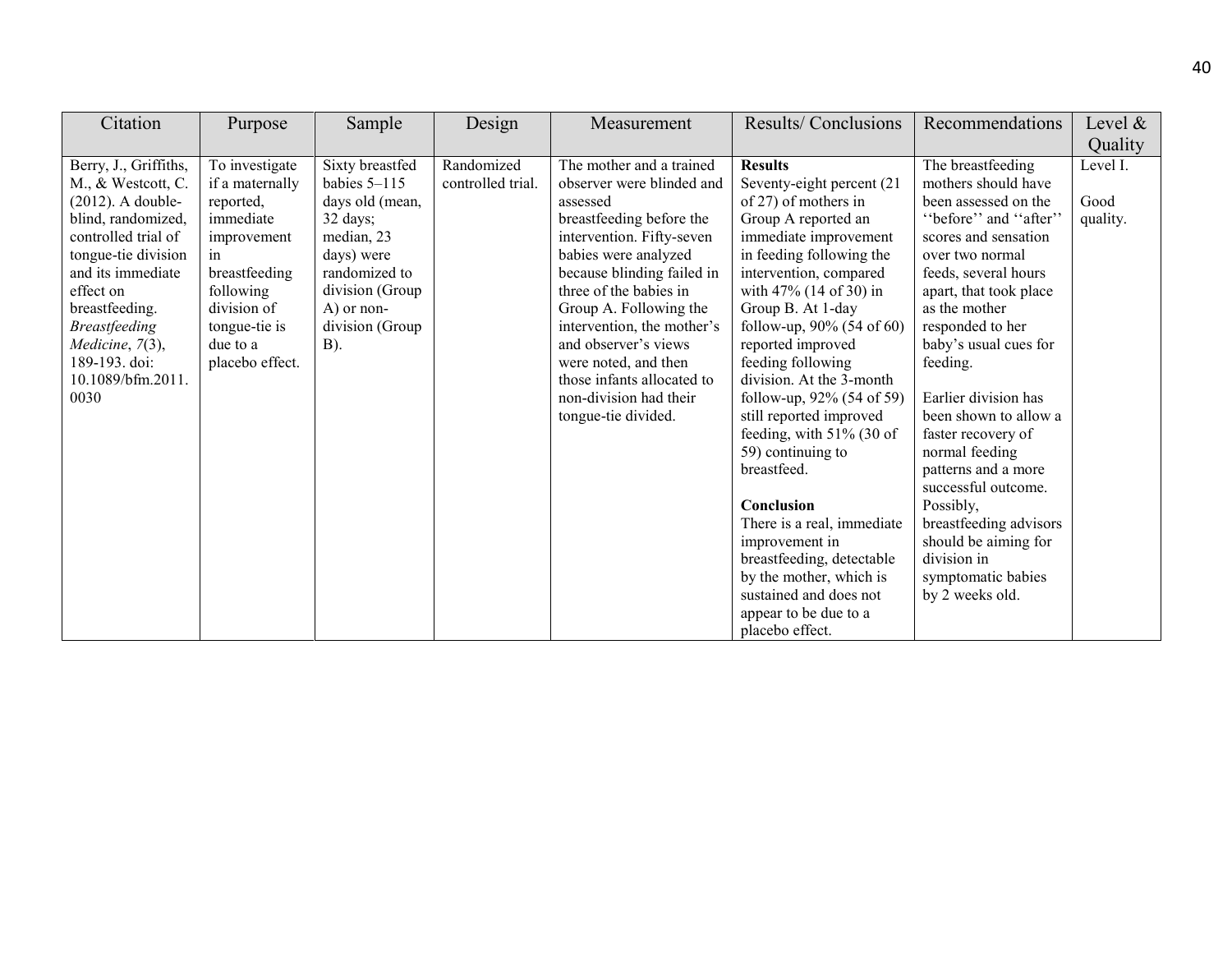| Citation                                                                                                                                                                                                                                                                     | Purpose                                                                                                                                                                                                                                                                                               | Sample                                                                                                                                                                                                                                                                                                                                                 | Design                                             | Measurement                                                                                                                                                                                                                                                                                                                                                                                                      | <b>Results/Conclusions</b>                                                                                                                                                                                                                                                                                                                                                                                                                                                                                                                                                                                                                                                                                                                  | Recommendations                                                                                                                                                                                                                                        | Level $\&$                   |
|------------------------------------------------------------------------------------------------------------------------------------------------------------------------------------------------------------------------------------------------------------------------------|-------------------------------------------------------------------------------------------------------------------------------------------------------------------------------------------------------------------------------------------------------------------------------------------------------|--------------------------------------------------------------------------------------------------------------------------------------------------------------------------------------------------------------------------------------------------------------------------------------------------------------------------------------------------------|----------------------------------------------------|------------------------------------------------------------------------------------------------------------------------------------------------------------------------------------------------------------------------------------------------------------------------------------------------------------------------------------------------------------------------------------------------------------------|---------------------------------------------------------------------------------------------------------------------------------------------------------------------------------------------------------------------------------------------------------------------------------------------------------------------------------------------------------------------------------------------------------------------------------------------------------------------------------------------------------------------------------------------------------------------------------------------------------------------------------------------------------------------------------------------------------------------------------------------|--------------------------------------------------------------------------------------------------------------------------------------------------------------------------------------------------------------------------------------------------------|------------------------------|
|                                                                                                                                                                                                                                                                              |                                                                                                                                                                                                                                                                                                       |                                                                                                                                                                                                                                                                                                                                                        |                                                    |                                                                                                                                                                                                                                                                                                                                                                                                                  |                                                                                                                                                                                                                                                                                                                                                                                                                                                                                                                                                                                                                                                                                                                                             |                                                                                                                                                                                                                                                        | Quality                      |
| Buryk, M., Bloom,<br>D., $&$ Shope, T.<br>$(2011)$ . Efficacy of<br>neonatal release of<br>ankyloglossia: A<br>randomized trial.<br>The American<br>Academy of<br>Pediatrics, 128 (2),<br>280-288. Retrieved<br>from<br>http://dx.doi.org/do<br>i:10.1542/peds.201<br>1-0077 | The primary<br>objective was<br>to determine<br>whether<br>frenotomy<br>for infants with<br>ankyloglossia<br>improved<br>maternal nipple<br>pain and ability<br>to breastfeed.<br>A secondary<br>objective was<br>to determine<br>whether<br>frenotomy<br>improved the<br>length of<br>breastfeeding. | The sample<br>was taken over<br>a twelve month<br>period in<br>neonates who<br>had difficulty<br>breastfeeding<br>and significant<br>ankyloglossia<br>along with the<br>mother<br>experiencing<br>nipple pain.<br>They were<br>assigned to two<br>different<br>groups; either a<br>frenotomy (30<br>infants) or a<br>sham procedure<br>$(28$ infants). | Randomized,<br>single-blinded<br>controlled trial. | Breastfeeding was<br>assessed by a pre-<br>intervention and post-<br>intervention nipple-pain<br>scale and the Infant<br><b>Breastfeeding Assessment</b><br>Tool. The same tools<br>were used at the<br>2-week follow-up and<br>regularly scheduled<br>follow-ups over a 1-year<br>period. The infants in the<br>sham group were given a<br>frenotomy before or at the<br>2-week follow-up if it was<br>desired. | <b>Results</b><br>Both groups demonstrated<br>statistically significantly<br>decreased pain scores<br>after the intervention. The<br>frenotomy group<br>improved significantly<br>more than the sham group<br>$(p.001)$ . Breastfeeding<br>scores significantly<br>improved in the<br>frenotomy group $(P.029)$<br>without a significant<br>change in the control<br>group. All but 1 parent in<br>the sham group elected to<br>have the procedure<br>performed when their<br>infant reached 2 weeks of<br>age, which prevented<br>additional comparisons<br>between the 2 groups.<br>Conclusion<br>Immediate improvement<br>in nipple pain and<br>breastfeeding scores was<br>demonstrated, despite a<br>placebo effect on nipple<br>pain. | Although this<br>procedure is rapid,<br>simple, and without<br>complications,<br>additional<br>studies should be<br>done to determine<br>the optimal timing of<br>frenotomy and the<br>ideal screening tool to<br>detect significant<br>ankyloglossia. | Level I.<br>Good<br>quality. |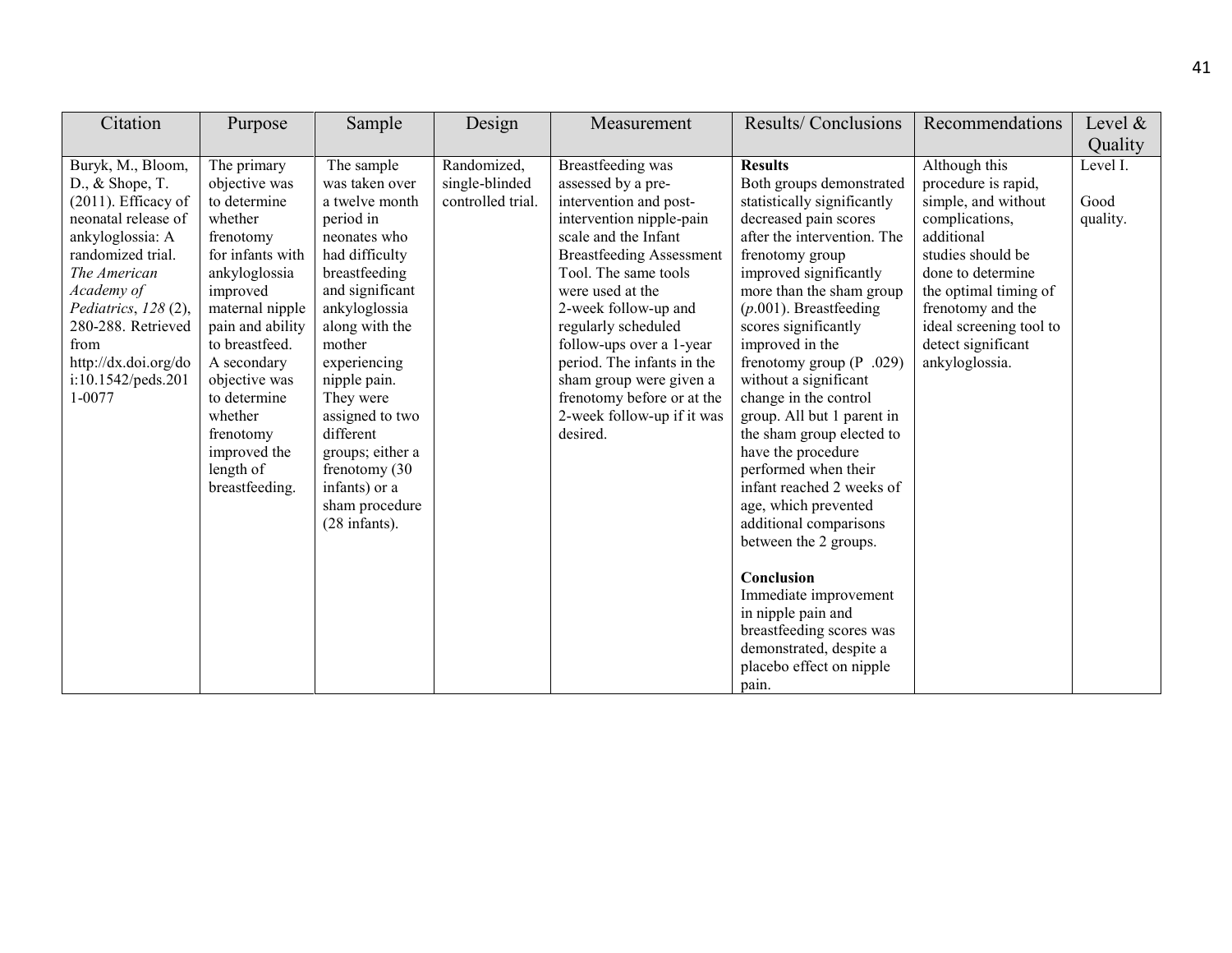| Citation                                                                                                                                                                                                                                                                                                                                                                            | Purpose                                                                                                                                                                                                                            | Sample                                                                                                                                                                                                   | Design                                                                               | Measurement                                                                                                                                                                                                                                                                                                                                                                    | Results/Conclusions                                                                                                                                                                                                                                                                                                                                                                                                                                                                                                                                                                                                                                                                                                                                       | Recommendations                                                                                                                                                                                                                                                                                                                                                                                                 | Level $\&$                   |
|-------------------------------------------------------------------------------------------------------------------------------------------------------------------------------------------------------------------------------------------------------------------------------------------------------------------------------------------------------------------------------------|------------------------------------------------------------------------------------------------------------------------------------------------------------------------------------------------------------------------------------|----------------------------------------------------------------------------------------------------------------------------------------------------------------------------------------------------------|--------------------------------------------------------------------------------------|--------------------------------------------------------------------------------------------------------------------------------------------------------------------------------------------------------------------------------------------------------------------------------------------------------------------------------------------------------------------------------|-----------------------------------------------------------------------------------------------------------------------------------------------------------------------------------------------------------------------------------------------------------------------------------------------------------------------------------------------------------------------------------------------------------------------------------------------------------------------------------------------------------------------------------------------------------------------------------------------------------------------------------------------------------------------------------------------------------------------------------------------------------|-----------------------------------------------------------------------------------------------------------------------------------------------------------------------------------------------------------------------------------------------------------------------------------------------------------------------------------------------------------------------------------------------------------------|------------------------------|
|                                                                                                                                                                                                                                                                                                                                                                                     |                                                                                                                                                                                                                                    |                                                                                                                                                                                                          |                                                                                      |                                                                                                                                                                                                                                                                                                                                                                                |                                                                                                                                                                                                                                                                                                                                                                                                                                                                                                                                                                                                                                                                                                                                                           |                                                                                                                                                                                                                                                                                                                                                                                                                 | Quality                      |
| Cawse-Lucas, J.,<br>Waterman, S., & St<br>Anna, L. (2015).<br>Clinical inquiry:<br>Does frenotomy<br>help infants with<br>tongue-tie<br>overcome<br>breastfeeding<br>difficulties?<br>Journal of Family<br>Practice, 64(2),<br>126-127. Retrieved<br>from<br>http://search.ebsco<br>host.com/login.asp<br>x?direct=true&db=<br>ccm&AN=201290<br>1125&site=ehost-<br>live&scope=site | To explain that<br>there are too<br>many<br>conflicting<br>representations<br>of<br>frenulectomy<br>and<br>breastfeeding<br>success in<br>order to prove<br>frenulectomy<br>procedures<br>necessary in<br>tongue-tied<br>newborns. | 58 infants were<br>randomized<br>(mean age 6)<br>days) with<br>ankyloglossia<br>(rated 8 out of<br>$10$ on a<br>standardized<br>severity scale)<br>to receive either<br>frenotomy or no<br>intervention. | A systematic<br>review of<br>several<br>randomized<br>control trials<br>was written. | A 50-point Short Form<br>McGill Pain<br>Questionnaire used to<br>measure maternal nipple<br>pain at baseline,<br>immediately after, and<br>at 2, 4, 8, and 52 weeks.<br>Also in one of the<br>studies telephone<br>interviews were done at<br>24 hours and in another<br>study they measured<br>LATCH scores at<br>baseline and again at 5<br>days with intention to<br>treat. | <b>Results</b><br>Mothers in the intervention<br>group reported a 10%<br>greater reduction in nipple<br>pain after frenotomy<br>compared with the control<br>group.<br>Two RCTs evaluating<br>frenotomy and LATCH<br>(Latch, Audible<br>swallowing, nipple<br>Type, Comfort, and Hold)<br>scores, which include a<br>component measuring<br>maternal comfort, found no<br>breastfeeding<br>improvements.<br>Conclusion<br>Infants that were<br>randomized into the<br>frenotomy or sham group<br>were observed by<br>independent observers to<br>measure outcomes<br>with the LATCH score and<br>the Infant Breastfeeding<br>Assessment Tool (IBFAT)<br>They observed no<br>significant differences in<br><b>LATCH or IBFAT scores</b><br>between groups. | Ankyloglossia is<br>a relatively<br>uncommon congenital<br>anomaly, and<br>associations between<br>ankyloglossia and<br>breastfeeding<br>problems in infants<br>have been inconsistent<br>therefore it is not<br>recommended that a<br>frenotomy is done.<br>A frenotomy should<br>only be done if there<br>is a clear association<br>between significant<br>tongue-tie and major<br>breastfeeding<br>problems. | Level I.<br>Good<br>Quality. |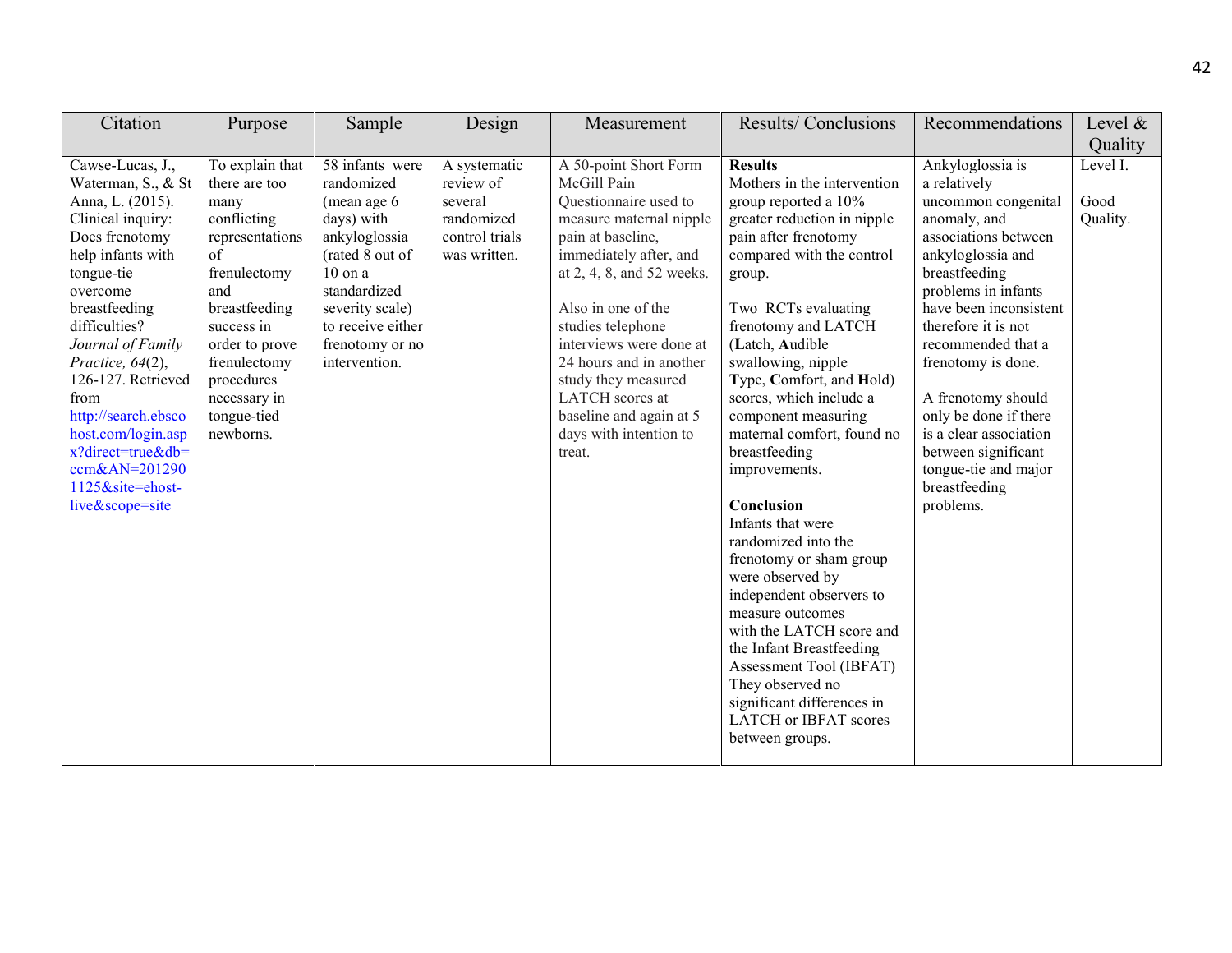| Citation                             | Purpose         | Sample              | Design      | Measurement               | <b>Results/Conclusions</b>      | Recommendations       | Level $\&$ |
|--------------------------------------|-----------------|---------------------|-------------|---------------------------|---------------------------------|-----------------------|------------|
|                                      |                 |                     |             |                           |                                 |                       | Quality    |
| Dollberg, S.,                        | To test the     | A sample of         | Randomized, | All personnel taking      | <b>Results</b>                  | There are no specific | Level II.  |
| Botzer, E., Grunis,                  | hypotheses that | twenty-five         | prospective | care of the child after   | There was a significant         | recommendations       |            |
| $E_{\cdot}$ , & Mimouni, $F_{\cdot}$ | a frenotomy     | mothers of full-    | study.      | each sham or frenotomy    | decrease in pain score after    | noted within this     | Good       |
| B. (2006).                           | for             | term healthy,       |             | procedure, as well as the | frenotomy than after sham       | article.              | quality.   |
| Immediate nipple                     | ankyloglossia   | appropriate-for-    |             | mother, were masked as    | $(P = .001)$ . There was also a |                       |            |
| pain relief after                    | alleviates      | gestational age     |             | to whether frenotomy or   | nearly significant              |                       |            |
| frenotomy in                         | symptoms of     | infants             |             | sham had been             | improvement in latch after      |                       |            |
| breast-fed infants                   | breastfeeding   | aged 1 to 21        |             | performed. The mother     | the frenotomy in these          |                       |            |
| with ankyloglossia:                  | difficulties.   | days with           |             | was not allowed to        | mothers ( $P = .06$ ).          |                       |            |
| A randomized,                        |                 | ankyloglossia       |             | examine the infant's      |                                 |                       |            |
| prospective study.                   |                 | were recruited      |             | mouth prior to putting    | Conclusion                      |                       |            |
| Journal of                           |                 | because of sore     |             | the infant to the breast. | The authors feel that           |                       |            |
| Pediatric Surgery,                   |                 | nipples. Infants    |             |                           | frenotomy appears to            |                       |            |
| 41, 1598-1600.                       |                 | were                |             | In every sequence, and    | alleviate nipple pain           |                       |            |
| http://dx.doi.org/do                 |                 | randomized to       |             | after each sham or        | immediately after               |                       |            |
| i:10.1016/j.jpedsur                  |                 | either of 2         |             | frenotomy procedure, a    | frenotomy. They do              |                       |            |
| g.2006.05.024                        |                 | sequences: $(1)$    |             | standardized latch score  | speculate that                  |                       |            |
|                                      |                 | frenotomy,          |             | (10 points minimum        | ankyloglossia plays a           |                       |            |
|                                      |                 | breastfeeding,      |             | difficulties) and pain    | significant role in early       |                       |            |
|                                      |                 | sham,               |             | score using a standard    | breastfeeding difficulties,     |                       |            |
|                                      |                 | breastfeeding       |             | visual analogue pain      | and that frenotomy is an        |                       |            |
|                                      |                 | $(n = 14)$ or $(2)$ |             | scale (10 points)         | effective therapy for these     |                       |            |
|                                      |                 | sham, breast-       |             | maximum pain) were        | difficulties.                   |                       |            |
|                                      |                 | feeding,            |             | obtained from the         |                                 |                       |            |
|                                      |                 | frenotomy,          |             | mother by the lactation   |                                 |                       |            |
|                                      |                 | breastfeeding (n    |             | consultant.               |                                 |                       |            |
|                                      |                 | $= 11$ .            |             |                           |                                 |                       |            |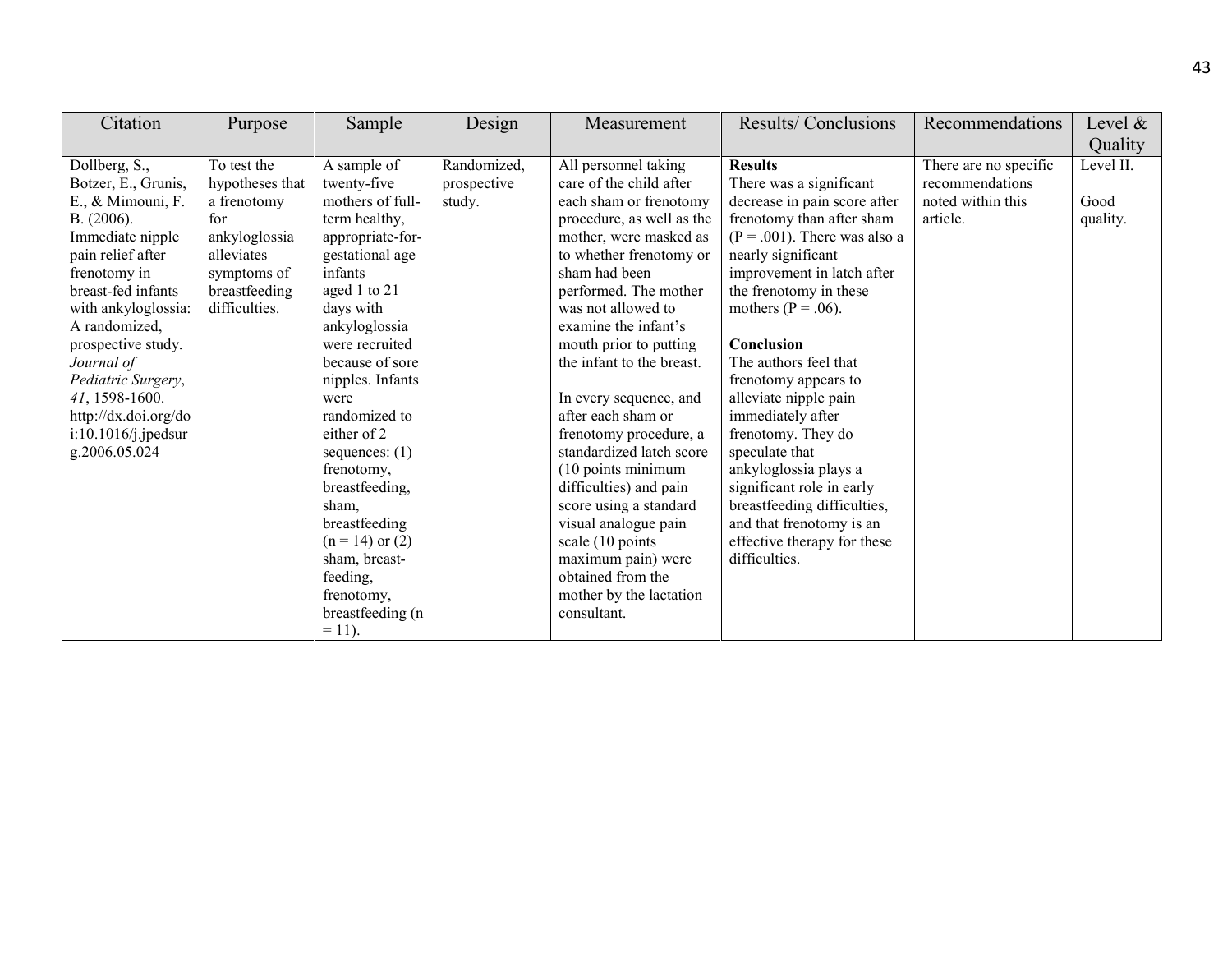| Citation                                                                                                                                                                                                                                                                                                                                                                                   | Purpose                                                                                                                                                                                                                                           | Sample                                                                                                                                                                                                                                                                                                                                                                                                                                                                         | Design                                                                                                                       | Measurement                                                                                                                                                                                                                                                                                                                                                                                                                                                                                                                                                                                                                                                                                                                            | Results/Conclusions                                                                                                                                                                                                                                                                                                                                                                                                                                                                                                                                                                                                                                                                                                                                                                                                                                                             | Recommendations                                                                                                                                                                                               | Level &                                 |
|--------------------------------------------------------------------------------------------------------------------------------------------------------------------------------------------------------------------------------------------------------------------------------------------------------------------------------------------------------------------------------------------|---------------------------------------------------------------------------------------------------------------------------------------------------------------------------------------------------------------------------------------------------|--------------------------------------------------------------------------------------------------------------------------------------------------------------------------------------------------------------------------------------------------------------------------------------------------------------------------------------------------------------------------------------------------------------------------------------------------------------------------------|------------------------------------------------------------------------------------------------------------------------------|----------------------------------------------------------------------------------------------------------------------------------------------------------------------------------------------------------------------------------------------------------------------------------------------------------------------------------------------------------------------------------------------------------------------------------------------------------------------------------------------------------------------------------------------------------------------------------------------------------------------------------------------------------------------------------------------------------------------------------------|---------------------------------------------------------------------------------------------------------------------------------------------------------------------------------------------------------------------------------------------------------------------------------------------------------------------------------------------------------------------------------------------------------------------------------------------------------------------------------------------------------------------------------------------------------------------------------------------------------------------------------------------------------------------------------------------------------------------------------------------------------------------------------------------------------------------------------------------------------------------------------|---------------------------------------------------------------------------------------------------------------------------------------------------------------------------------------------------------------|-----------------------------------------|
| Edmunds, J.,<br>Miles, S., $\&$<br>Fulbrook, P.<br>$(2011)$ . Tongue-tie<br>and breastfeeding:<br>A review of the<br>literature.<br><b>Breastfeeding</b><br>Review, 19(1), 19-<br>26. Retrieved from<br>http://web.a.ebscoh<br>ost.com.ezproxy.be<br>thel.edu/ehost/pdfv<br>iewer/pdfviewer?vi<br>d=3&sid=8afeb37b<br>-abef-4683-baad-<br>5ee9afff5ea4%40s<br>essionmgr4002&hi<br>$d=4104$ | This is a<br>review of<br>research<br>literature to<br>analyze the<br>evidence<br>regarding<br>tongue-tie to<br>determine if<br>appropriate<br>intervention<br>such as<br>frenotomy can<br>reduce its<br>impact on<br>breastfeeding<br>cessation. | Eighty articles<br>were retrieved,<br>of which 25<br>were relevant to<br>this review. Of<br>these, 19 were<br>research<br>articles,<br>including a<br>randomized<br>controlled trial,<br>two prospective<br>uncontrolled<br>cohort studies, a<br>randomized<br>prospective<br>study, two<br>telephone<br>surveys, a<br>prospective<br>controlled<br>study, a case<br>controlled<br>study, seven<br>case series, two<br>audits of<br>tongue-tie<br>services and<br>two surveys. | Literature<br>review of both<br>quantitative<br>and qualitative<br>research<br>papers on<br>tongue-tie and<br>breastfeeding. | A study in the USA<br>found that fifty infants<br>from a total of 1041<br>infants $(4.8\%)$ in the<br>well-baby nursery were<br>identified as having<br>tongue-tie.<br>Of these, 36 mothers of<br>infants with tongue-tie<br>who planned to<br>breastfeed were<br>compared with a<br>matched control group<br>of 36 mothers of<br>unaffected infants. The<br>researchers found that<br>83% of infants with<br>tongue-tie were<br>breastfed for at least<br>2 months compared to<br>92% of the control<br>infants without tongue-<br>tie.<br>In another study, 3490<br>infants were assessed,<br>with 148 infants<br>identified<br>as being tongue-tied; a<br>prevalence of 4.2%.<br>Researchers found that<br>tongue-tied infants were | <b>Results</b><br>Research evidence<br>demonstrates that tongue-tie<br>does negatively affect<br>breastfeeding for infants and<br>mothers. Where tongue-tie<br>has no effect, no treatment of<br>tongue-tie is warranted, but<br>where tongue-tie is affecting<br>breastfeeding, the evidence<br>indicates that frenotomy<br>offers significant benefit, and<br>is a simple, safe and effective<br>procedure.<br>Conclusion<br>There is a lack of consensus<br>regarding tongue-tie<br>management, with some<br>medical personnel not<br>supporting the need for<br>surgical intervention. It is<br>important to raise awareness<br>of the effectiveness and<br>safety of frenotomy as a<br>treatment for tongue-tie,<br>especially when the<br>procedure has been shown in<br>large clinical trials to have<br>positive breastfeeding<br>outcomes in both mother and<br>child. | Further research using<br>blinded randomized<br>controlled trials<br>to compare frenotomy<br>with no treatment for<br>tongue-tie would,<br>theoretically, provide<br>the strongest evidence<br>for frenotomy. | Quality<br>Level V.<br>High<br>quality. |
|                                                                                                                                                                                                                                                                                                                                                                                            |                                                                                                                                                                                                                                                   |                                                                                                                                                                                                                                                                                                                                                                                                                                                                                |                                                                                                                              | three times more likely<br>to be bottle-fed at 1<br>week than control<br>infants, but by 1 month<br>control infants and<br>tongue-tied infants were<br>equally likely to be<br>bottle-fed.                                                                                                                                                                                                                                                                                                                                                                                                                                                                                                                                             |                                                                                                                                                                                                                                                                                                                                                                                                                                                                                                                                                                                                                                                                                                                                                                                                                                                                                 |                                                                                                                                                                                                               |                                         |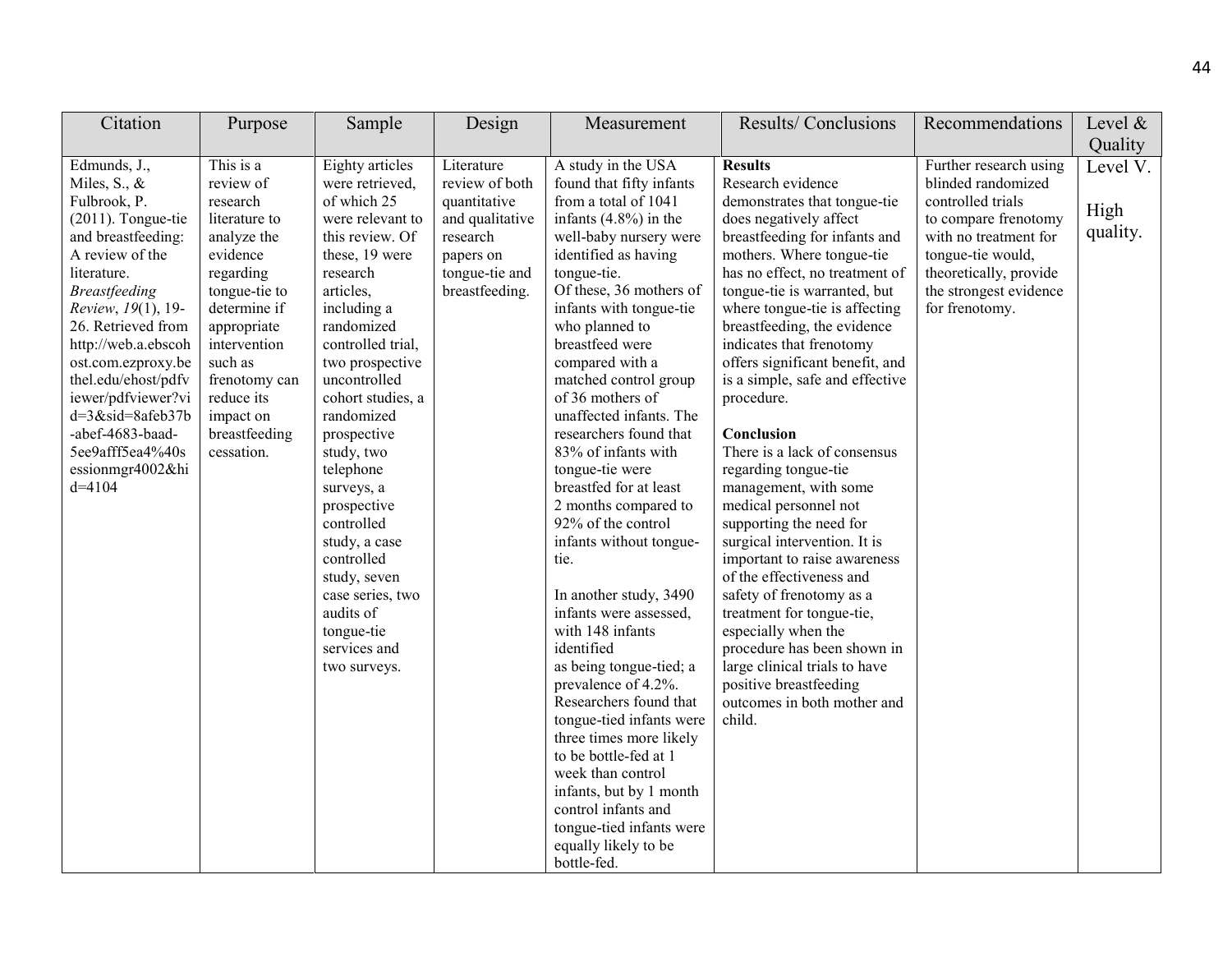| Citation                                                                                                                                                                                                                                                                                                                    | Purpose                                                                                                                                                                                                                                                                  | Sample                                                                                                                                                                                                                      | Design                         | Measurement                                                                                                                                                                                                                                                                                                                                                                                                                                        | Results/Conclusions                                                                                                                                                                                                                                                                                                                                                                                                                                                                                                                                                                                                                                                                                                                                               | Recommendations                                                                                                                                                                                            | Level $\&$                     |
|-----------------------------------------------------------------------------------------------------------------------------------------------------------------------------------------------------------------------------------------------------------------------------------------------------------------------------|--------------------------------------------------------------------------------------------------------------------------------------------------------------------------------------------------------------------------------------------------------------------------|-----------------------------------------------------------------------------------------------------------------------------------------------------------------------------------------------------------------------------|--------------------------------|----------------------------------------------------------------------------------------------------------------------------------------------------------------------------------------------------------------------------------------------------------------------------------------------------------------------------------------------------------------------------------------------------------------------------------------------------|-------------------------------------------------------------------------------------------------------------------------------------------------------------------------------------------------------------------------------------------------------------------------------------------------------------------------------------------------------------------------------------------------------------------------------------------------------------------------------------------------------------------------------------------------------------------------------------------------------------------------------------------------------------------------------------------------------------------------------------------------------------------|------------------------------------------------------------------------------------------------------------------------------------------------------------------------------------------------------------|--------------------------------|
|                                                                                                                                                                                                                                                                                                                             |                                                                                                                                                                                                                                                                          |                                                                                                                                                                                                                             |                                |                                                                                                                                                                                                                                                                                                                                                                                                                                                    |                                                                                                                                                                                                                                                                                                                                                                                                                                                                                                                                                                                                                                                                                                                                                                   |                                                                                                                                                                                                            | Quality                        |
| Geddes, D., Kent,<br>J. C., McClellan,<br>H. L., Garbin, C.<br>P., Chadwick, L.<br>M., & Hartmann,<br>P.E. (2010).<br>Sucking<br>characteristics of<br>successfully<br>breastfeeding<br>infants with<br>ankyloglossia: A<br>case series. Acta<br>Paediatrica, 99(2),<br>301-303.<br>doi:10.1111/j.1651<br>2227.2009.01577.x | The purpose of<br>this study was<br>to understand<br>the controversy<br>surrounding<br>ankyloglossia<br>and that it most<br>likely stems<br>from the lack<br>of knowledge<br>of the effect<br>the condition<br>has on feeding,<br>and in<br>particular<br>breastfeeding. | This study<br>included five<br>breastfed babies<br>who were<br>examined with<br>sub-mental<br>ultrasound<br>scans, intra-oral<br>vacuums, and a<br>test-weigh<br>method to<br>measure intake<br>all while<br>breastfeeding. | Quantitative<br>research study | Sub-mental ultrasound<br>scans of the infant oral<br>cavity were made<br>during a breastfeed to<br>image tongue motion.<br>Intra-oral vacuums<br>were measured<br>simultaneously via a<br>supply line filled with<br>sterile water connected<br>to a pressure transducer.<br>The test-weigh method<br>was used to measure<br>milk intakes for the<br>monitored feed and<br>three mothers measured<br>every feed for a twenty-<br>four hour period. | <b>Results</b><br>Of the five infants that<br>participated in this study;<br>infants 1, 2, and 3 displayed<br>no compression of the nipple.<br>Infant 4 had strong minimum<br>vacuum and displayed<br>compression of the base of<br>the nipple. Infant 5 had very<br>weak maximum vacuum<br>compression of the tip of the<br>nipple.<br>Conclusion<br>Maternal pain, milk intake, or<br>milk production were not<br>affected by either vacuum or<br>compression of the nipple.<br>Furthermore, the force and<br>volume of the milk ejected<br>from the breast as well as the<br>extent of restriction of the<br>infant tongue may influence<br>the vacuum level required by<br>the infant to effectively<br>remove milk. Thus, these<br>results suggest that some | Further studies are<br>required to compare<br>both infant and<br>maternal<br>characteristics for<br>infants with<br>ankyloglossia that are<br>able to breastfeed<br>successfully and those<br>that cannot. | Level<br>Ш.<br>Low<br>quality. |
|                                                                                                                                                                                                                                                                                                                             |                                                                                                                                                                                                                                                                          |                                                                                                                                                                                                                             |                                |                                                                                                                                                                                                                                                                                                                                                                                                                                                    |                                                                                                                                                                                                                                                                                                                                                                                                                                                                                                                                                                                                                                                                                                                                                                   |                                                                                                                                                                                                            |                                |
|                                                                                                                                                                                                                                                                                                                             |                                                                                                                                                                                                                                                                          |                                                                                                                                                                                                                             |                                |                                                                                                                                                                                                                                                                                                                                                                                                                                                    | mothers may have particular<br>breast/nipple or milk<br>ejection characteristics that<br>contribute to successful<br>breastfeeding of infants with<br>ankyloglossia.                                                                                                                                                                                                                                                                                                                                                                                                                                                                                                                                                                                              |                                                                                                                                                                                                            |                                |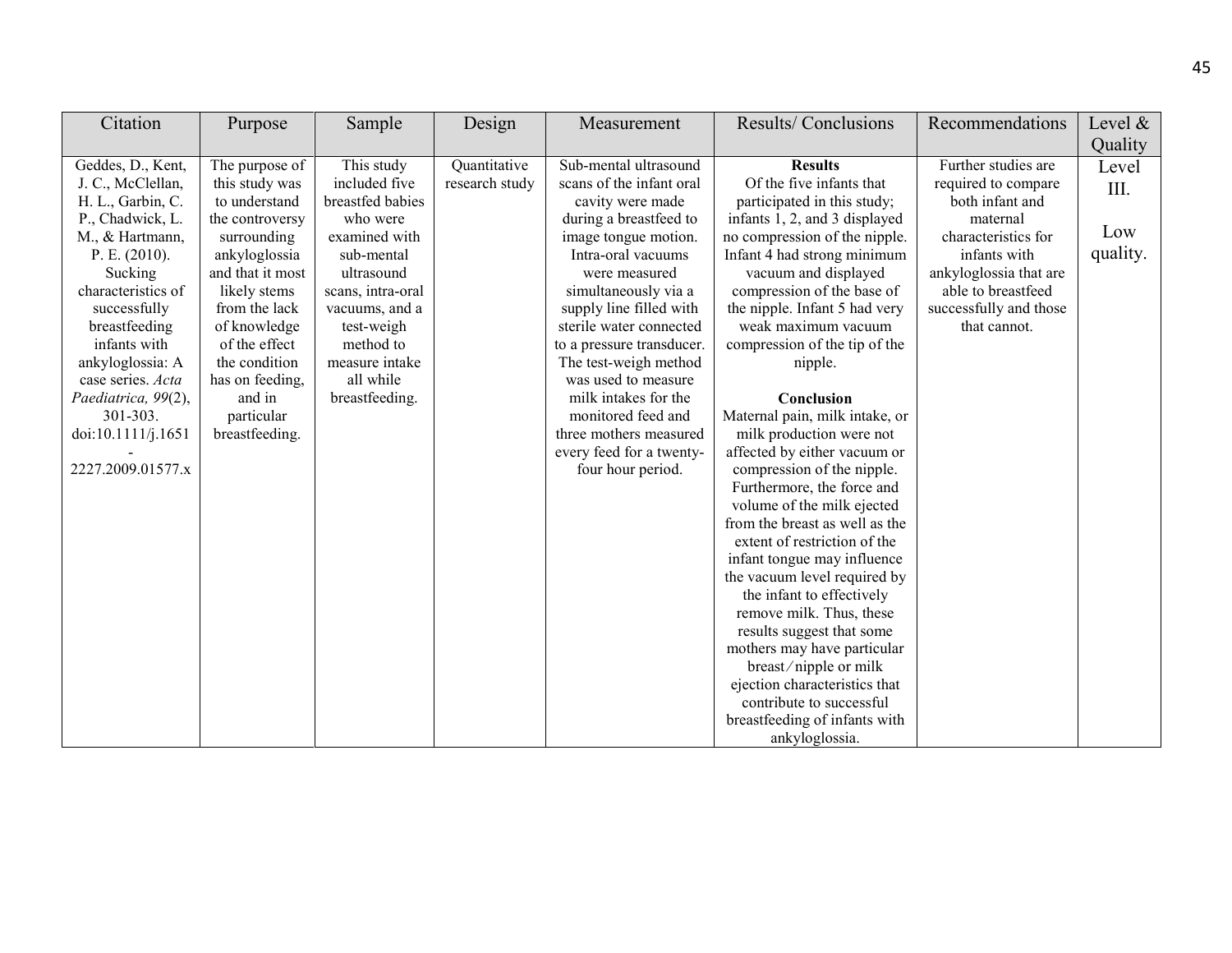| Citation                                                                                                                                                                                                                                                                                                                                                                                   | Purpose                                                                                                                                                                                             | Sample                                                                                                                                                                                                                                                                     | Design                                                                     | Measurement                                                                                                                                                                                                                                                                                                                                                                                                                                                                                                                                                                                                                                                                                                                                                                                                                                                                                              | <b>Results/Conclusions</b>                                                                                                                                                                                                                                                                                                                                                                                                                                                                                                                                  | Recommendations                                                                                                                                                                                                                                                                                                                                                                                        | Level &                      |
|--------------------------------------------------------------------------------------------------------------------------------------------------------------------------------------------------------------------------------------------------------------------------------------------------------------------------------------------------------------------------------------------|-----------------------------------------------------------------------------------------------------------------------------------------------------------------------------------------------------|----------------------------------------------------------------------------------------------------------------------------------------------------------------------------------------------------------------------------------------------------------------------------|----------------------------------------------------------------------------|----------------------------------------------------------------------------------------------------------------------------------------------------------------------------------------------------------------------------------------------------------------------------------------------------------------------------------------------------------------------------------------------------------------------------------------------------------------------------------------------------------------------------------------------------------------------------------------------------------------------------------------------------------------------------------------------------------------------------------------------------------------------------------------------------------------------------------------------------------------------------------------------------------|-------------------------------------------------------------------------------------------------------------------------------------------------------------------------------------------------------------------------------------------------------------------------------------------------------------------------------------------------------------------------------------------------------------------------------------------------------------------------------------------------------------------------------------------------------------|--------------------------------------------------------------------------------------------------------------------------------------------------------------------------------------------------------------------------------------------------------------------------------------------------------------------------------------------------------------------------------------------------------|------------------------------|
|                                                                                                                                                                                                                                                                                                                                                                                            |                                                                                                                                                                                                     |                                                                                                                                                                                                                                                                            |                                                                            |                                                                                                                                                                                                                                                                                                                                                                                                                                                                                                                                                                                                                                                                                                                                                                                                                                                                                                          |                                                                                                                                                                                                                                                                                                                                                                                                                                                                                                                                                             |                                                                                                                                                                                                                                                                                                                                                                                                        | Quality                      |
| Gray, J., Margaret.<br>$(2014)$ . What<br>impact does<br>tongue-tie in the<br>newborn have on<br>breastfeeding<br>success?<br>Australian Journal<br>of Child & Family<br>Health Nursing,<br>$11(1)$ , 30-33.<br>Retrieved from<br>http://search.ebsco<br>host.com.library.gc<br>u.edu:2048/login.a<br>spx?direct=true&d<br>$b = c$ cm $&$ AN=2012<br>813422&site=ehos<br>t-live&scope=site | To provide<br>clearer<br>guidance<br>regarding the<br>impact of<br>tongue-tie on<br>breastfeeding<br>and the<br>benefits and<br>disadvantages<br>of treating<br>tongue-tie in<br>newborn<br>babies. | Approximately<br>twenty-six<br>articles were<br>obtained and<br>considerations<br>included<br>attitudes toward<br>the procedure<br>both from a<br>physician and<br>parent's point<br>of view as well<br>as clinical<br>studies on<br>LATCH and<br><b>HATLFF</b><br>scores. | Systemic<br>review of both<br>qualitative and<br>quantitative<br>research. | In one study, mothers<br>were blinded as to<br>whether the tongue-tie<br>had been released or not<br>as were the observers<br>who used a score sheet<br>using a modified LATCH<br>and Breastfeeding<br>Assessment Tool in an<br>attempt for the<br>researchers to remain<br>objective.<br>In another study, data was<br>collected over a 10-month<br>period by doing in-depth<br>interviews with 10<br>women. The babies were<br>aged between three days<br>and three weeks and only<br>one mother had a<br>Cesarean section but they<br>all knew their babies had<br>something wrong but did<br>not know what it was.<br>Lastly another study<br>which enrolled 49 tongue<br>tied babies and 98 control<br>babies to determine if<br>tongue-ties decreased<br>rates of breastfeeding at<br>one week and one month<br>via telephone follow-up<br>survey.<br>Breast-feeding<br>Assessment Tool<br>(IBFAT) | <b>Results</b><br>Tongue-tie does not<br>always cause<br>breastfeeding problems,<br>but when it does it results<br>in sore nipples, poor<br>attachment, and short<br>frequent feeds.<br>Frenulotomy offers a<br>quick and safe solution<br>and, in 80-90% of cases<br>there is marked<br>improvements in<br>breastfeeding.<br>Conclusion<br>Neonates need to be<br>examined, and prompt<br>referral pathways<br>developed for them, if<br>they have tongue-tie and<br>breastfeeding difficulties<br>that cannot be assisted by<br>skilled lactation advice. | More trials are needed<br>to gain a consensus<br>between and among<br>the various<br>professions who deal<br>with the newborns<br>who are found to have<br>these difficulties. It is<br>also suggested that<br>more education on<br>this topic is needed,<br>so that more<br>professionals can<br>confidently detect,<br>inform and refer<br>mothers on the basis<br>of current evidence<br>available. | Level V.<br>High<br>quality. |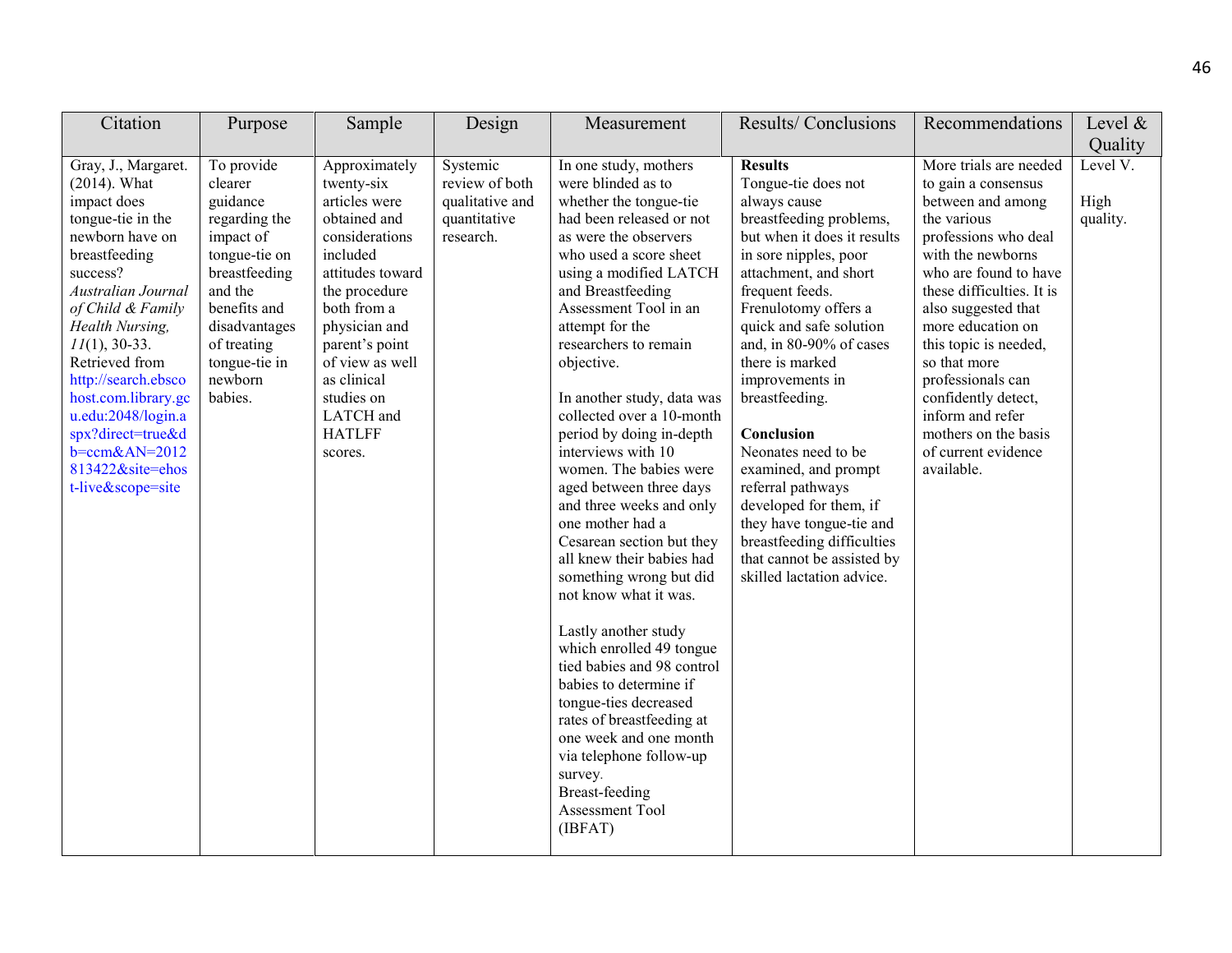| Citation                                                                                                                                                                                                                                                                                                                                                                               | Purpose                                                                                                                                                                         | Sample                                                                                                                                                                                                              | Design                 | Measurement                                                                                                                                                                                                  | <b>Results/Conclusions</b>                                                                                                                                                                                                                                                                                                                                                                                                                                                                                                                                                                                                                      | Recommendations                                                                                                                                                                                                                                                              | Level $\&$                     |
|----------------------------------------------------------------------------------------------------------------------------------------------------------------------------------------------------------------------------------------------------------------------------------------------------------------------------------------------------------------------------------------|---------------------------------------------------------------------------------------------------------------------------------------------------------------------------------|---------------------------------------------------------------------------------------------------------------------------------------------------------------------------------------------------------------------|------------------------|--------------------------------------------------------------------------------------------------------------------------------------------------------------------------------------------------------------|-------------------------------------------------------------------------------------------------------------------------------------------------------------------------------------------------------------------------------------------------------------------------------------------------------------------------------------------------------------------------------------------------------------------------------------------------------------------------------------------------------------------------------------------------------------------------------------------------------------------------------------------------|------------------------------------------------------------------------------------------------------------------------------------------------------------------------------------------------------------------------------------------------------------------------------|--------------------------------|
|                                                                                                                                                                                                                                                                                                                                                                                        |                                                                                                                                                                                 |                                                                                                                                                                                                                     |                        |                                                                                                                                                                                                              |                                                                                                                                                                                                                                                                                                                                                                                                                                                                                                                                                                                                                                                 |                                                                                                                                                                                                                                                                              | Quality                        |
| Greenwood, G.<br>$(2013)$ . The<br>benefits to<br>breastfeeding and<br>success rates of a<br>frenulotomy in<br>newborns with<br>ankyloglossia.<br>British Journal of<br>Midwifery, $21(6)$ ,<br>439-442. Retrieved<br>from<br>http://search.ebsco<br>host.com.library.gc<br>u.edu:2048/login.a<br>spx?direct=true&d<br>$b = c$ cm $&$ AN=2012<br>148044&site=ehos<br>t-live&scope=site | To explain the<br>process of<br>discovering a<br>newborn's<br>tongue tie and<br>the education<br>process that the<br>nurse and<br>mother<br>subsequently<br>will<br>experience. | This particular<br>article is a<br>reflection of a<br>nurse-midwife<br>student on<br>diagnosing an<br>infant with<br>anyloglossia<br>and the effects<br>it had on the<br>infant and<br>successful<br>breastfeeding. | Journal<br>reflection. | This author critically<br>evaluated the literature<br>surrounding the benefits<br>of a frenulotomy<br>when ankyloglossia is<br>present in the newborn,<br>with the aim to improve<br>breastfeeding outcomes. | <b>Results</b><br>The student nurse-midwife<br>was able to take time and<br>reflect mentally on a<br>situation she did not know<br>much about initially and<br>turn it into a great learning<br>experience. She educated<br>herself on the topic she<br>knew very little about by<br>conducting evidence based<br>research and was able to<br>turn around and teach this<br>information to her patient.<br>Conclusion<br>After presenting this<br>information the mother<br>decided that a<br>frenulectomy would be<br>helpful for her baby and<br>the nurse sought<br>consultation to a certified<br>professional to perform the<br>procedure. | As a student it is<br>important to learn<br>through experience<br>and be aware of when<br>to ask a midwife<br>mentor for support to<br>ensure safe practice. It<br>is hoped that this will<br>inform other students<br>and encourage<br>continued reflection<br>on practice. | Level VII.<br>Good<br>quality. |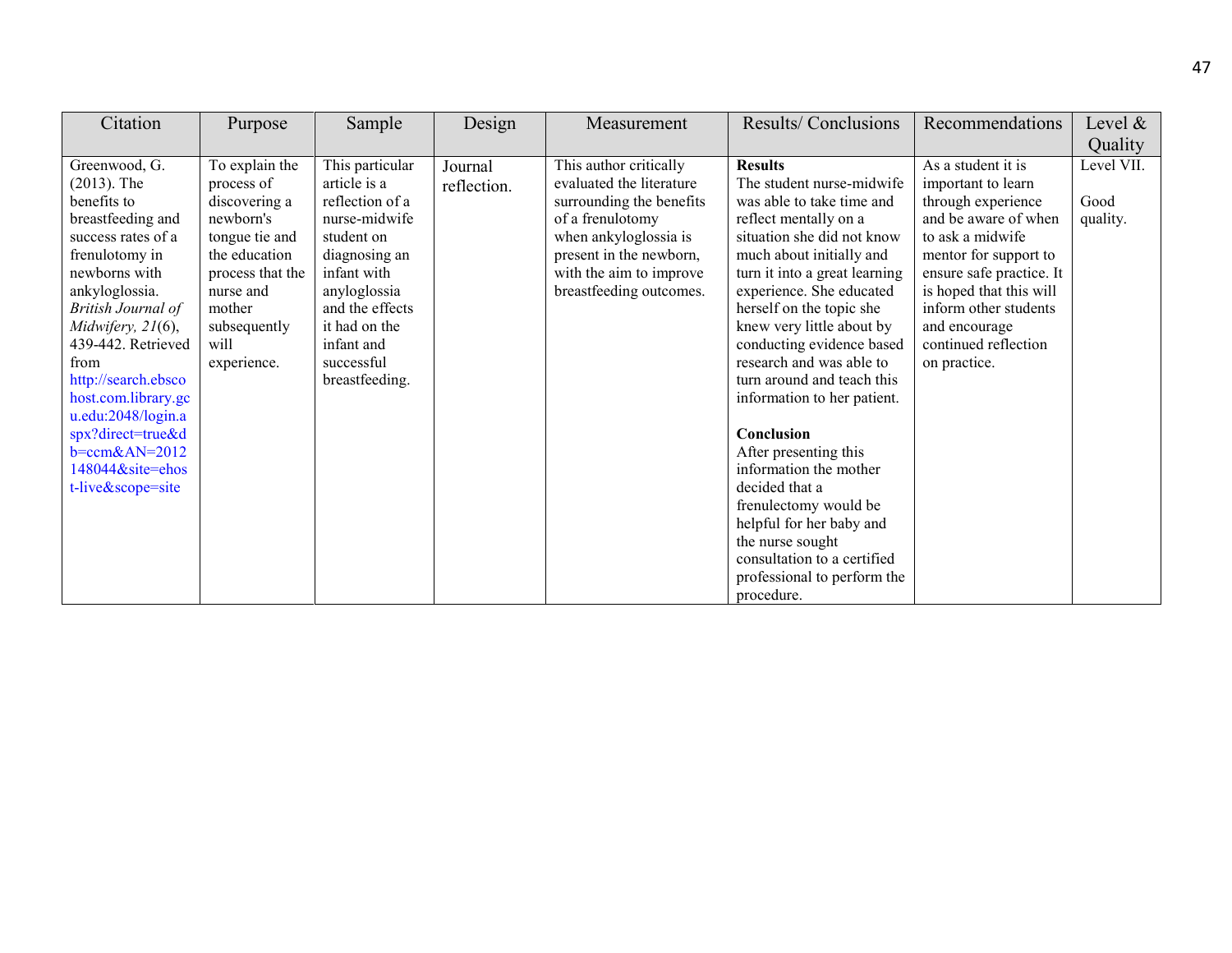| Citation                                                                                                                                                                                | Purpose                                                                                                                                                                                                                                                                                                                                              | Sample                                                                                                                                                                                                                     | Design                                | Measurement                                                                                                                                                                                | <b>Results/Conclusions</b>                                                                                                                                                                                                                                                                                                                                                                                                                                                                                                                                                                                                                                                                                                                                  | Recommendations                                                                                                                                                                                                           | Level $\&$                   |
|-----------------------------------------------------------------------------------------------------------------------------------------------------------------------------------------|------------------------------------------------------------------------------------------------------------------------------------------------------------------------------------------------------------------------------------------------------------------------------------------------------------------------------------------------------|----------------------------------------------------------------------------------------------------------------------------------------------------------------------------------------------------------------------------|---------------------------------------|--------------------------------------------------------------------------------------------------------------------------------------------------------------------------------------------|-------------------------------------------------------------------------------------------------------------------------------------------------------------------------------------------------------------------------------------------------------------------------------------------------------------------------------------------------------------------------------------------------------------------------------------------------------------------------------------------------------------------------------------------------------------------------------------------------------------------------------------------------------------------------------------------------------------------------------------------------------------|---------------------------------------------------------------------------------------------------------------------------------------------------------------------------------------------------------------------------|------------------------------|
|                                                                                                                                                                                         |                                                                                                                                                                                                                                                                                                                                                      |                                                                                                                                                                                                                            |                                       |                                                                                                                                                                                            |                                                                                                                                                                                                                                                                                                                                                                                                                                                                                                                                                                                                                                                                                                                                                             |                                                                                                                                                                                                                           | Quality                      |
| Henry, L., $\&$<br>Hayman, R.<br>(2014).<br>Ankyloglossia its<br>impact on<br>breastfeeding.<br>Nursing for<br>Women's Health,<br>$18(2)$ , 122-129.<br>doi:10.1111/1751-<br>486X.12108 | To assess for<br>ankyloglossia<br>that can cause<br>a newborn to<br>ineffectively<br>suckle at the<br>breast. When<br>nurses.<br>lactation<br>consultants and<br>other providers<br>recognize this<br>situation, they<br>can refer<br>women for<br>further care<br>and treatment,<br>which can<br>ultimately lead<br>to<br>breastfeeding<br>success. | One mother is<br>interviewed on<br>her personal<br>experiences she<br>faced while<br>breastfeeding<br>her two sons<br>and the<br>significant<br>differences she<br>noted with<br>breastfeeding<br>due to<br>ankyloglossia. | Qualitative<br>narrative<br>analysis. | This article contrasts two<br>very different experiences<br>of one mother<br>breastfeeding her two<br>sons to demonstrate the<br>potential impact of<br>ankyloglossia on<br>breastfeeding. | <b>Results</b><br>Surgical intervention was<br>delayed and the infant<br>was put to the breast for<br>two months.<br>Complications kept<br>resurfacing and the infant<br>had trouble gaining<br>weight. This patients<br>second baby was<br>diagnosed with tongue-tie<br>and had a frenotomy<br>within 24 hours of birth.<br>This mother was able to<br>successfully breastfeed<br>her second child with no<br>further issues.<br>Conclusion<br>Ankyloglossia can present<br>significant challenges to<br>breastfeeding, but when<br>recognized early and<br>when referrals are made<br>to appropriate clinicians,<br>such as lactation<br>consultants, pediatricians<br>and oral surgeons, it can<br>be treated and successful<br>breastfeeding can occur. | It is recommended to<br>provide the mother<br>with resources to<br>assist in successful<br>breastfeeding so the<br>mother is able to<br>make an informed<br>decision on what type<br>of treatment given to<br>her infant. | Level V.<br>Good<br>quality. |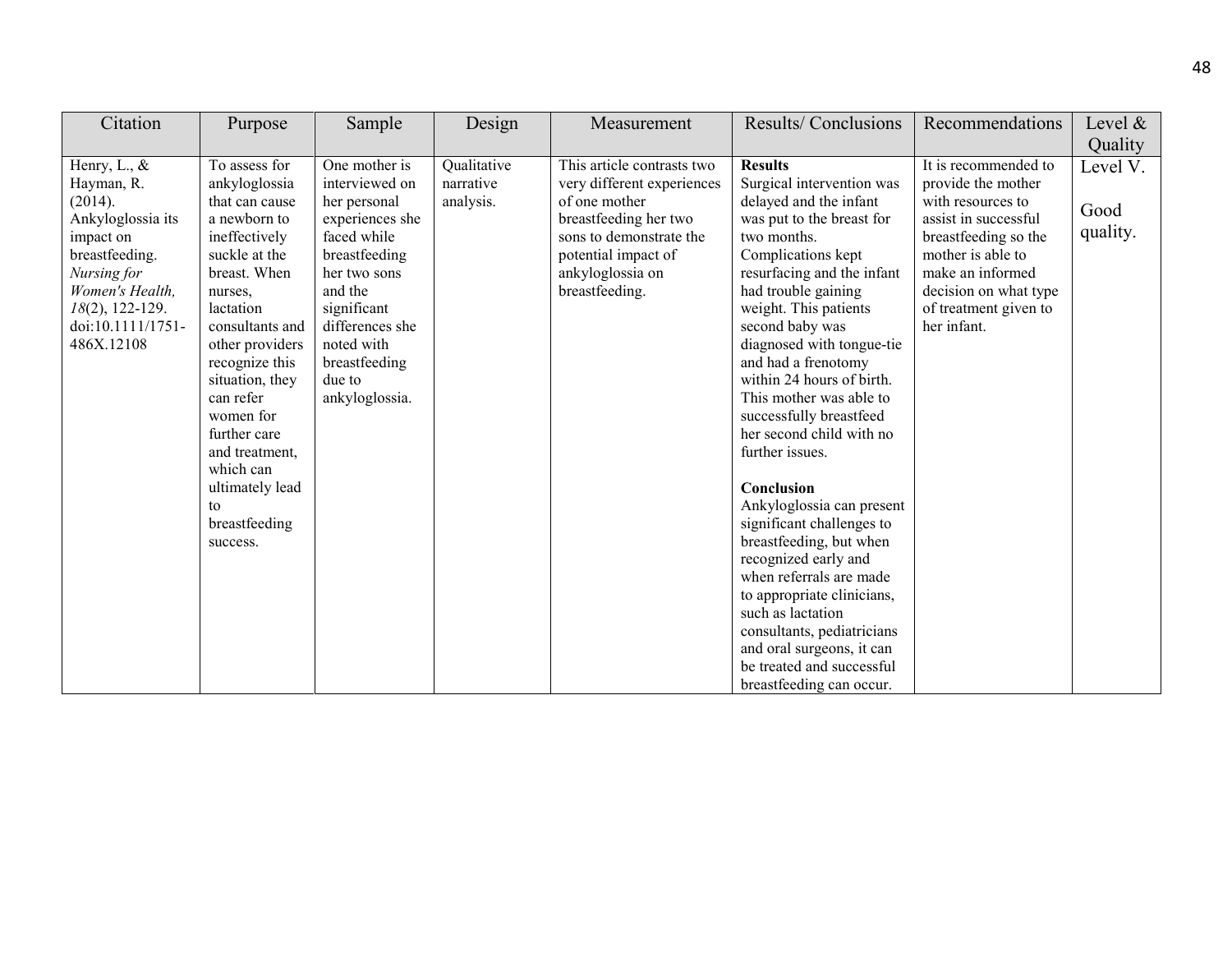| Citation                                                                                                                                                                                                                                                                                                                                                                                                                                                                                                                                                   | Purpose                                                                                                                                                                                                                                                                 | Sample                                                                                                                                                                                                                                                                                                                                                                                                                                                                                                                                                                   | Design                          | Measurement                                                                                                                                                                                                                                                                                                                                                                                                                                                             | Results/Conclusions                                                                                                                                                                                                                                                                                                                                                                                                                                                                                                                 | Recommendations                                                                                                                                                                                                                                                                              | Level $\&$                   |
|------------------------------------------------------------------------------------------------------------------------------------------------------------------------------------------------------------------------------------------------------------------------------------------------------------------------------------------------------------------------------------------------------------------------------------------------------------------------------------------------------------------------------------------------------------|-------------------------------------------------------------------------------------------------------------------------------------------------------------------------------------------------------------------------------------------------------------------------|--------------------------------------------------------------------------------------------------------------------------------------------------------------------------------------------------------------------------------------------------------------------------------------------------------------------------------------------------------------------------------------------------------------------------------------------------------------------------------------------------------------------------------------------------------------------------|---------------------------------|-------------------------------------------------------------------------------------------------------------------------------------------------------------------------------------------------------------------------------------------------------------------------------------------------------------------------------------------------------------------------------------------------------------------------------------------------------------------------|-------------------------------------------------------------------------------------------------------------------------------------------------------------------------------------------------------------------------------------------------------------------------------------------------------------------------------------------------------------------------------------------------------------------------------------------------------------------------------------------------------------------------------------|----------------------------------------------------------------------------------------------------------------------------------------------------------------------------------------------------------------------------------------------------------------------------------------------|------------------------------|
|                                                                                                                                                                                                                                                                                                                                                                                                                                                                                                                                                            |                                                                                                                                                                                                                                                                         |                                                                                                                                                                                                                                                                                                                                                                                                                                                                                                                                                                          |                                 |                                                                                                                                                                                                                                                                                                                                                                                                                                                                         |                                                                                                                                                                                                                                                                                                                                                                                                                                                                                                                                     |                                                                                                                                                                                                                                                                                              | Quality                      |
| Hogan, M.,<br>Westcott, C., $\&$<br>Griffiths, M.<br>(2005).<br>Randomized,<br>controlled trial of<br>division of tongue-<br>tie in infants with<br>feeding problems<br>[corrected]<br>[published erratum<br>appears in J<br><b>PAEDIATR</b><br><b>CHILD HEALTH</b><br>2006<br>$dec; 42(12): 829$ ].<br>Journal of<br>Paediatrics &<br>Child Health,<br>$41(5-6)$ , 246-250.<br>Retrieved from<br>http://search.ebsco<br>host.com.library.gc<br>u.edu:2048/login.a<br>spx?direct=true&d<br>$b = c$ cm $&$ AN=2009<br>075992&site=ehos<br>t-live&scope=site | To determine<br>whether, in<br>infants with a<br>tongue-tie and<br>a feeding<br>problem, the<br>current medical<br>treatment<br>(referral to a<br>lactation<br>consultant) or<br>immediate<br>division works<br>best and<br>enables the<br>infants to feed<br>normally. | All babies born<br>within March 1,<br>2002 and July<br>31, 2002 were<br>assessed for<br>tongue-tie at the<br>Princess Anne<br>Hospital. Once<br>discovered by<br>both visual and<br>palpation, a<br>group of 201<br>babies were<br>found with<br>tongue-tie. Of<br>these, 88<br>experienced<br>breastfeeding or<br>bottle feeding<br>problems. 57<br>chose to enroll<br>in this study. 29<br>were put in the<br>control group of<br>receiving<br>medical<br>treatment<br>(lactation<br>consultation)<br>for feeding, but<br>one improved<br>and the other 28<br>did not. | Randomized<br>controlled trial. | After receiving 48 hours<br>of medical treatment with<br>no improvement these<br>babies were given a<br>frenulectomy and all fed<br>normally except one. Of<br>the 28 who had immediate<br>deviation instead of<br>medical treatment first, all<br>improved but one had<br>success with a nipple<br>shield in addition. An<br>overall study of those who<br>received frenulectomy for<br>the tongue-tie resulted in<br>95% (54/57) having an<br>improvement in feeding. | <b>Results</b><br>The incidence of tongue-<br>ties for this study was<br>10.7%. Of these, 44% had<br>a problem breastfeeding<br>or artificial feeding. 57<br>babies had division and it<br>significantly improved<br>feeding for mother and<br>baby.<br>Conclusion<br>This trial has clearly<br>shown that tongue-ties<br>can affect feeding and that<br>division is safe, successful<br>and improved feeding for<br>mother and baby<br>significantly better than<br>the intensive skilled<br>support of a lactation<br>consultant. | <b>Babies</b> with<br>symptomatic tongue-<br>ties should have them<br>divided by an<br>accredited, suitably<br>trained, suitably<br>qualified lactation<br>consultant, who can<br>diagnose and treat the<br>tongue-tie and then<br>provide ongoing<br>support to the mother<br>and the baby. | Level I.<br>High<br>quality. |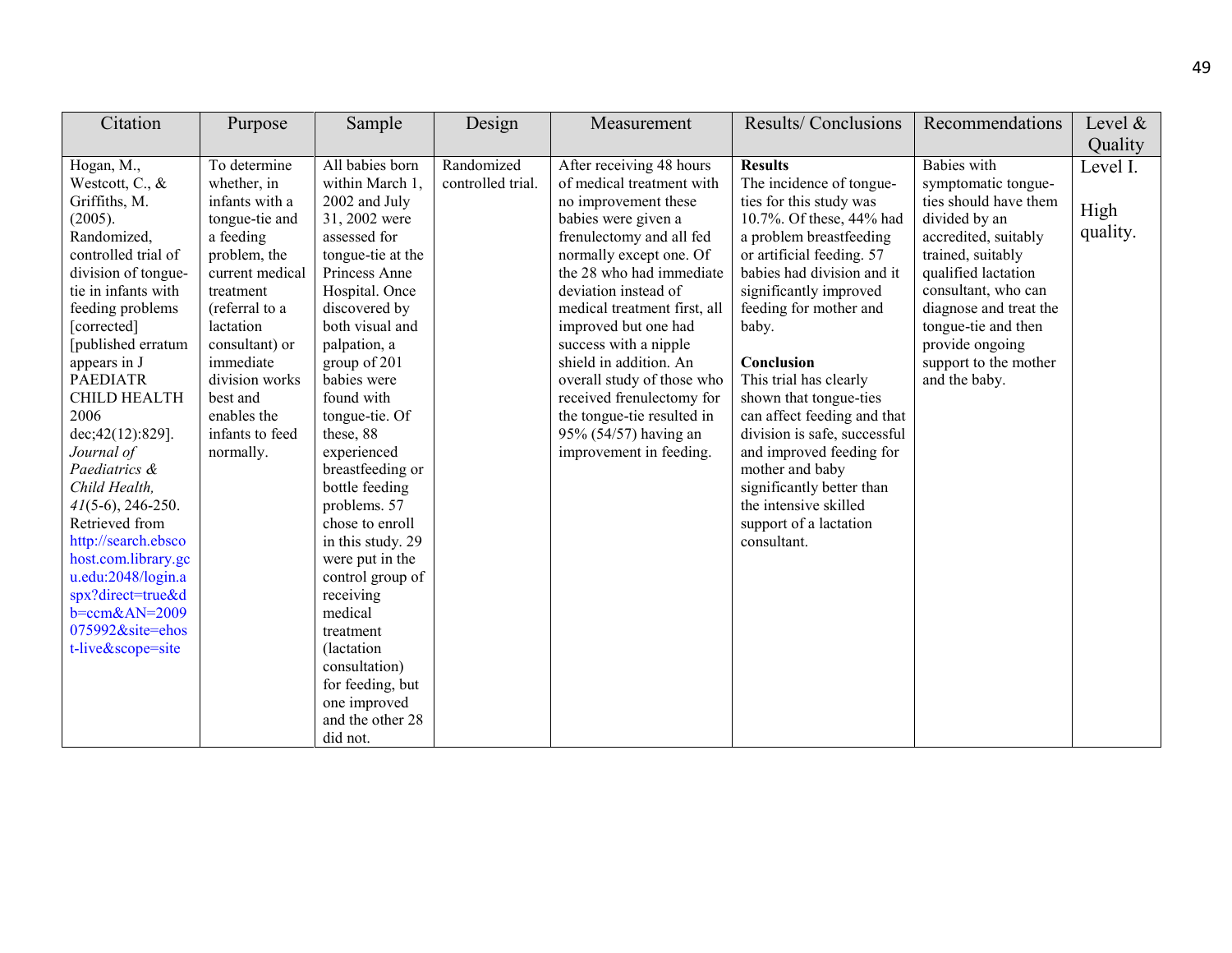| Citation                                                                                                                                                                                                                                                                                            | Purpose                                                                                                                                                                                                                                                 | Sample                                                                                                                                   | Design                             | Measurement                                                                                                                                                                                                                                                                                                                                                                                                                                                                                                                                            | Results/Conclusions                                                                                                                                                                                                                                                                                                                                                                                                                                                                                                                                                                                                                                                                                                                                                                                                                       | Recommendations                                                                                                                                                                                   | Level $\&$                   |
|-----------------------------------------------------------------------------------------------------------------------------------------------------------------------------------------------------------------------------------------------------------------------------------------------------|---------------------------------------------------------------------------------------------------------------------------------------------------------------------------------------------------------------------------------------------------------|------------------------------------------------------------------------------------------------------------------------------------------|------------------------------------|--------------------------------------------------------------------------------------------------------------------------------------------------------------------------------------------------------------------------------------------------------------------------------------------------------------------------------------------------------------------------------------------------------------------------------------------------------------------------------------------------------------------------------------------------------|-------------------------------------------------------------------------------------------------------------------------------------------------------------------------------------------------------------------------------------------------------------------------------------------------------------------------------------------------------------------------------------------------------------------------------------------------------------------------------------------------------------------------------------------------------------------------------------------------------------------------------------------------------------------------------------------------------------------------------------------------------------------------------------------------------------------------------------------|---------------------------------------------------------------------------------------------------------------------------------------------------------------------------------------------------|------------------------------|
|                                                                                                                                                                                                                                                                                                     |                                                                                                                                                                                                                                                         |                                                                                                                                          |                                    |                                                                                                                                                                                                                                                                                                                                                                                                                                                                                                                                                        |                                                                                                                                                                                                                                                                                                                                                                                                                                                                                                                                                                                                                                                                                                                                                                                                                                           |                                                                                                                                                                                                   | <b>Quality</b>               |
| Ingram, J.,<br>Johnson, D.,<br>Copeland, M.,<br>Churchill, C., &<br>Taylor, H. (2015).<br>The development<br>of a new breast<br>feeding assessment<br>tool and the<br>relationship with<br>breast feeding self-<br>efficacy.<br>Midwifery, 31(1),<br>132-137.<br>doi:10.1016/j.mid<br>w.2014.07.001 | To develop a<br>breast feeding<br>assessment tool<br>$(BBAT)$ to<br>facilitate<br>improved<br>targeting of<br>optimum<br>positioning and<br>attachment<br>advice and to<br>describe the<br>changes seen<br>following the<br>release of a<br>tongue-tie. | Within this<br>particular study,<br>218 breast feeds<br>$(160$ mother-<br>infant dyads);<br>seven midwife<br>assessors were<br>involved. | Randomized<br>controlled<br>study. | During the trial, infants<br>who were under two<br>weeks old and<br>experiencing breast<br>feeding difficulties<br>thought to be due to<br>tongue-tie were referred<br>to the research team<br>midwives. Breast feeding<br>was assessed using the<br>LATCH and IBFAT tools<br>at baseline, five days later<br>and when the infants were<br>eight weeks old. Mothers<br>also completed the self-<br>efficacy BSES-SF at the<br>three time points. The<br>BBAT was developed and<br>introduced part way<br>through recruiting infants<br>into the trial. | <b>Results</b><br>There was good internal<br>reliability for the final 4-<br>item BBAT and the<br>midwives who used it<br>showed a high correlation<br>in the consistency of its<br>use. Midwives were able<br>to score a breastfeed<br>consistently using the<br>BBAT and helped give<br>mothers advice about<br>improving positioning and<br>attachment to make<br>feeding less painful.<br>Conclusion<br>The BBAT is a concise<br>breast feeding assessment<br>tool facilitating accurate,<br>rapid breast feeding<br>appraisal, and targeting<br>breast feeding advice to<br>mothers acquiring early<br>breast feeding skills or for<br>those experiencing<br>problems with an older<br>infant. Accurate<br>assessment is essential to<br>ensure enhanced breast<br>feeding efficiency and<br>increased maternal self-<br>confidence. | The BBAT could be<br>used both clinically<br>and in research to<br>target advice to<br>improve breast<br>feeding efficacy.<br>Further research is<br>needed to establish its<br>wider usefulness. | Level I.<br>High<br>quality. |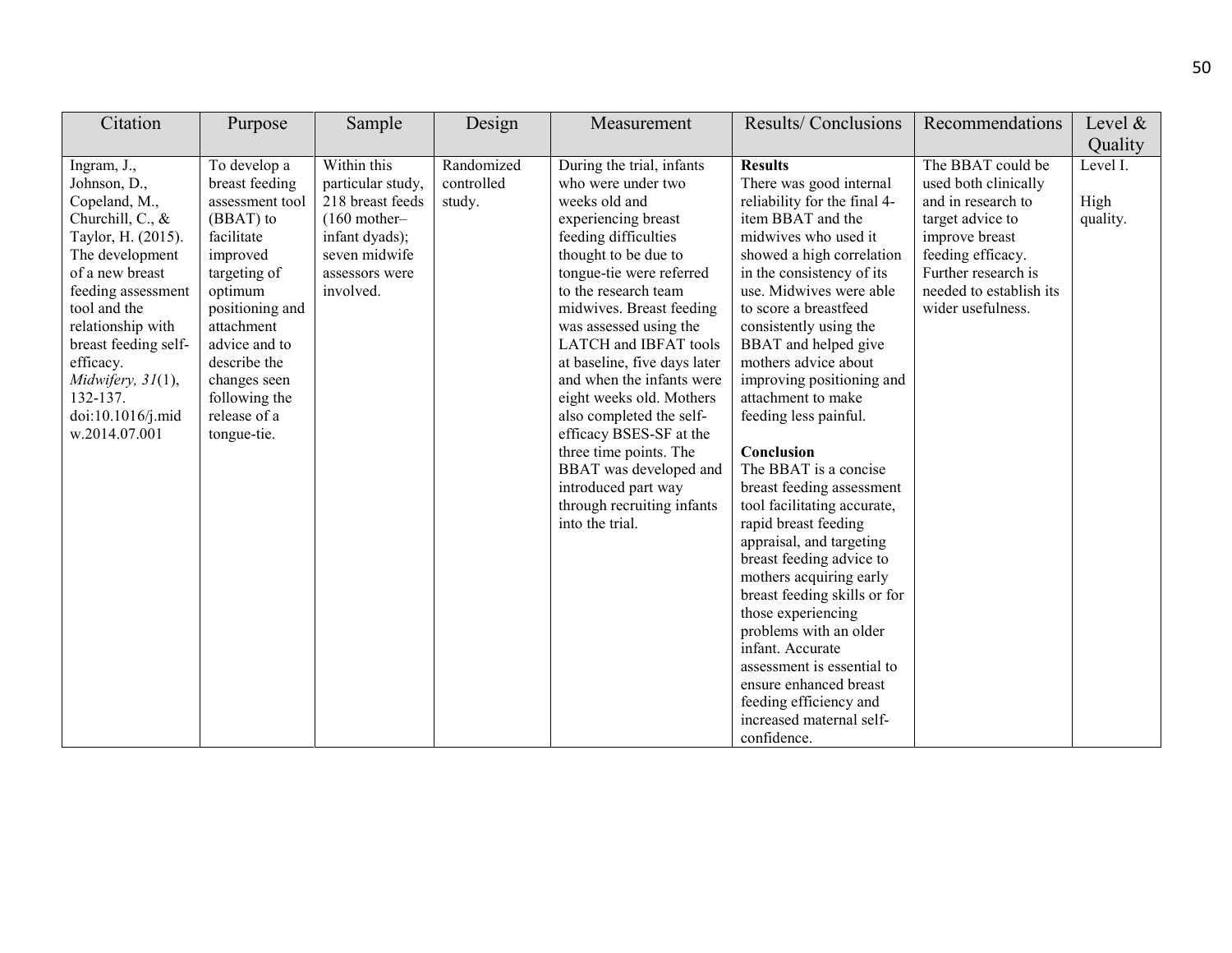| Citation                                                                                                                                                                                                                                                                                                                  | Purpose                                                                                                                                                                    | Sample                                                                                                              | Design                                                                                                                                                                                                                                                                                                                                 | Measurement                                                                                                                                                                                                                                                                                                                                                                                                                                                                                                                                                                                                                                                                                                                                                                                                                                                                                                                    | <b>Results/Conclusions</b>                                                                                                                                                                                                                                                                                                                                                                                                                                                                                                                                                                                                                     | Recommendations                                                                                                                                                                                                                                                                                                                                                                                                                                                                                                                                                                                                                   | Level &                      |
|---------------------------------------------------------------------------------------------------------------------------------------------------------------------------------------------------------------------------------------------------------------------------------------------------------------------------|----------------------------------------------------------------------------------------------------------------------------------------------------------------------------|---------------------------------------------------------------------------------------------------------------------|----------------------------------------------------------------------------------------------------------------------------------------------------------------------------------------------------------------------------------------------------------------------------------------------------------------------------------------|--------------------------------------------------------------------------------------------------------------------------------------------------------------------------------------------------------------------------------------------------------------------------------------------------------------------------------------------------------------------------------------------------------------------------------------------------------------------------------------------------------------------------------------------------------------------------------------------------------------------------------------------------------------------------------------------------------------------------------------------------------------------------------------------------------------------------------------------------------------------------------------------------------------------------------|------------------------------------------------------------------------------------------------------------------------------------------------------------------------------------------------------------------------------------------------------------------------------------------------------------------------------------------------------------------------------------------------------------------------------------------------------------------------------------------------------------------------------------------------------------------------------------------------------------------------------------------------|-----------------------------------------------------------------------------------------------------------------------------------------------------------------------------------------------------------------------------------------------------------------------------------------------------------------------------------------------------------------------------------------------------------------------------------------------------------------------------------------------------------------------------------------------------------------------------------------------------------------------------------|------------------------------|
|                                                                                                                                                                                                                                                                                                                           |                                                                                                                                                                            |                                                                                                                     |                                                                                                                                                                                                                                                                                                                                        |                                                                                                                                                                                                                                                                                                                                                                                                                                                                                                                                                                                                                                                                                                                                                                                                                                                                                                                                |                                                                                                                                                                                                                                                                                                                                                                                                                                                                                                                                                                                                                                                |                                                                                                                                                                                                                                                                                                                                                                                                                                                                                                                                                                                                                                   | Quality                      |
| Jackson, R. (2012).<br>Improving<br>breastfeeding<br>outcomes: The<br>impact of tongue-<br>tie. Community<br>Practitioner, 85(6),<br>42-44. Retrieved<br>from<br>http://search.ebsco<br>host.com.library.gc<br>u.edu:2048/login.a<br>spx?direct=true&d<br>$b = c$ cm $&$ AN=2011<br>666062&site=ehos<br>t-live&scope=site | To review and<br>critique the<br>controversy<br>over whether a<br>tongue tie is<br>problematic to<br>breastfeeding<br>and whether<br>release<br>improves<br>breastfeeding. | Approximately<br>four<br>randomized<br>controlled trials<br>were critiqued<br>within this<br>particular<br>article. | Literature<br>review on the<br>key ideas of<br>successful<br>breastfeeding<br>and how<br>ankyloglossia<br>can affect both<br>the mother and<br>baby. The<br>author also<br>evaluated and<br>critiqued<br>several<br>research studies<br>on the opinions<br>of frenulotomy<br>and the impact<br>it has on breast<br>feeding<br>success. | In one study by Hogan et<br>al., they found $10.7\%$<br>of babies born during<br>their research appeared to<br>be tongue-tied but only<br>44% of those experienced<br>feeding problems.<br>Consenting participants<br>were randomized to either<br>48 hours of care from a<br>lactation consultant (LC),<br>or immediate release of<br>the tongue tie. Only<br>$1/29$ in the LC group's<br>breastfeeding improved,<br>but 96% (27/28) of the<br>release group improved.<br>In another study by Berry<br>et al., they conducted a<br>double-blinded RCT and<br>placed mothers randomly<br>into the release arm or<br>non-release arm group.<br>The infants were taken<br>out of the room for their<br>allocated intervention<br>then given back to their<br>mothers to breastfeed<br>without the mothers<br>looking into their mouths.<br>78% in release group<br>were correct and 47% in<br>non-release group were<br>correct. | <b>Results</b><br>Overall, the results from<br>all four studies within this<br>article state that babies<br>who have a frenotomy<br>procedure have better<br>success with<br>breastfeeding versus those<br>who do not have the<br>intervention done.<br>Conclusion<br>Post-frenulotomy mom<br>and babies showed a<br>higher success rate with<br>breastfeeding, milk<br>production increase, less<br>nipple pain, and even a<br>placebo-type effect of<br>positivity within the<br>mother's experience of<br>breast feeding.<br>Consequentially, more<br>babies born<br>with this anomaly are<br>benefiting from their<br>mothers' breast milk | It is recommended to<br>educate the mothers<br>on what is to be done<br>prior to having the<br>frenulotomy<br>procedure done on<br>their infants such as<br>hand expressing<br>breast milk after a<br>feeding to supplement<br>the infant. The extra<br>stimulation will also<br>help compensate<br>for the sub-optimal<br>sucking action of the<br>tongued-tied baby,<br>until the release<br>procedure allows<br>normal tongue<br>movement. The<br>mothers supply will<br>naturally increase to<br>meet the baby's<br>needs. Support<br>appointments are<br>advisable<br>while awaiting the<br>appointment with the<br>surgeon. | Level V.<br>High<br>quality. |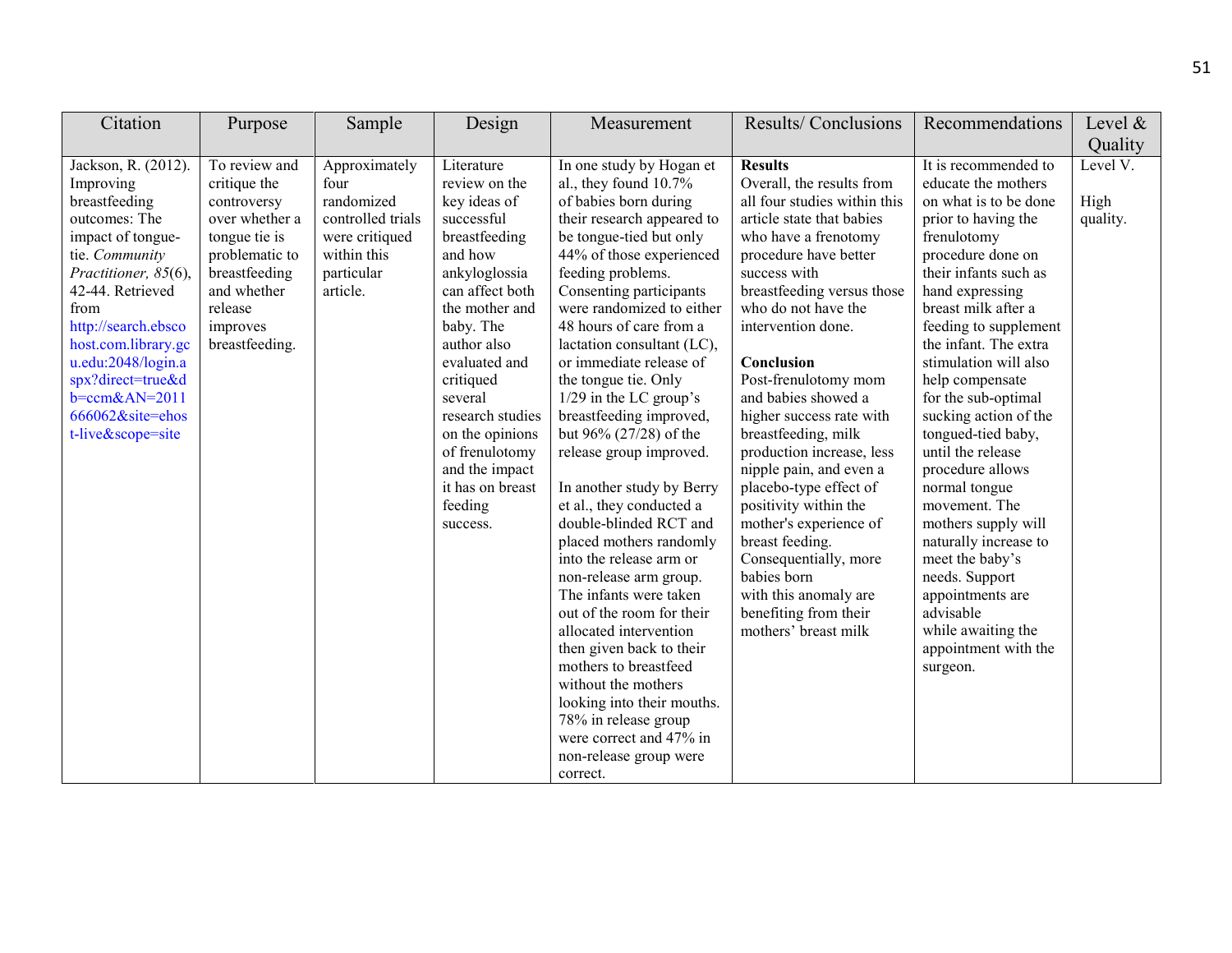| Citation             | Purpose          | Sample           | Design          | Measurement                       | Results/Conclusions       | Recommendations           | Level $\&$ |
|----------------------|------------------|------------------|-----------------|-----------------------------------|---------------------------|---------------------------|------------|
|                      |                  |                  |                 |                                   |                           |                           | Quality    |
| Kumar, M., &         | The purpose of   | The authors      | Literature      | Cohort and randomized             | <b>Results</b>            | It is recommended that    | Level V.   |
| Kalke, E. (2012).    | this article was | evaluated        | review on       | control trials were               | No significant side       | in the presence of        |            |
| Tongue-tie,          | an attempt       | evidence that    | recent evidence | referenced in this article.       | effects were noted in any | ankyloglossia with        | Good       |
| breastfeeding        | answer two       | has been         |                 | The article by Hogan et al        | of the studies.           | breastfeeding             | quality.   |
| difficulties and the | important        | presented over   |                 | mentioned earlier in this         | Frenotomy procedure       | difficulties in an infant |            |
| role of frenotomy.   | clinical queries | the last $10-15$ |                 | review was referenced.            | showed significant        | should constitute a       |            |
| Acta Paediatrica,    | in the area of   | years on infants |                 | The authors emphasized            | improvements of           | valid indication for      |            |
| $101(7)$ , 687-689.  | debate over the  | with             |                 | the strong associations           | symptoms in mother-       | referral for frenotomy.   |            |
| doi:10.1111/j.1651-  | role of          | ankyloglossia    |                 | between the occurrence of         | infant dyads with very    | An early referral for     |            |
| 2227.2012.02661.x    | ankyloglossia    | and              |                 | ankyloglossia and                 | high maternal             | frenotomy in such an      |            |
|                      | (tongue-tie) in  | breastfeeding    |                 | breastfeeding difficulties        | satisfaction rates.       | infant would be           |            |
|                      | infants with     | difficulties.    |                 | presented in reviewed             |                           | important to prevent      |            |
|                      | breastfeeding    |                  |                 | studies. It was mentioned         | Conclusion                | prolongation of           |            |
|                      | difficulties.    |                  |                 | in an article by Ballard et       | Neonates with tongue-tie  | unnecessary misery        |            |
|                      | The two          |                  |                 | al that there was a               | are at increased risk for | for the mother-infant     |            |
|                      | questions are:   |                  |                 | fourfold higher incidence         | breastfeeding             | dyad.                     |            |
|                      | (i) whether      |                  |                 | of ankyloglossia in infants       | difficulties.             |                           |            |
|                      | ankyloglossia    |                  |                 | with breast feeding               | An early recognition of   |                           |            |
|                      | is associated    |                  |                 | difficulties in comparison        | this association by       |                           |            |
|                      | with             |                  |                 | to those who did not have         | primary care provider     |                           |            |
|                      | breastfeeding    |                  |                 | ankyloglossia                     | and prompt referral to a  |                           |            |
|                      | difficulties and |                  |                 | experiencing breast               | lactation consultant is   |                           |            |
|                      | (ii) whether     |                  |                 | feeding difficulties              | important. In cases with  |                           |            |
|                      | frenotomy        |                  |                 | $(12.8\% \text{ vs. } 3.2\%).$ To | clearly documented        |                           |            |
|                      | helps mother-    |                  |                 | answer their second               | breastfeeding             |                           |            |
|                      | baby dyad in     |                  |                 | question, several RCT's           | difficulties, frenotomy   |                           |            |
|                      | such setting?    |                  |                 | were referenced that              | often results in rapid    |                           |            |
|                      |                  |                  |                 | showed a strong                   | improvement in            |                           |            |
|                      |                  |                  |                 | association in                    | symptoms.                 |                           |            |
|                      |                  |                  |                 | breastfeeding success             |                           |                           |            |
|                      |                  |                  |                 | after frenulotomy                 |                           |                           |            |
|                      |                  |                  |                 | procedure in tongue-tie           |                           |                           |            |
|                      |                  |                  |                 | infants.                          |                           |                           |            |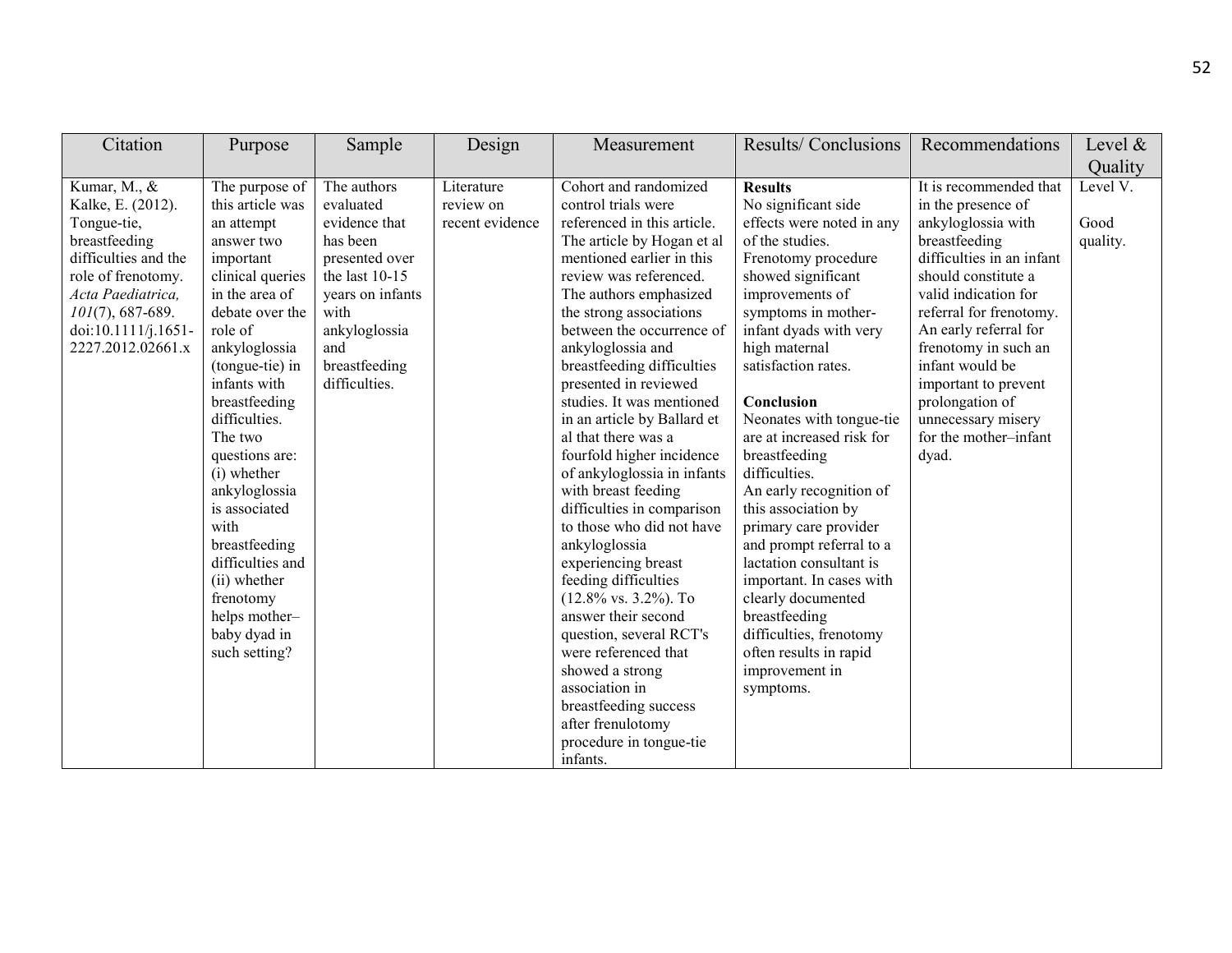| Citation                                                                                                                                                                                                                                                                                                                   | Purpose                                                                                                                                                                                                                                                               | Sample                                                                                                                                                                                                                                                                                                                | Design                | Measurement                                                                                                                                                                                                                                                                                                                                                                                                                                                                                                                                                                              | Results/Conclusions                                                                                                                                                                                                                                                                                                                                                                                                                                                                                                                                                                                                                                                                                  | Recommendations                                                                                                                                                       | Level &                      |
|----------------------------------------------------------------------------------------------------------------------------------------------------------------------------------------------------------------------------------------------------------------------------------------------------------------------------|-----------------------------------------------------------------------------------------------------------------------------------------------------------------------------------------------------------------------------------------------------------------------|-----------------------------------------------------------------------------------------------------------------------------------------------------------------------------------------------------------------------------------------------------------------------------------------------------------------------|-----------------------|------------------------------------------------------------------------------------------------------------------------------------------------------------------------------------------------------------------------------------------------------------------------------------------------------------------------------------------------------------------------------------------------------------------------------------------------------------------------------------------------------------------------------------------------------------------------------------------|------------------------------------------------------------------------------------------------------------------------------------------------------------------------------------------------------------------------------------------------------------------------------------------------------------------------------------------------------------------------------------------------------------------------------------------------------------------------------------------------------------------------------------------------------------------------------------------------------------------------------------------------------------------------------------------------------|-----------------------------------------------------------------------------------------------------------------------------------------------------------------------|------------------------------|
|                                                                                                                                                                                                                                                                                                                            |                                                                                                                                                                                                                                                                       |                                                                                                                                                                                                                                                                                                                       |                       |                                                                                                                                                                                                                                                                                                                                                                                                                                                                                                                                                                                          |                                                                                                                                                                                                                                                                                                                                                                                                                                                                                                                                                                                                                                                                                                      |                                                                                                                                                                       | Quality                      |
| Miranda, B. H., &<br>Milroy, C. J.<br>$(2010)$ . A quick<br>snip: A study of<br>the impact of<br>outpatient tongue<br>tie release on<br>neonatal growth<br>and breastfeeding.<br>Journal of Plastic,<br>Reconstructive &<br>Aesthetic Surgery,<br>63, 683-685.<br>http://dx.doi.org/do<br>i:10.1016/j.bips.20<br>10.04.003 | To assess the<br>impact of<br>outpatient<br>department<br>(OPD)<br>frenulotomy<br>on neonatal<br>growth and<br>breastfeeding,<br>focusing<br>on objectively<br>quantifying the<br>effects on<br>neonatal<br>weight, by<br>percentile at 2<br>weeks<br>post-procedure. | Frenulotomy<br>was performed<br>in 62 neonates,<br>without any<br>complications,<br>and 51 families<br>were fully<br>traced. Eleven<br>families<br>returned later<br>than 2 weeks, or<br>were lost to<br>followup. OPD<br>assessment,<br>within 2 weeks<br>of referral,<br>occurred in<br>$100\% (51/51)$<br>of cases | Prospective<br>study. | Data were collected<br>prospectively, over an 8-<br>month period, on the day<br>of frenulotomy and at 2<br>weeks post-procedure at<br>OPD appointment.<br>Referral, assessment and<br>surgery dates were<br>recorded<br>(including complications),<br>as well as the following;<br>age, weight, number of<br>breastfeeding and<br>supplementary bottle<br>feeding sessions/24 h,<br>nipple pain score (out of<br>10), nipple cracking,<br>nipple bleeding and latch<br>success. Age and weight<br>were plotted onto sex<br>specific growth charts to<br>calculate percentile<br>changes. | <b>Results</b><br>Weight gain occurred in<br>$100\%$ (51/51) of neonates<br>at 2 weeks post-<br>frenulotomy, of which<br>90% (46/51) gained in<br>centile, 6% (3/51)<br>remained at the same<br>centile and $4\%$ (2/51)<br>dropped 7.5 centiles.<br>Sixty-three percent of<br>mothers reported<br>breastfeeding session<br>improvements.<br>Nipple pain, cracking, and<br>bleeding also improved in<br>100% of cases post-<br>frenulotomy. Nipple pain<br>score improved by 83%.<br>Latch difficulty was<br>reported by 55% and<br>improved in 89% of<br>cases.<br>Conclusion<br>Ankyloglossia may<br>interfere with neonatal<br>breastfeeding and a<br>frenotomy is quick, safe,<br>and effective. | It is recommended<br>that an integration<br>into routine neonatal<br>checks, with prompt<br>referral for OPD<br>frenulotomy when<br>initial management<br>has failed. | Level II.<br>High<br>quality |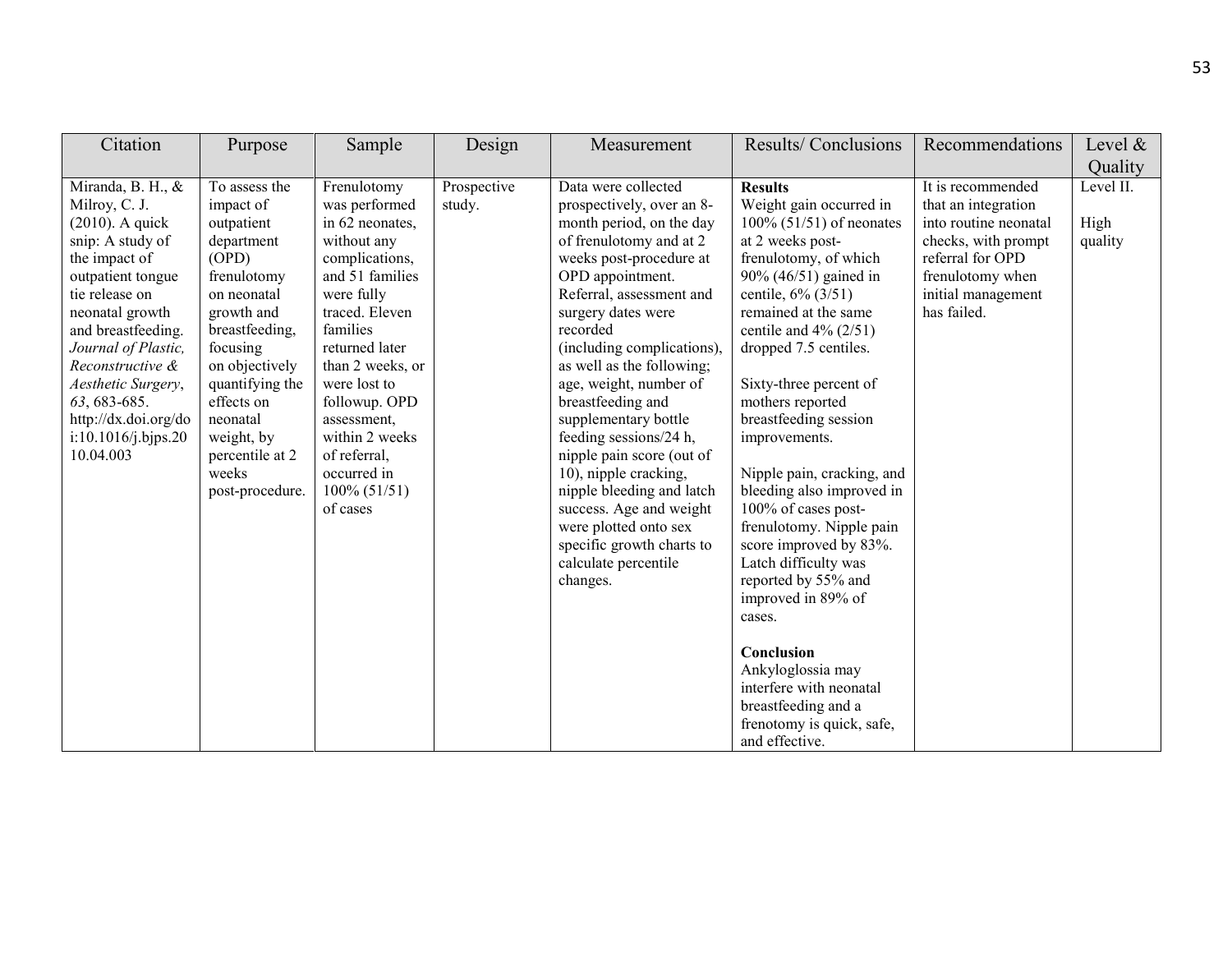| Citation                                                                                                                                                                                                                                                                                                                                                           | Purpose                                                                                                                                                                                                                                                                   | Sample                                                                                                                                                                                                                                                                                           | Design                                   | Measurement                                                                                                                                                                                             | Results/Conclusions                                                                                                                                                                                                                                                                                                                                                                                                                                                                                                                                                                                                                                                                                | Recommendations                                                                                                                                                                                                                                                                                                                                                                                                                                                                              | Level $\&$                    |
|--------------------------------------------------------------------------------------------------------------------------------------------------------------------------------------------------------------------------------------------------------------------------------------------------------------------------------------------------------------------|---------------------------------------------------------------------------------------------------------------------------------------------------------------------------------------------------------------------------------------------------------------------------|--------------------------------------------------------------------------------------------------------------------------------------------------------------------------------------------------------------------------------------------------------------------------------------------------|------------------------------------------|---------------------------------------------------------------------------------------------------------------------------------------------------------------------------------------------------------|----------------------------------------------------------------------------------------------------------------------------------------------------------------------------------------------------------------------------------------------------------------------------------------------------------------------------------------------------------------------------------------------------------------------------------------------------------------------------------------------------------------------------------------------------------------------------------------------------------------------------------------------------------------------------------------------------|----------------------------------------------------------------------------------------------------------------------------------------------------------------------------------------------------------------------------------------------------------------------------------------------------------------------------------------------------------------------------------------------------------------------------------------------------------------------------------------------|-------------------------------|
|                                                                                                                                                                                                                                                                                                                                                                    |                                                                                                                                                                                                                                                                           |                                                                                                                                                                                                                                                                                                  |                                          |                                                                                                                                                                                                         |                                                                                                                                                                                                                                                                                                                                                                                                                                                                                                                                                                                                                                                                                                    |                                                                                                                                                                                                                                                                                                                                                                                                                                                                                              | Quality                       |
| O'Callahan, C.,<br>Macary, S., $&$<br>Clemente, S.<br>$(2013)$ . The effects<br>of office-based<br>frenotomy for<br>anterior and<br>posterior<br>ankyloglossia on<br>breastfeeding.<br><i>International</i><br>Journal of<br>Pediatric<br>Otorhinolaryngolo<br>gy, 77, 827-832.<br>http://dx.doi.org/htt<br>$p$ ://dx.doi.org/10.1<br>016/j.ijporl.2013.0<br>2.022 | To assess the<br>effect of<br>office-based<br>frenotomy on<br>reversing<br>breastfeeding<br>difficulties<br>among infants<br>with<br>problematic<br>ankyloglossia,<br>and to examine<br>characteristics<br>associated with<br>anterior and<br>posterior<br>ankyloglossia. | There were 311<br>infants<br>evaluated for<br>ankyloglossia<br>and $299(95%)$<br>underwent a<br>frenotomy.<br>Most infants<br>were classified<br>as having Type<br>III $(36\%)$ or IV<br>(49%)<br>ankyloglossia<br>compared to<br>only 16% with<br>anterior (Type I<br>and Type II<br>combined). | Systemic<br>Review with<br>Meta-analysis | The mothers of the infants<br>involved in the study<br>completed a post-<br>intervention web-based<br>survey about<br>breastfeeding difficulties<br>they experienced before<br>and after the frenotomy. | <b>Results</b><br>Sixty-four percent of the<br>118 respondents who<br>reported nipple<br>pain while breastfeeding<br>prior to the intervention<br>reported no nipple pain<br>one week post-<br>intervention and exclusive<br>breastfeeding was<br>reported by nearly all<br>respondents<br>(92%) post-intervention.<br>Conclusion<br><b>Breastfeeding difficulties</b><br>associated with<br>ankyloglossia in infants,<br>particularly posterior, can<br>be improved with a<br>simple office-based<br>procedure in most cases.<br>The diagnosis and<br>treatment of ankyloglossia<br>should be a basic<br>competency for all<br>primary care providers<br>and pediatric<br>otorhinolaryngologists. | Because the rates of<br>breastfeeding are<br>increasing it is<br>important that the<br>diagnosis of<br>ankyloglossia in<br>infants should be a<br>basic competency for<br>all primary care<br>providers. Treatment<br>of anterior<br>ankyloglossia is<br>already becoming<br>widespread, and<br>access to regional<br>otolaryngology,<br>oral surgery, and<br>dental providers with<br>the experience and the<br>special skills to<br>perform posterior<br>frenotomies will be<br>essential. | Level III<br>Good<br>quality. |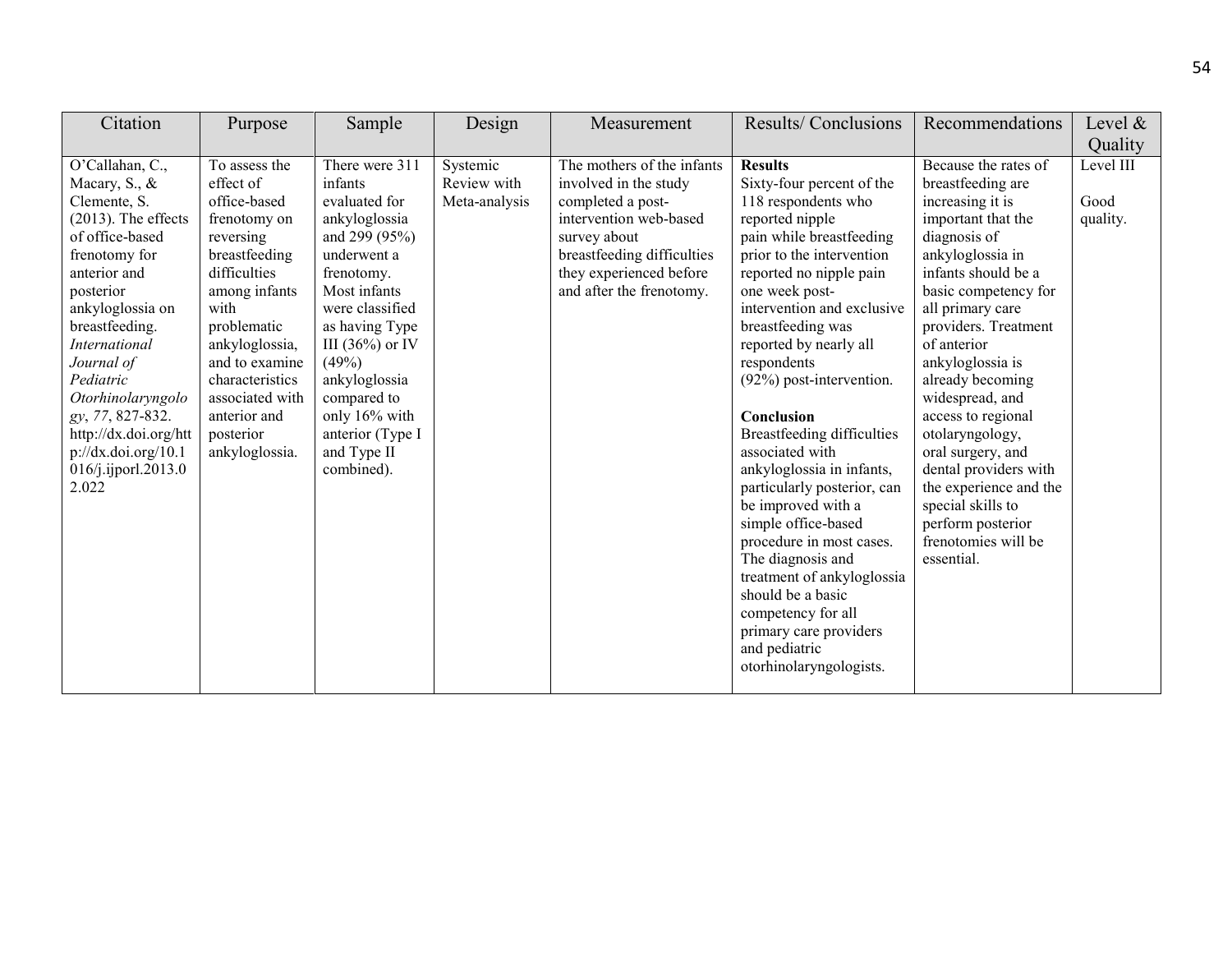| Citation                                                                                                                                                                                                                                                                                                               | Purpose                                                                                                                                                                                      | Sample                                                                                                                                                                                                                                                                                                                                                                                                                                                                                                                               | Design                               | Measurement                                                                                                                                                                                                                                                         | Results/Conclusions                                                                                                                                                                                                                                                                                                                                                                                                                                                  | Recommendations                                                                                                                                                                                                                                                                                                                                                                                                                                                                                                                                      | Level $\&$                    |
|------------------------------------------------------------------------------------------------------------------------------------------------------------------------------------------------------------------------------------------------------------------------------------------------------------------------|----------------------------------------------------------------------------------------------------------------------------------------------------------------------------------------------|--------------------------------------------------------------------------------------------------------------------------------------------------------------------------------------------------------------------------------------------------------------------------------------------------------------------------------------------------------------------------------------------------------------------------------------------------------------------------------------------------------------------------------------|--------------------------------------|---------------------------------------------------------------------------------------------------------------------------------------------------------------------------------------------------------------------------------------------------------------------|----------------------------------------------------------------------------------------------------------------------------------------------------------------------------------------------------------------------------------------------------------------------------------------------------------------------------------------------------------------------------------------------------------------------------------------------------------------------|------------------------------------------------------------------------------------------------------------------------------------------------------------------------------------------------------------------------------------------------------------------------------------------------------------------------------------------------------------------------------------------------------------------------------------------------------------------------------------------------------------------------------------------------------|-------------------------------|
|                                                                                                                                                                                                                                                                                                                        |                                                                                                                                                                                              |                                                                                                                                                                                                                                                                                                                                                                                                                                                                                                                                      |                                      |                                                                                                                                                                                                                                                                     |                                                                                                                                                                                                                                                                                                                                                                                                                                                                      |                                                                                                                                                                                                                                                                                                                                                                                                                                                                                                                                                      | Quality                       |
| O'Shea, M. (2002).<br>Neonatal issues.<br>Licking the<br>problem of tongue-<br>tie. British Journal<br>of Midwifery,<br>$10(2)$ , 90-92.<br>Retrieved from<br>http://search.ebsco<br>host.com.library.gc<br>u.edu:2048/login.a<br>spx?direct=true&d<br>$b = c$ cm $&$ AN=2002<br>160170&site=ehos<br>t-live&scope=site | To review the<br>problems<br>associated<br>between the<br>tongue-tie and<br>breastfeeding<br>as well as the<br>lack of<br>clinicians<br>willing to<br>perform the<br>frenotomy<br>procedure. | The sample was<br>the observance<br>in treatment of<br>three cases.<br>Two of the<br>cases were not<br>being currently<br>breastfed and<br>therefore could<br>not have been<br>concluded<br>within the<br>pertinence of<br>breastfeeding<br>success. The<br>mothers had<br>given up<br>breastfeeding<br>after difficulties<br>but still chose to<br>pursue<br>frenulotomy.<br>The third baby<br>was bottle fed<br>but was noted<br>that it fed very<br>slowly and met<br>criteria per the<br>physician<br>performing<br>frenulotomy. | Qualitative<br>narrative<br>analysis | All three infants within<br>this sample did have a<br>frenotomy procedure done<br>and all three did feed<br>better afterwards. It was<br>not noted if the two<br>mothers who were bottle<br>feeding their infants tried<br>to then switch back to<br>breast or not. | <b>Results</b><br>All three infants assessed<br>had a frenotomy<br>procedure done with very<br>great success with<br>feedings after the<br>procedure.<br>Conclusion<br>The author concludes that<br>not all tongue-tied infants<br>need to be 'snipped' as<br>the degree of<br>ankyloglossia varies<br>greatly. However, if a<br>tongue-tie is causing a<br>feeding problem the<br>infant should be referred<br>as soon as possible for<br>assessment and treatment. | With a small number<br>of observations, this<br>study does not<br>represent strong<br>enough data for or<br>against frenulotomy.<br>The average age of<br>infants observed was<br>3 months and did not<br>support the question<br>of whether early<br>intervention of<br>frenulotomy was<br>successful in<br>breastfeeding<br>challenges. It would<br>be recommended that<br>the sample size would<br>be much larger along<br>with recruiting<br>mother/infant dyads<br>who are within 2<br>weeks of age so early<br>intervention can take<br>place. | Level VII.<br>Low<br>quality. |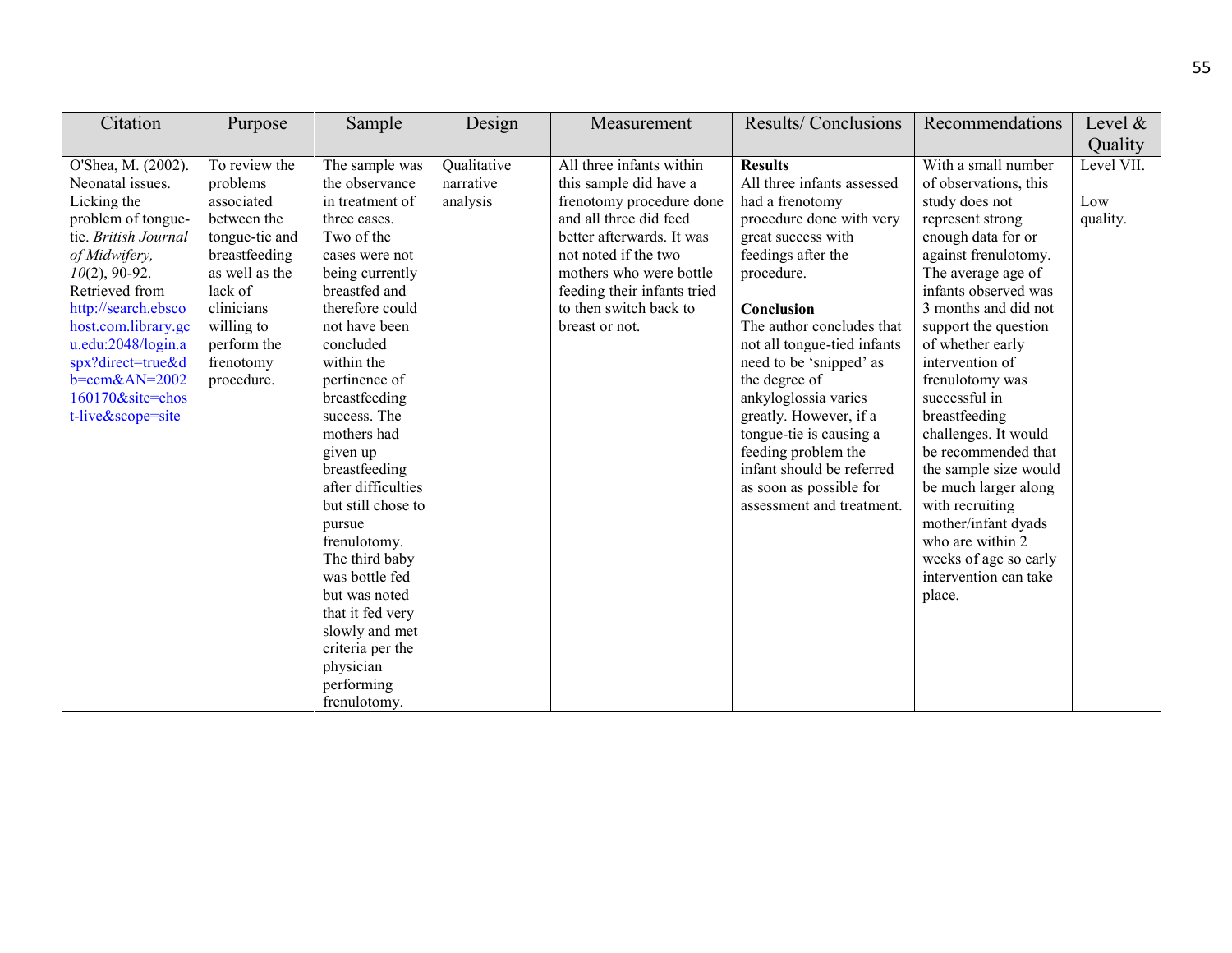| Citation                                                                                                                                                                                                                                                                                    | Purpose                                                                                                                                                                                                                                                                                                                                                                                                                                                                        | Sample                                                                                     | Design                                                                                              | Measurement                                                                                                                                                                                                                                                                                                               | Results/Conclusions                                                                                                                                                                                                                                                                                                                                                                                                                                                                                                                                                                                                                                                | Recommendations                                                                                                                                                                                                                                                                                                                                                                                       | Level $\&$                     |
|---------------------------------------------------------------------------------------------------------------------------------------------------------------------------------------------------------------------------------------------------------------------------------------------|--------------------------------------------------------------------------------------------------------------------------------------------------------------------------------------------------------------------------------------------------------------------------------------------------------------------------------------------------------------------------------------------------------------------------------------------------------------------------------|--------------------------------------------------------------------------------------------|-----------------------------------------------------------------------------------------------------|---------------------------------------------------------------------------------------------------------------------------------------------------------------------------------------------------------------------------------------------------------------------------------------------------------------------------|--------------------------------------------------------------------------------------------------------------------------------------------------------------------------------------------------------------------------------------------------------------------------------------------------------------------------------------------------------------------------------------------------------------------------------------------------------------------------------------------------------------------------------------------------------------------------------------------------------------------------------------------------------------------|-------------------------------------------------------------------------------------------------------------------------------------------------------------------------------------------------------------------------------------------------------------------------------------------------------------------------------------------------------------------------------------------------------|--------------------------------|
|                                                                                                                                                                                                                                                                                             |                                                                                                                                                                                                                                                                                                                                                                                                                                                                                |                                                                                            |                                                                                                     |                                                                                                                                                                                                                                                                                                                           |                                                                                                                                                                                                                                                                                                                                                                                                                                                                                                                                                                                                                                                                    |                                                                                                                                                                                                                                                                                                                                                                                                       | Quality                        |
| Ricke, L. A.,<br>Baker, N. J.,<br>Madlon-Kay, D. J.,<br>& DeFore, T. A.<br>$(2005)$ . Newborn<br>tongue-tie:<br>Prevalence and<br>effect on breast-<br>feeding. Journal of<br>American Board of<br>Family Practice,<br>$18(1)$ , 1-7.<br>http://dx.doi.org/do<br>i:10.3122/jabfm.18<br>.1.1 | The purposes<br>of this study<br>were to $(1)$<br>determine<br>whether<br>breast-fed<br>infants with<br>tongue-tie<br>have decreased<br>rates of breast-<br>feeding at 1<br>week and 1<br>month of age,<br>$(2)$ to<br>determine the<br>prevalence of<br>tongue-tie, and<br>$(3)$ to test the<br>usefulness of<br>the Assessment<br>Tool for<br>Lingual<br>Frenulum<br>Function<br>$(ATLFF)$ in<br>assessing the<br>severity of<br>tongue-tie in<br>breastfeeding<br>newborns. | 3,490 infants<br>were screened<br>and of those 49<br>cases and 98<br>controls<br>remained. | A case-control<br>design was<br>used with 2<br>controls<br>individually<br>matched to<br>each case. | Tongue-tied babies were<br>examined using the<br>ATLFF. Of the 49 cases<br>and 98 controls that<br>remained, 4 infants had a<br>frenotomy procedure<br>completed. A one week<br>phone survery was<br>completed by 38 cases<br>and 71 controls. And a<br>one month survey was<br>completed by 33 cases<br>and 65 controls. | <b>Results</b><br>Tongue tied babies were<br>three times more likely to<br>be bottle fed at only one<br>week. By one month,<br>tongue-tied babies were<br>as likely as controls to be<br>bottle fed only. Twelve of<br>the tongue-tied infants<br>had ATLFF scores of<br>"Perfect," none had scores<br>of "Acceptable," and 6<br>had scores of "Function<br>Impaired." The remaining<br>31 infants had scores that<br>fell into none of these<br>categories.<br>Conclusion<br>If a frenotomy is to be<br>done it should be<br>performed before 1 week<br>of age, when significant<br>numbers of tongue-tied<br>infants will have already<br>stopped breastfeeding. | There clearly is a need<br>for a tool that<br>clinicians can use to<br>identify those tongue-<br>tied infants who are<br>likely to have breast-<br>feeding problems.<br>However, based on<br>these study findings,<br>the ATLFF is not<br>adequate for this<br>purpose. There are<br>many subjective<br>components to this<br>objective measure,<br>which can lead to the<br>differing study results. | Level III.<br>Good<br>quality. |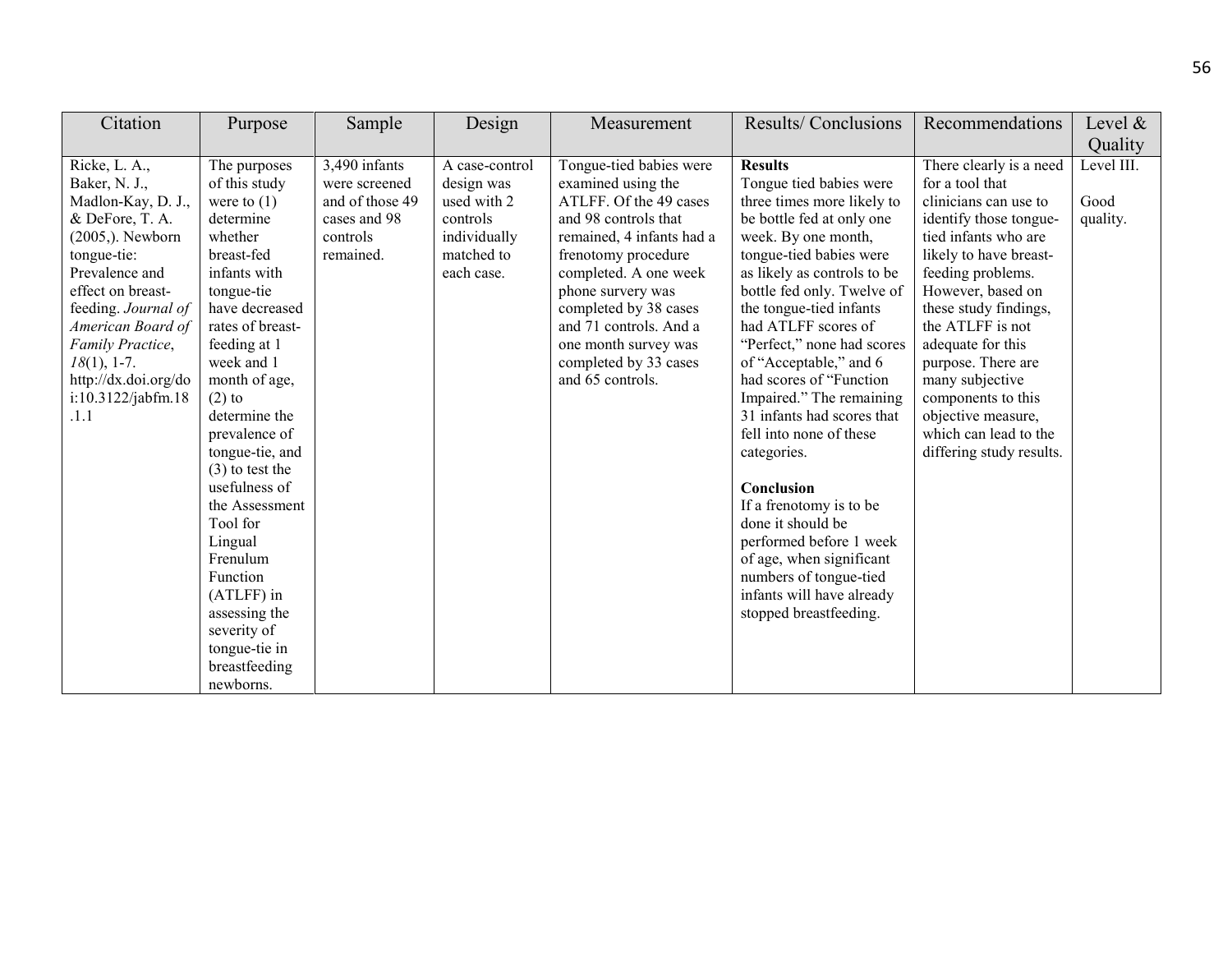| Citation                           | Purpose                         | Sample                              | Design     | Measurement                                               | <b>Results/Conclusions</b>                        | Recommendations                          | Level $\&$ |
|------------------------------------|---------------------------------|-------------------------------------|------------|-----------------------------------------------------------|---------------------------------------------------|------------------------------------------|------------|
|                                    |                                 |                                     |            |                                                           |                                                   |                                          | Quality    |
| Ridgers, I.,                       | To understand                   | Two hundred                         | Randomized | Any infant identified in                                  | <b>Results</b>                                    | It is important to                       | Level I.   |
| McCombe, K., &                     | there is                        | and twenty                          | controlled | the community with a                                      | Feeding problems were                             | understand that the                      |            |
| McCombe, A.                        | substantial                     | tongue ties were                    | trial.     | tongue tie, and any infant                                | fully resolved in 168                             | procedure is only                        | Good       |
| $(2009)$ . A tongue-               | evidence that                   | divided, from a                     |            | with feeding difficulties,                                | $(67%)$ , improved in                             | performed after a                        | quality.   |
| tie clinic and<br>service. British | the presence of<br>a tongue tie | cohort of 7982<br>live births, over |            | will usually be referred to<br>the clinic. The counsellor | 47 (21%) and unchanged<br>in only $5(2\%)$ cases. | period of support and<br>advice from the |            |
| Journal of                         | can interfere                   | a 16 month                          |            | will observe the mother                                   |                                                   | breastfeeding                            |            |
| Midwifery, 17(4),                  | with, and                       | period.                             |            | feeding the infant and                                    | Conclusion                                        | counsellor, as                           |            |
| 230-233. Retrieved                 | adversely                       |                                     |            | offer appropriate remedial                                | All the parents involved                          | recommended in the                       |            |
| from                               | affect,                         |                                     |            | advice and assistance. If                                 | in this study report                              | NICE guidelines. It                      |            |
| http://content.ebsc                | breastfeeding.                  |                                     |            | this is unsuccessful and a                                | significant satisfaction                          | remains appropriate                      |            |
| ohost.com.ezproxy                  | Division of a                   |                                     |            | tongue-tie is identified as                               | with the service in terms                         | that the counsellor                      |            |
| .bethel.edu/Content                | tongue-tie in                   |                                     |            | the cause of the problem                                  | of results, absence of                            | and the surgeon,                         |            |
| Server.asp?T=P&P                   | this situation                  |                                     |            | the child is referred for                                 | complications, and ease of                        | together, oversee the                    |            |
| $=AN&K=2010265$                    | produces                        |                                     |            | rapid surgical assessment.                                | access. It is felt that this                      | appropriate use of the                   |            |
| 194&S=R&D=rzh                      | significant                     |                                     |            |                                                           | represents a very simple                          | service.                                 |            |
| &EbscoContent=d                    | improvements.                   |                                     |            | Following the procedure                                   | and effective procedure                           |                                          |            |
| GJyMNLr40Seqa4                     |                                 |                                     |            | the mothers are contacted                                 | for this relatively                               |                                          |            |
| 4yOvsOLCmr02ep                     |                                 |                                     |            | again either by the                                       | common indication.                                |                                          |            |
| 69Ssq64TK6WxW                      |                                 |                                     |            | breastfeeding counsellor                                  |                                                   |                                          |            |
| XS&ContentCusto                    |                                 |                                     |            | or an administrative                                      |                                                   |                                          |            |
| mer=dGJyMPGut1                     |                                 |                                     |            | assistant at the clinic or                                |                                                   |                                          |            |
| G0p7FLuePfgeyx4                    |                                 |                                     |            | by phone if they have not                                 |                                                   |                                          |            |
| 4Dt6fIA                            |                                 |                                     |            | returned in the four weeks<br>since division, and invited |                                                   |                                          |            |
|                                    |                                 |                                     |            | to take part in a structured                              |                                                   |                                          |            |
|                                    |                                 |                                     |            | interview to assess any                                   |                                                   |                                          |            |
|                                    |                                 |                                     |            | changes in feeding,                                       |                                                   |                                          |            |
|                                    |                                 |                                     |            | whether breast or                                         |                                                   |                                          |            |
|                                    |                                 |                                     |            | bottle-fed.                                               |                                                   |                                          |            |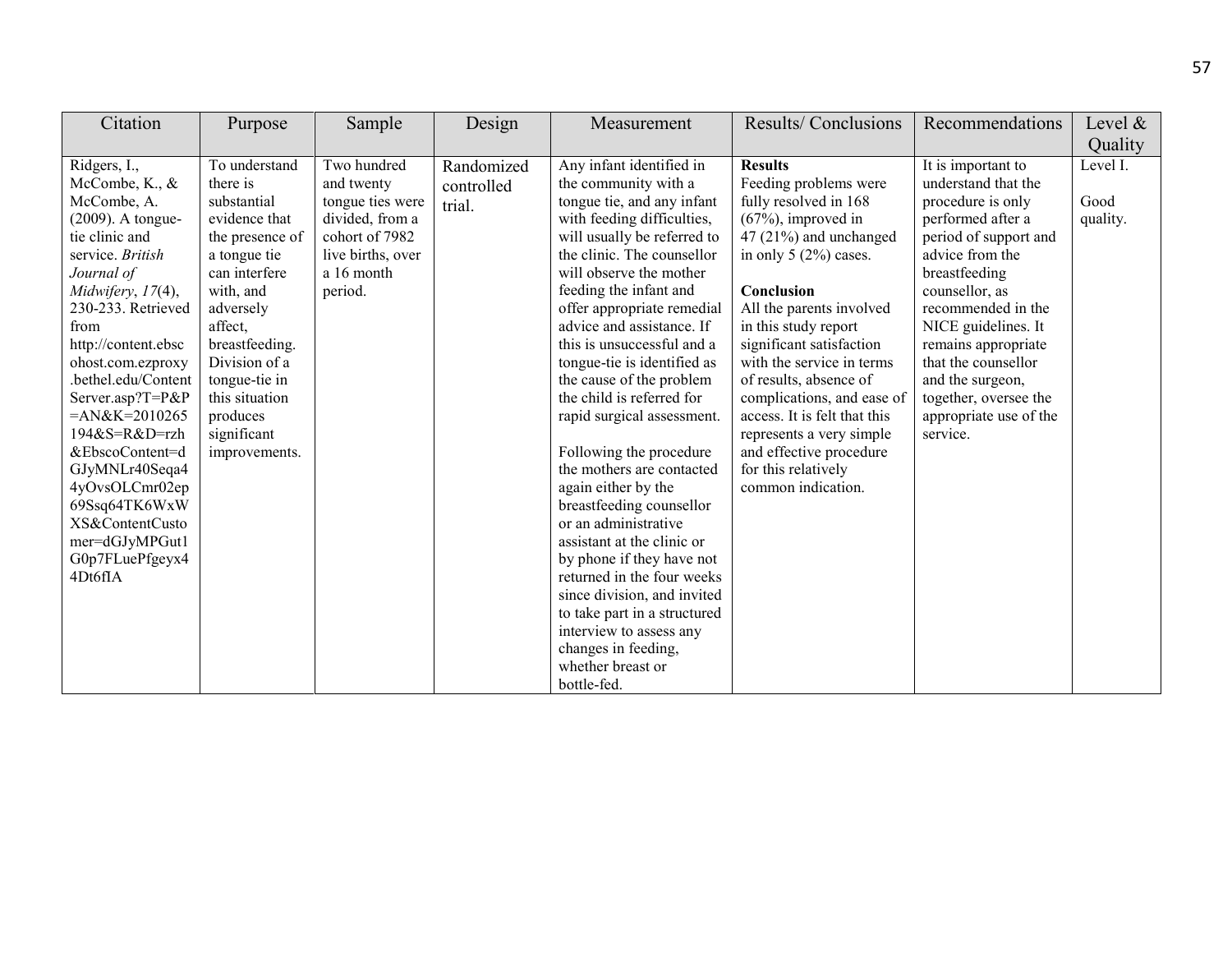| Citation                                                                                                                                                                                                                                                                                                                          | Purpose                                                                                                                                                                       | Sample                                                                                                                                                                                                                                                                                                                                                              | Design                              | Measurement                                                                                                                                                                                                                                                                                                                                                                                                                                                                                                                                                                                                                                                                                                                                                                                     | Results/Conclusions                                                                                                                                                                                                                                                                                                                                                                                                                                                                                                                                                                                                                       | Recommendations                                                                                                                                                                                                                                                                                                        | Level &                       |
|-----------------------------------------------------------------------------------------------------------------------------------------------------------------------------------------------------------------------------------------------------------------------------------------------------------------------------------|-------------------------------------------------------------------------------------------------------------------------------------------------------------------------------|---------------------------------------------------------------------------------------------------------------------------------------------------------------------------------------------------------------------------------------------------------------------------------------------------------------------------------------------------------------------|-------------------------------------|-------------------------------------------------------------------------------------------------------------------------------------------------------------------------------------------------------------------------------------------------------------------------------------------------------------------------------------------------------------------------------------------------------------------------------------------------------------------------------------------------------------------------------------------------------------------------------------------------------------------------------------------------------------------------------------------------------------------------------------------------------------------------------------------------|-------------------------------------------------------------------------------------------------------------------------------------------------------------------------------------------------------------------------------------------------------------------------------------------------------------------------------------------------------------------------------------------------------------------------------------------------------------------------------------------------------------------------------------------------------------------------------------------------------------------------------------------|------------------------------------------------------------------------------------------------------------------------------------------------------------------------------------------------------------------------------------------------------------------------------------------------------------------------|-------------------------------|
|                                                                                                                                                                                                                                                                                                                                   |                                                                                                                                                                               |                                                                                                                                                                                                                                                                                                                                                                     |                                     |                                                                                                                                                                                                                                                                                                                                                                                                                                                                                                                                                                                                                                                                                                                                                                                                 |                                                                                                                                                                                                                                                                                                                                                                                                                                                                                                                                                                                                                                           |                                                                                                                                                                                                                                                                                                                        | Quality                       |
| Sethi, N., Smith,<br>D., Kortequee, S.,<br>Ward, V. M., &<br>Clarke, S. (2013).<br>Benefits of<br>frenulotomy in<br>infants with<br>ankyloglossia.<br><i>International</i><br>Journal of<br>Pediatric<br>Otorhinolaryngolo<br>gy, 77, 762-765.<br>http://dx.doi.org/htt<br>$p$ ://dx.doi.org/10.1<br>016/j.ijporl.2013.0<br>2.005 | This study<br>aimed to<br>evaluate<br>indications and<br>outcomes of<br>frenulotomy<br>performed in<br>infants with<br>ankyloglossia<br>for<br>breastfeeding<br>difficulties. | 85 patients were<br>prospectively<br>identified as<br>they underwent<br>frenulotomy in<br>Pinderfields<br>Hospital ENT<br>outpatient<br>department<br>between<br>February 2008<br>and February<br>2011.52<br>patients were<br>successfully<br>followed up<br>with a<br>telephone<br>questionnaire<br>about effects on<br>breastfeeding<br>and any<br>complications. | Prospective<br>randomized<br>study. | All 85 infants underwent<br>frenulotomy in the<br>outpatient clinic. 52<br>patients were successfully<br>followed up at least 5<br>months after the<br>procedure by telephone to<br>enquire about any effects<br>on breastfeeding and any<br>complications.<br>The presence of tongue-<br>tie was assessed by the<br>senior authors according<br>to the history of<br>breastfeeding difficulties,<br>any family history of<br>tongue-tie and a full<br>examination of the oral<br>cavity. The ability to<br>protrude the tongue was<br>observed, along with the<br>ability to suckle on a<br>finger. The length and<br>elasticity of the frenulum<br>was assessed as was the<br>shape of the tongue on<br>elevation. If a problematic<br>tongue-tie was deemed to<br>be present it was divided. | <b>Results</b><br>All mothers had<br>experienced problems<br>breastfeeding prior to<br>frenulotomy. Following<br>frenulotomy 40/52 (77%)<br>of mothers reported an<br>improvement in breast-<br>feeding within 2 weeks of<br>the procedure.<br>Conclusion<br>This study supports the<br>view that ankyloglossia is<br>a common cause of<br>breastfeeding difficulties.<br>However the lack of<br>universal improvement in<br>breastfeeding following<br>frenulotomy suggests that<br>it is not the only cause of<br>problems and supports the<br>clinician approaching<br>these situations<br>holistically and exploring<br>other causes. | Further prospective<br>randomized studies<br>would be useful to try<br>and identify an easily<br>applicable tool that<br>would impact on<br>advising patients and<br>decision-making. It is<br>essential that there is a<br>rapid access pathway<br>for these infants to be<br>assessed and treated<br>in outpatients. | Level II.<br>High<br>quality. |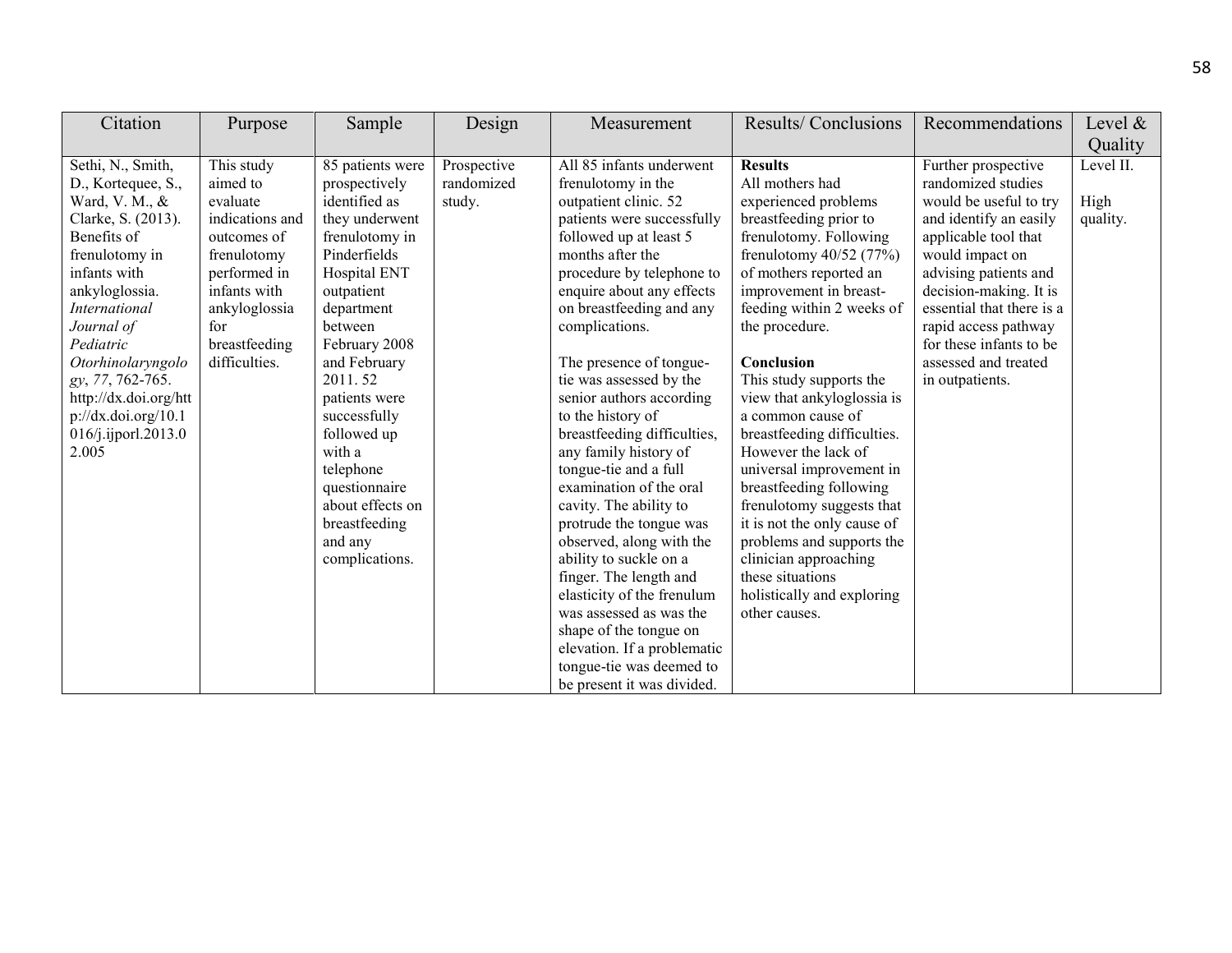| Citation                                                                                                                                                                                                                                                                                                                                                        | Purpose                                                                                                                                                                 | Sample                                                                                                                                                                                                                                                                                                     | Design                                           | Measurement                                                                                                                                                                                                                                                                                                                                                                                                                                                                                                                                                                                                                                                                                                                                                                                       | Results/Conclusions                                                                                                                                                                                                                                                                                                                                                                                                                                                                                                                                                                                                                                                                                                                                                                                                                                                                                                         | Recommendations                                                                                                                                                                       | Level $\&$                        |
|-----------------------------------------------------------------------------------------------------------------------------------------------------------------------------------------------------------------------------------------------------------------------------------------------------------------------------------------------------------------|-------------------------------------------------------------------------------------------------------------------------------------------------------------------------|------------------------------------------------------------------------------------------------------------------------------------------------------------------------------------------------------------------------------------------------------------------------------------------------------------|--------------------------------------------------|---------------------------------------------------------------------------------------------------------------------------------------------------------------------------------------------------------------------------------------------------------------------------------------------------------------------------------------------------------------------------------------------------------------------------------------------------------------------------------------------------------------------------------------------------------------------------------------------------------------------------------------------------------------------------------------------------------------------------------------------------------------------------------------------------|-----------------------------------------------------------------------------------------------------------------------------------------------------------------------------------------------------------------------------------------------------------------------------------------------------------------------------------------------------------------------------------------------------------------------------------------------------------------------------------------------------------------------------------------------------------------------------------------------------------------------------------------------------------------------------------------------------------------------------------------------------------------------------------------------------------------------------------------------------------------------------------------------------------------------------|---------------------------------------------------------------------------------------------------------------------------------------------------------------------------------------|-----------------------------------|
|                                                                                                                                                                                                                                                                                                                                                                 |                                                                                                                                                                         |                                                                                                                                                                                                                                                                                                            |                                                  |                                                                                                                                                                                                                                                                                                                                                                                                                                                                                                                                                                                                                                                                                                                                                                                                   |                                                                                                                                                                                                                                                                                                                                                                                                                                                                                                                                                                                                                                                                                                                                                                                                                                                                                                                             |                                                                                                                                                                                       | Quality                           |
| Steehler, M. W.,<br>Steehler, M. K., &<br>Harley, E. H.<br>$(2012)$ . A<br>retrospective<br>review of<br>frenotomy in<br>neonates and<br>infants with<br>feeding difficulties.<br><b>International</b><br>Journal of<br>Pediatric<br>Otorhinolaryngolo<br>gy, 76, 1236-1240.<br>http://dx.doi.org/htt<br>$p$ ://dx.doi.org/10.1<br>016/j.ijporl.2012.0<br>5.009 | To measure<br>maternal breast<br>feeding benefit<br>after infant<br>frenotomy. To<br>investigate if<br>timing of<br>neonatal/infant<br>frenotomy<br>affects<br>outcome. | Medical records<br>of neonates and<br>infants<br>suspected to<br>have<br>ankyloglossia<br>between April<br>2006 and<br>February 2011<br>were reviewed.<br>A total of 367<br>neonatal and<br>infant<br>consultations<br>were performed<br>for feeding<br>difficulties due<br>to suspected<br>ankyloglossia. | Cohort survey<br>and<br>retrospective<br>review. | In this population,<br>infant demographic data<br>was compiled;<br>including: age, sex,<br>ethnicity, breastfeeding<br>history (maternal and<br>infant), family history<br>of ankyloglossia, the<br>degree of lingual<br>frenulum restriction<br>(based on ankyloglossia<br>grading scale), and<br>whether or not<br>frenotomy was<br>performed. Using<br>previous hospitalization<br>and clinic records, an<br>IRB approved<br>telephone survey of this<br>patient cohort was<br>performed. The survey<br>consisted of up to 14<br>questions involving<br>infant feeding ability,<br>length of<br>breast feeding, and<br>whether or not an<br>intervention was<br>performed based on<br>clinical findings and<br>physical examination.<br>The data was compiled<br>and reviewed for<br>analysis. | <b>Results</b><br>Neonatal and infant<br>consultations ( $N = 367$ ) were<br>performed for feeding<br>difficulties due to<br>suspected ankyloglossia, 302<br>of these infants underwent<br>frenotomy for ankyloglossia.<br>A total of 91 mothers agreed<br>to participate in a follow-up<br>telephone survey regarding<br>the intervention. Results<br>showed that 80.4% of<br>mothers strongly believed the<br>procedure benefited their<br>child's ability to<br>breastfeed, and 82.9% of<br>mothers were able to<br>initiate/resume breastfeeding<br>after the procedure was<br>performed.<br>Conclusion<br>The belief that frenotomy<br>significantly benefitted an<br>infant's ability to feed<br>significantly differed in<br>patients that had the<br>procedure performed in the<br>first week of life $(86\%)$ as<br>compared to infants that had<br>the procedure performed after<br>the first week of life (74%). | Further evaluation into<br>the benefits and<br>outcomes of<br>frenotomy on this<br>patient cohort may<br>include determining its<br>effects on speech and<br>language<br>development. | Level<br>III.<br>High<br>quality. |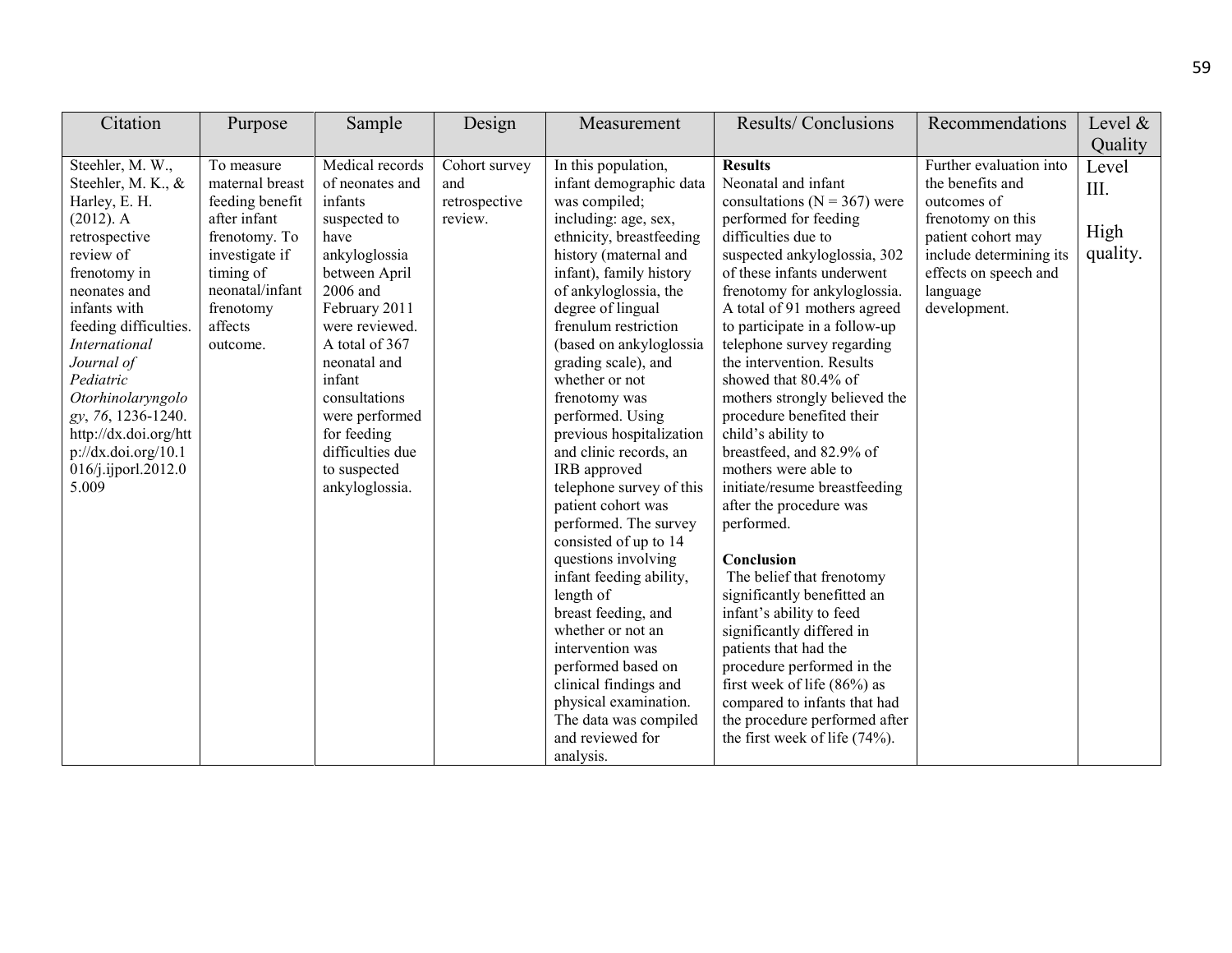| Citation                                                                                                                                                                                                                                                                                                                                                     | Purpose                                                                                                                                                                                                                                           | Sample                                                                                               | Design                                                                               | Measurement                                                                                                                                                                                                                                                                                                                                                                                                                                                                                       | <b>Results/Conclusions</b>                                                                                                                                                                                                                                                                                                                                                                                                                                                                                                                                                                                                                                                                                                                                                                                                                                                                                                                                                    | Recommendations                                                                                                                                                                                                                                                                                                                                                                                                                                                                                                                                                                        | Level $\&$                   |
|--------------------------------------------------------------------------------------------------------------------------------------------------------------------------------------------------------------------------------------------------------------------------------------------------------------------------------------------------------------|---------------------------------------------------------------------------------------------------------------------------------------------------------------------------------------------------------------------------------------------------|------------------------------------------------------------------------------------------------------|--------------------------------------------------------------------------------------|---------------------------------------------------------------------------------------------------------------------------------------------------------------------------------------------------------------------------------------------------------------------------------------------------------------------------------------------------------------------------------------------------------------------------------------------------------------------------------------------------|-------------------------------------------------------------------------------------------------------------------------------------------------------------------------------------------------------------------------------------------------------------------------------------------------------------------------------------------------------------------------------------------------------------------------------------------------------------------------------------------------------------------------------------------------------------------------------------------------------------------------------------------------------------------------------------------------------------------------------------------------------------------------------------------------------------------------------------------------------------------------------------------------------------------------------------------------------------------------------|----------------------------------------------------------------------------------------------------------------------------------------------------------------------------------------------------------------------------------------------------------------------------------------------------------------------------------------------------------------------------------------------------------------------------------------------------------------------------------------------------------------------------------------------------------------------------------------|------------------------------|
|                                                                                                                                                                                                                                                                                                                                                              |                                                                                                                                                                                                                                                   |                                                                                                      |                                                                                      |                                                                                                                                                                                                                                                                                                                                                                                                                                                                                                   |                                                                                                                                                                                                                                                                                                                                                                                                                                                                                                                                                                                                                                                                                                                                                                                                                                                                                                                                                                               |                                                                                                                                                                                                                                                                                                                                                                                                                                                                                                                                                                                        | Quality                      |
| Todd, D., A.<br>$(2014)$ . Tongue-tie<br>in the newborn:<br>What, when, who<br>and how?<br>Exploring tongue-<br>tie division.<br><b>Breastfeeding</b><br>Review, 22(2), 7-<br>10. Retrieved from<br>http://search.ebsco<br>host.com.library.gc<br>u.edu:2048/login.a<br>spx?direct=true&d<br>$b = c$ cm $&$ AN=2012<br>661742&site=ehos<br>t-live&scope=site | To describe<br>what type of<br>tongue-tie<br>causes<br>problems with<br>breast feeding,<br>what type<br>should be<br>divided, who<br>should have a<br>division of the<br>frenulum and<br>when, and how<br>the division<br>should be<br>performed. | There were<br>approximately<br>ten systemic<br>literature<br>reviews done<br>within this<br>article. | Literature review<br>to support the<br>recommendations<br>regarding this<br>subject. | The classification of<br>the tongue-tie (TT)<br>does not determine<br>whether a<br>frenulotomy is<br>needed, but rather<br>the clinical<br>symptoms that<br>accompany it. When<br>division of the<br>frenulum was<br>delayed longer than<br>7 days of age,<br>ceasing of<br>breastfeeding<br>increased. Mothers<br>who experienced<br>breastfeeding<br>challenges with a<br>newborn who had<br>ankyloglossia gave<br>up breastfeeding at<br>an average of their<br>newborn being one<br>week old. | <b>Results</b><br>The percentage of TTs<br>divided in a hospital<br>environment is around 5% of<br>all births, and this figure has<br>not substantially changed<br>over the last 10-15 years.<br>Tongue-ties should be<br>divided in the first few days<br>of life or as soon as they have<br>been identified as a problem<br>and should be divided with a<br>simple snip with a sharp pair<br>of blunt ended scissors to the<br>base of the tongue, without<br>anesthesia.<br>Conclusion<br>This review has shown that<br>there is a wide range of TTs<br>requiring TT division,<br>ranging from the<br>posterior to the type 1 or<br>anterior TT. The appearance<br>of the TT varies and is not<br>indicative of how well a baby<br>will feed. Skilled assessment<br>and support is needed to<br>review the function of the<br>tongue and assist the mother<br>and baby with feeding. All<br>mothers and babies deserve<br>to have a pain-free<br>breastfeeding experience. | The recommendation<br>of dividing tongue tied<br>infants within the first<br>few days of life will<br>prevent the start of a<br>cascade of feeding and<br>maternal<br>issues that are<br>associated with TTs.<br>This would include:<br>poor weight gain,<br>colicky babies,<br>damaged painful<br>nipples, mastitis and<br>early weaning.<br>Breastfeeding provides<br>babies with<br>the best start in life<br>and is a key<br>contributor to infant<br>health and having a<br>TT can be a deterrent<br>to achieving<br>a good breastfeeding<br>relationship for mother<br>and baby. | Level V.<br>Good<br>quality. |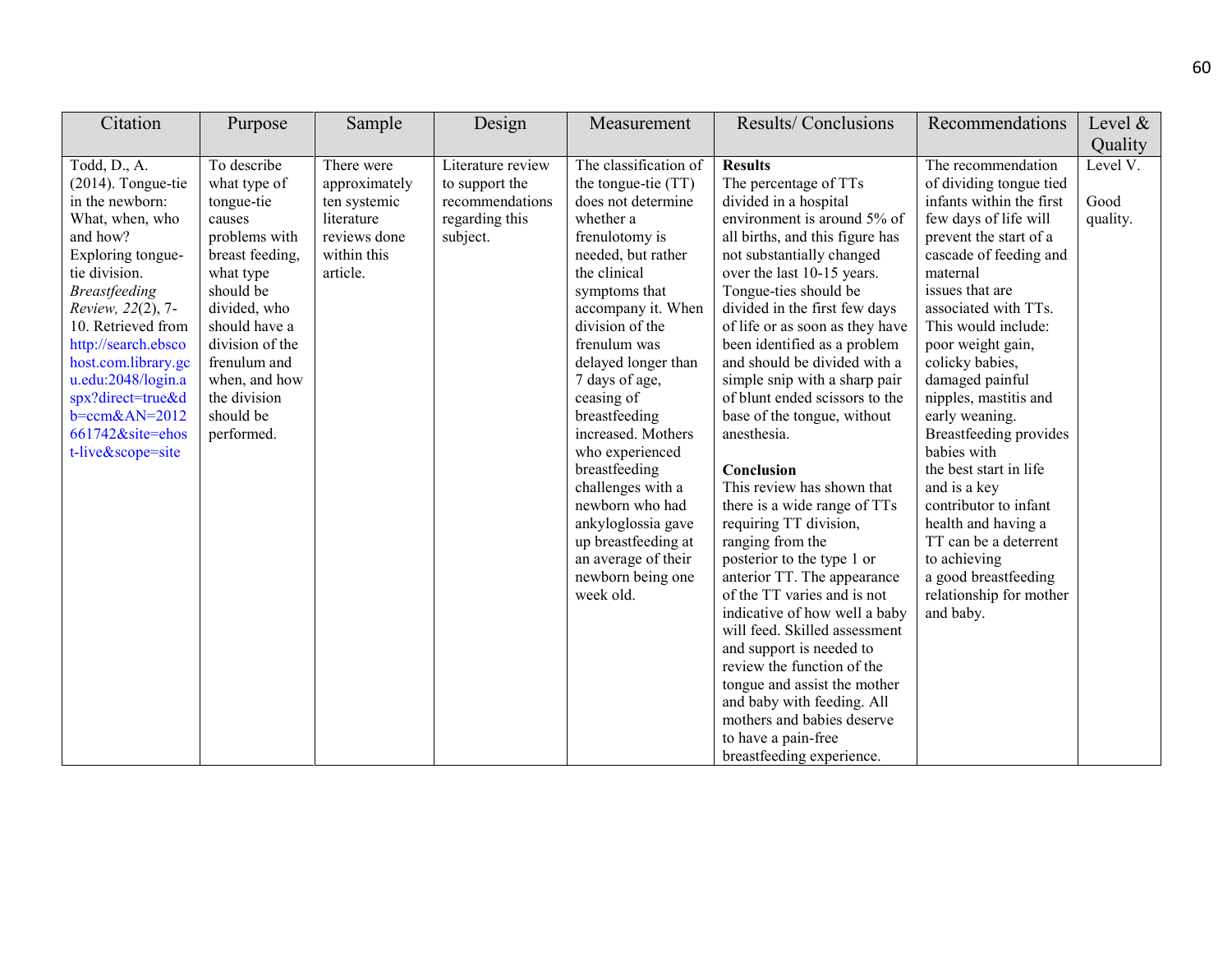| Citation                                                                                                                                                                                                                                                                                                                                                                                       | Purpose                                                                                                                                                                                                                                                                                                                                                                                                                    | Sample                                                                                                                                                                                                                                                                                                                                      | Design                              | Measurement                                                                                                                                                                                                                                                                                                                                                                                                                                                                                                                                                                                                                                                                                                                                                                                                                              | Results/Conclusions                                                                                                                                                                                                                                                                                                                                                                                                                                                                                                                                                                                                                                                      | Recommendations                                                                                                                                                                                                                                                                                                                                                                                                                                        | Level $\&$                    |
|------------------------------------------------------------------------------------------------------------------------------------------------------------------------------------------------------------------------------------------------------------------------------------------------------------------------------------------------------------------------------------------------|----------------------------------------------------------------------------------------------------------------------------------------------------------------------------------------------------------------------------------------------------------------------------------------------------------------------------------------------------------------------------------------------------------------------------|---------------------------------------------------------------------------------------------------------------------------------------------------------------------------------------------------------------------------------------------------------------------------------------------------------------------------------------------|-------------------------------------|------------------------------------------------------------------------------------------------------------------------------------------------------------------------------------------------------------------------------------------------------------------------------------------------------------------------------------------------------------------------------------------------------------------------------------------------------------------------------------------------------------------------------------------------------------------------------------------------------------------------------------------------------------------------------------------------------------------------------------------------------------------------------------------------------------------------------------------|--------------------------------------------------------------------------------------------------------------------------------------------------------------------------------------------------------------------------------------------------------------------------------------------------------------------------------------------------------------------------------------------------------------------------------------------------------------------------------------------------------------------------------------------------------------------------------------------------------------------------------------------------------------------------|--------------------------------------------------------------------------------------------------------------------------------------------------------------------------------------------------------------------------------------------------------------------------------------------------------------------------------------------------------------------------------------------------------------------------------------------------------|-------------------------------|
|                                                                                                                                                                                                                                                                                                                                                                                                |                                                                                                                                                                                                                                                                                                                                                                                                                            |                                                                                                                                                                                                                                                                                                                                             |                                     |                                                                                                                                                                                                                                                                                                                                                                                                                                                                                                                                                                                                                                                                                                                                                                                                                                          |                                                                                                                                                                                                                                                                                                                                                                                                                                                                                                                                                                                                                                                                          |                                                                                                                                                                                                                                                                                                                                                                                                                                                        | Quality                       |
| Todd, D., A., &<br>Hogan, M., J.<br>$(2015)$ . Tongue-tie<br>in the newborn:<br>Early diagnosis<br>and division<br>prevents poor<br>breastfeeding<br>outcomes.<br><b>Breastfeeding</b><br>Review, 23(1), 11-<br>16. Retrieved from<br>http://search.ebsco<br>host.com.library.gc<br>u.edu:2048/login.a<br>spx?direct=true&d<br>$b = c$ cm $&$ AN=2012<br>953250&site=ehos<br>t-live&scope=site | In $2011$ , the<br>Centenary<br>Hospital<br>Neonatal<br>Department<br>guidelines<br>were modified<br>and<br>recommended<br>delaying the<br>division of<br>infant tongue-<br>tie (TT) until<br>after 7 days of<br>life. This paper<br>looks at the<br>effect of these<br>guidelines in<br>practice by<br>comparing<br>patient<br>characteristics<br>and<br>breastfeeding<br>practices<br>before and<br>after the<br>change. | This article<br>used<br>prospective data<br>from mothers<br>and babies who<br>had TT division<br>to compare<br>breastfeeding<br>practices in<br>2008 and 2011.<br>Data included:<br>gestational age<br>(GA), birth-<br>weight (BWt),<br>gender, age at<br>TT division,<br>degrees of TT<br>and maternal<br>feeding pre/post<br>TT division. | Prospective<br>randomized<br>study. | The data retrieved<br>included records of<br>gestational age (GA),<br>birth weight (BWt),<br>gender, age at time of<br>TT division, degree of<br>TT, maternal issues<br>around feeding a baby<br>with a TT<br>and immediate post TT<br>division complications.<br>Each infant with a TT<br>was assessed for the<br>extent of the TT<br>according to a<br>modified Coryllos<br>classification that was<br>used in our previous<br>study. The main<br>modification to the<br>classification included<br>the addition of the<br>submucosal Type 5<br>TT. TTs were divided<br>according to the<br>Neonatal Department<br>guidelines<br>and, regardless of the<br>type of TT, all were<br>divided to the base of<br>the tongue, confirmed<br>with a finger sweep of<br>the wound to ensure<br>complete division to<br>the base of the tongue. | <b>Results</b><br>A majority $(>90\%)$ of<br>mothers noted an immediate<br>improvement in feeding and<br>decreased nipple pain. No<br>significant complications<br>occurred.<br>Conclusion<br>The rate of TT division did<br>not change after the<br>implementation of new<br>guidelines post 2011.<br>However, there has been a<br>significant increase in the age<br>at TT division and the<br>number of mothers unable to<br>breastfeed, primarily due to<br>nipple pain and poor<br>attachment. If feeding is<br>problematic, the TT should<br>be divided as early as<br>possible to reduce<br>breastfeeding cessation and<br>improve breastfeeding<br>satisfaction. | It is imperative for the<br>nurse to assess and<br>implement the referral<br>process for<br>frenulectomy,<br>especially if despite all<br>breastfeeding teaching<br>shows unsuccessful.<br>Educating the mother<br>on the effects of<br>tongue-tie on<br>breastfeeding can<br>better help her<br>understand how<br>breastfeeding is being<br>impaired as well as<br>give her an insight on<br>what she can do to<br>better this experience<br>for her. | Level II.<br>Good<br>quality. |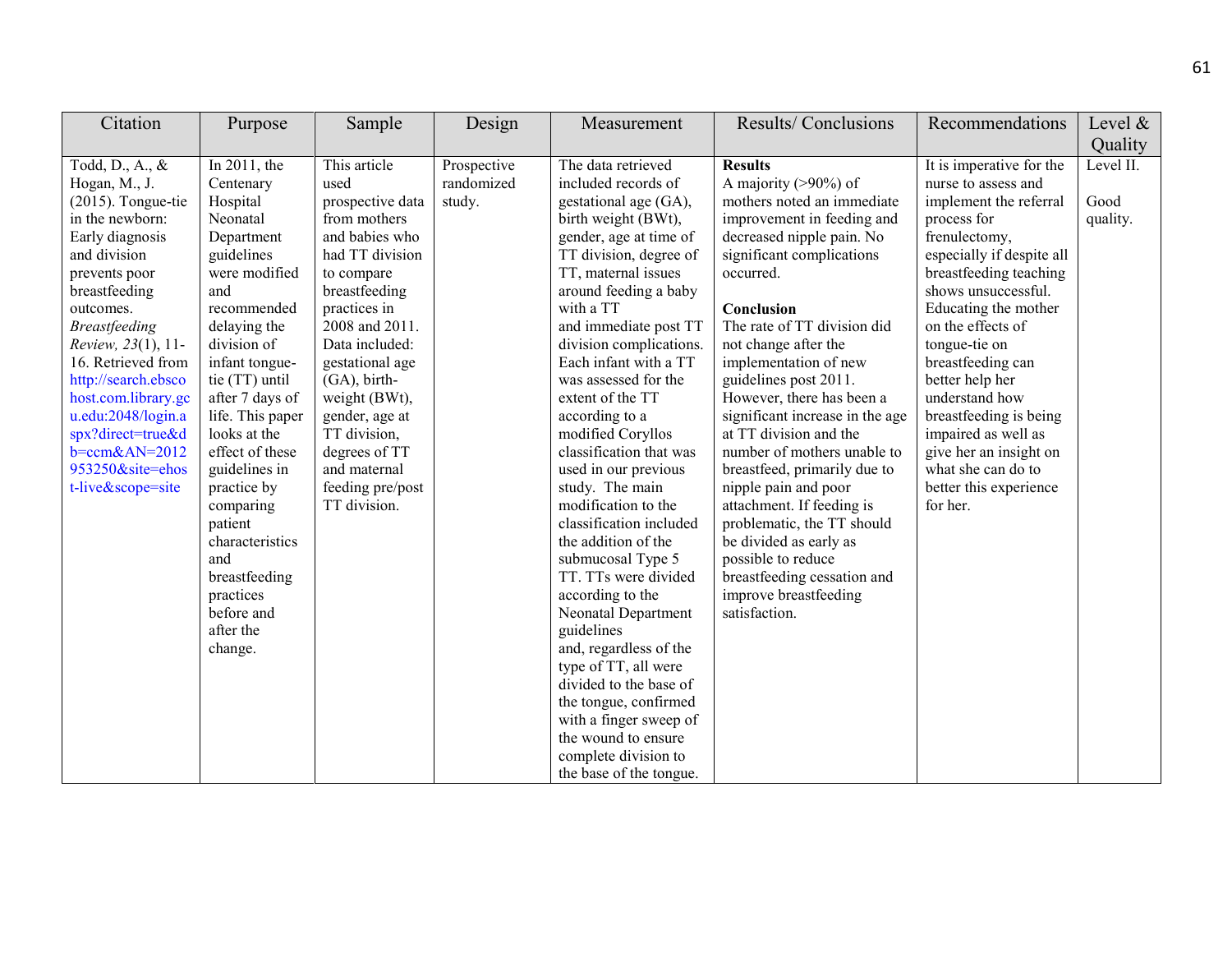| Citation                | Purpose         | Sample           | Design            | Measurement                 | Results/Conclusions       | Recommendations        | Level &    |
|-------------------------|-----------------|------------------|-------------------|-----------------------------|---------------------------|------------------------|------------|
|                         |                 |                  |                   |                             |                           |                        | Quality    |
| Vines, G. (2006).       | To explain a    | This article     | No clinical trial | A referral was made from    | This infant did end up    | It is important that   | Level VII. |
| Readers' forum.         | woman's         | included one     | done but rather   | a lactation consultant to a | having the frenulectomy   | education is done by   |            |
| Tongue tied. AIMS       | clinical        | sample of a      | a descriptive     | pediatric team on whether   | done at 14 weeks of age   | all professionals      | Good       |
| Journal, 18(2), 19.     | symptoms as     | mother's         | personal story.   | to have a frenulectomy      | and has continued to      | including lactation    | quality.   |
| Retrieved from          | well as the     | personal story   |                   | done on this infant who     | breastfeed at the time of | consultants so that    |            |
| http://search.ebsco     | newborns        | regarding her    |                   | was 14 weeks old at the     | this article in which she | situations such as a   |            |
| host.com.library.gc     | tongue-tie, and | infant daughter. |                   | time.                       | was then 20 months old.   | tongue-tied infant are |            |
| u.edu:2048/login.a      | the results of  |                  |                   |                             |                           | caught early on. The   |            |
| spx?direct=true&d       | this woman's    |                  |                   |                             |                           | parents can then be    |            |
| $b = c$ cm $\&$ AN=2009 | daughter        |                  |                   |                             |                           | educated and make a    |            |
| 499668&site=ehos        | having a        |                  |                   |                             |                           | decision that is best  |            |
| t-live&scope=site       | frenulectomy.   |                  |                   |                             |                           | for their child.       |            |